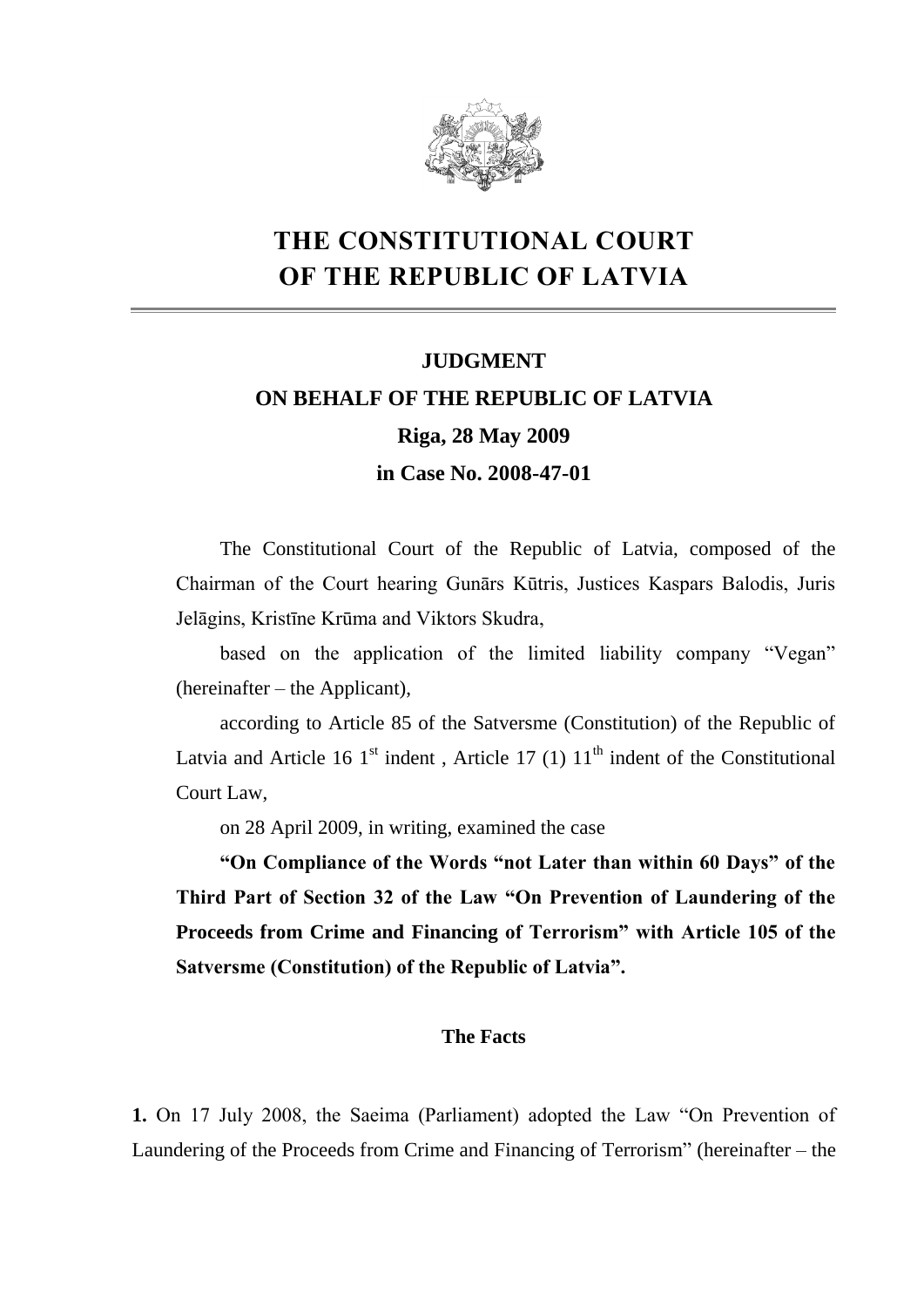Prevention Law), and on 30 July 2009 it was proclaimed by the State President. On 13 August 2009, the abovementioned law came into force.

According to Section 3 of the Prevention Law, the persons subject to the Law are persons performing economic or professional activities, credit institutions and financial institutions included (hereinafter – Person subject to the Law).

Under the first part of Section 50 of the Prevention Law, the Office for the Prevention of Laundering of Proceeds Derived from Criminal Activity of the General Prosecutor's Office of the Republic of Latvia (hereinafter – the Control Office) "there exists a specially established public institution that, pursuant to this Law, exercises control of unusual and suspicious transactions, and obtains, receives, makes records, processes, compiles, stores, analyses and provides to a pre-trial investigation institution, the Office of the Prosecutor and the court the information that may be used for the prevention, uncovering, pre-trial criminal proceedings or adjudicating money laundering, terrorist financing or an attempt thereof or other criminal offence related thereto.

The first, the second and the third part of Section 32 "Refraining from Executing a Transaction" of the Prevention Law provides the following:

"(1) The person subject to this Law shall take a decision to refrain from executing one or several linked transactions or debit operations of a particular type on the customer's account where the transaction is related or may be reasonably suspected of being related with money laundering or terrorist financing.

(2) The person subject to this Law shall notify the Control office of its refraining from executing a transaction without delay, not later than on the next business day in due course of Section 31 hereof.

(3) Not later than 60 days of receiving a report about refraining from executing a transaction, but in exceptional cases during an additional term that is established by the Prosecutor General or a specially authorised prosecutor as necessary for receiving the required information from a foreign country, the Control Office shall take one of the following measures: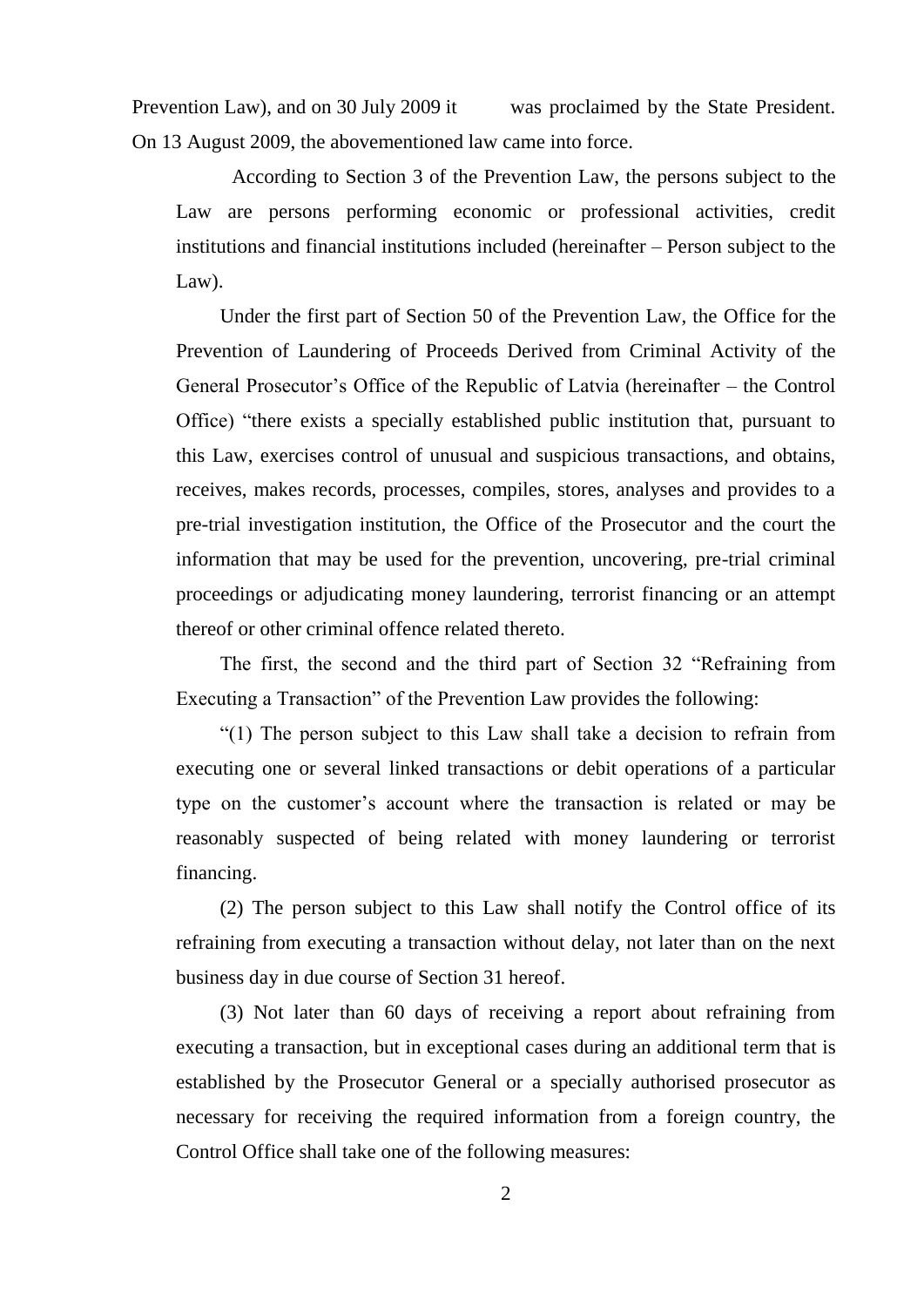1) issue an order to suspend the transaction or the particular debit operation on the customer's account where:

a) pursuant to Paragraph 3 of Article 4 of this Law, money or other funds are recognised as derived from criminal activity. In that case the transaction or the particular debit operation on the customer's account shall be suspended for the time indicated in the order, but no longer than for six months;

b) on the basis of information available to the Control Office there is a suspicion of committing a criminal offence, including that of money laundering or an attempt thereof. In that case the transaction shall be suspended for the time indicated in the order, but no longer than for 45 days.

2) notify in writing the person subject to this Law to the effect that a further refraining from executing the transaction is not motivated and shall be terminated;

3) not later than on the 60th day of receiving a report about refraining from executing a transaction, notify in writing the person subject to this Law of the additional term established by the prosecutor general or a specially authorised prosecutor referred to in Paragraph 3 hereof."

**2.** On 25 September 2008, the joint-stock company "Parex banka" informed the Applicant that, pursuant to the requirements of the first part of Section 32 of the Prevention Law, it has taken a decision to refrain from executing debit transactions on two accounts of the Applicant (*see: case materials, Vol. 1, pp. 5*). It has also been indicated in the letter that any further operations with these funds shall be managed by competent public authorities according to the procedures provided by law and within the term established, whilst, under Section 40 of the abovementioned law, banks will be exempted from liability for refraining from executing transaction.

On 29 September 2008, the Control Office received a report of the jointstock company "Parex banka" regarding the decision to refrain from executing debit transactions on the Applicant's accounts (*see: case materials, Vol. 2, pp.1*).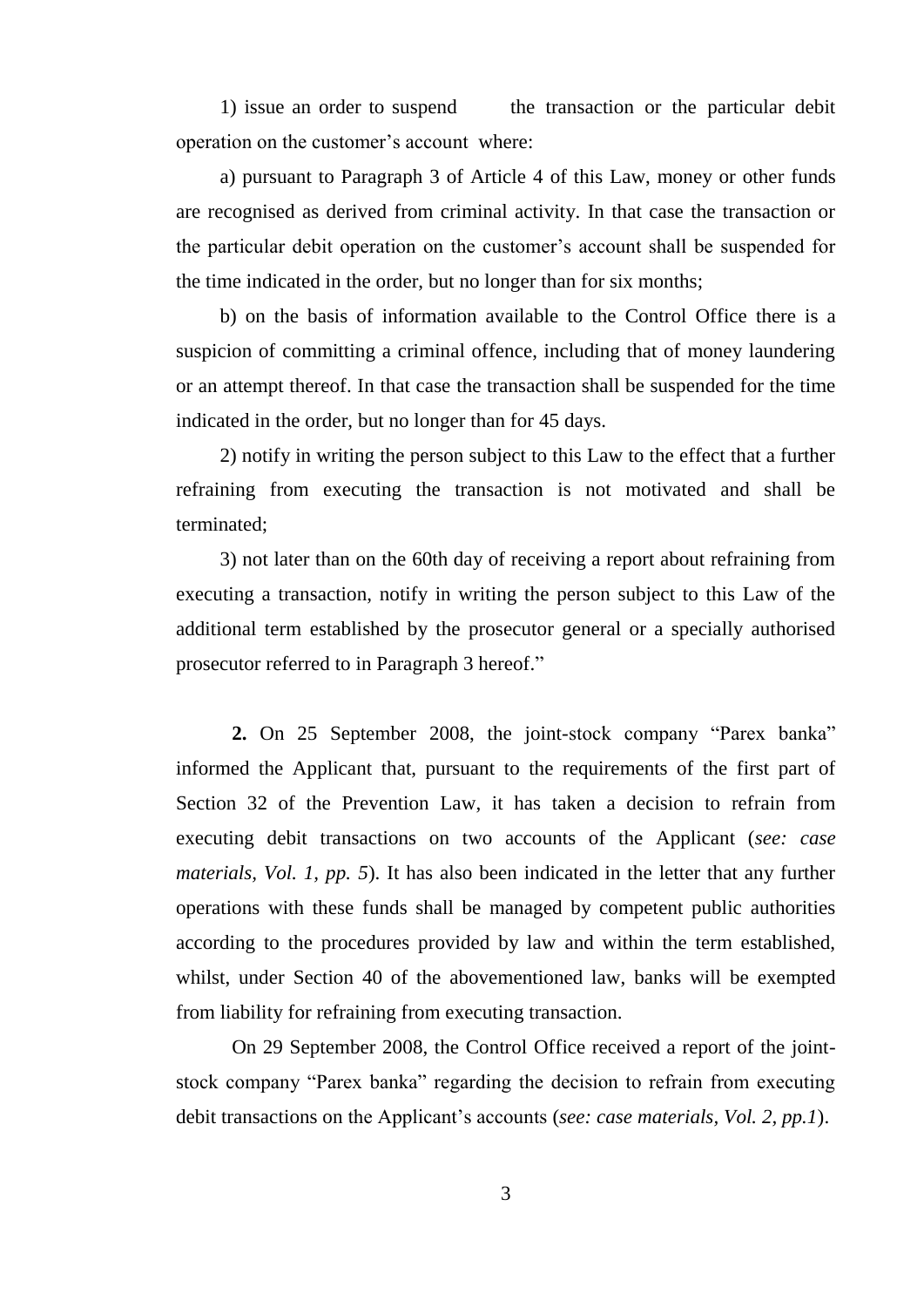On 20 October 2008, the limited liability company "Parex līzings un faktorings" informed the Applicant on unilateral cancelling of the agreement as from 28 October 2008 (*see: case materials, Vol. 1, pp.6*).

On 31 October 2008, the Control Office informed the joint-stock company "Parex banka" in writing that, when carrying out an in-depth analysis of the information acquired, it has not established any grounds for the Control Office to issue an order regarding the suspension of execution of debit transactions on the Applicant's accounts and transfer of the material to investigation institutions. Consequently, refraining from executing transactions should be ceased (*see: case materials, Vol. 2, pp.1*).

**3. The Applicant** holds that the words of the third part of Section 32 of the Prevention Law "not later than 60 days" (hereinafter – the Contested Norm) breaches the right established in Article 105 of the Satversme of the Republic of Latvia (hereinafter – the Satversme), namely, the right to own property because it authorizes the Person subject to the Law to take a decision regarding refraining from executing one or several linked transactions or debit operations of a particular type on the customer's account (hereinafter – refraining from executing transactions or debit operations). Moreover, neither the Prevention Law, nor other normative acts provide for any remedies that a person could apply to protect his or her rights.

The action of the Control Office within the time frame established in the Contested Norm is not related with consideration of usefulness or lawfulness. Neither the Control Office, nor the Bank becomes the responsible party even in the case when refraining from executing transactions or debit operations has been ungrounded or the order has not been timely issued by the Control Office.

If the Bank refrains from executing transactions for the period of 60 days, the right of the Applicant to operate with its property, i.e. to execute payments in accordance with agreements concluded and bills of business partners. Such situation causes substantial negative consequences for the Applicant that are apparent in the fact that, for example, sanctions in the case of failure to fulfil its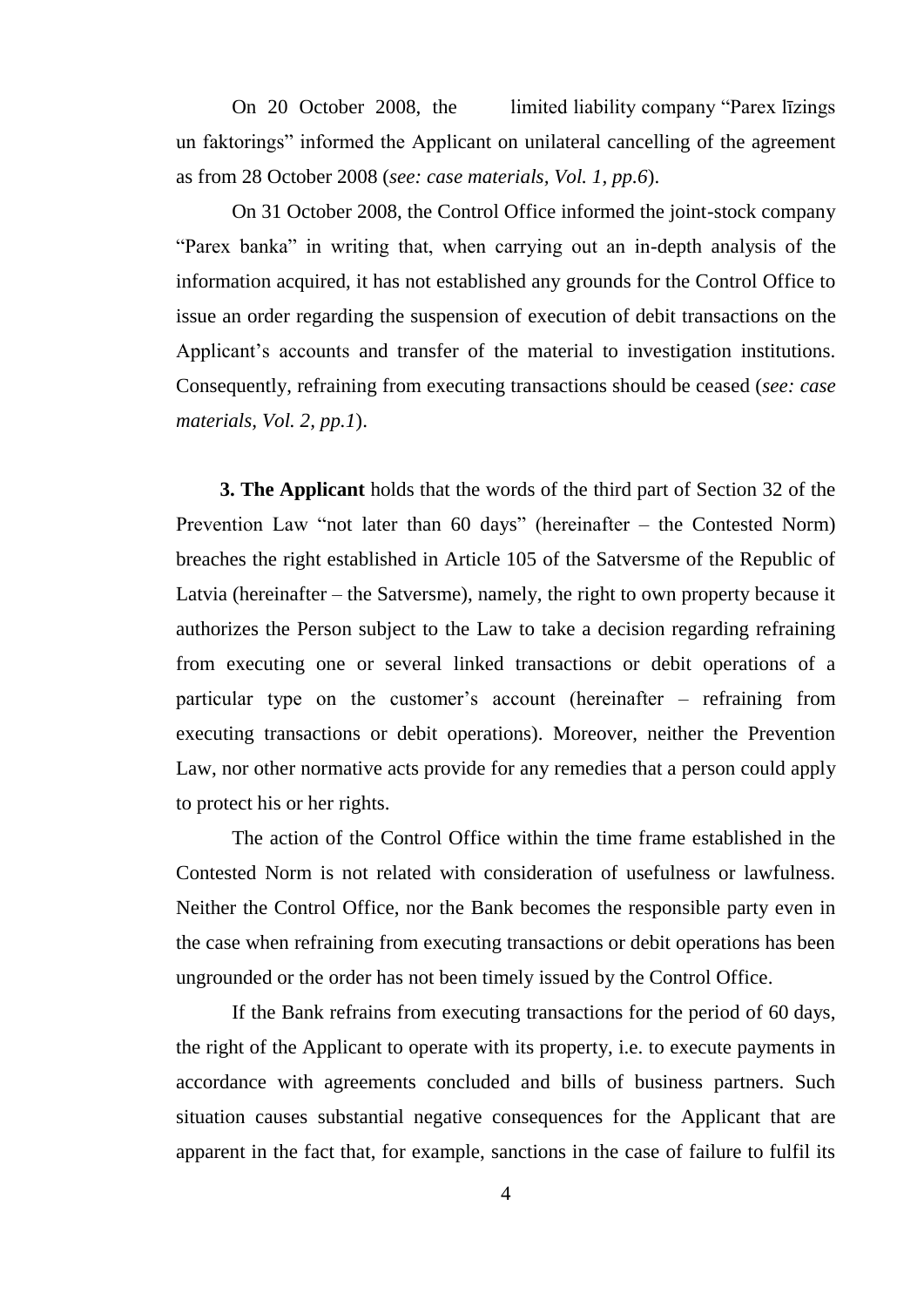obligations within the established term, cancelling of agreements by the business partners and listing into the debtors register. In the case under review, the resources on the accounts of the joint-stock company "Parex banka" were necessary for the Applicant to fulfil its liabilities that it has undertaken regarding the limited liability company "Parex līzings un faktorings".

The Applicant indicates that, according to the Council Directive 91/308/EEC on prevention of the use of the financial system for the purpose of money laundering (hereinafter –Directive 91/308/EEC) and Directive 2005/60/EC of the European Parliament and of the Council of 26 October 2005 on the prevention of the use of the financial system for the purpose of money laundering and terrorist financing (hereinafter –Directive 2005/60/EC), refraining from executing transactions or debit operations can last only up to the moment when the information is transferred to the Control Office. Subsequent failure to execute debit operations shall be regarded as suspension of transaction that is permitted only based on an order of the Control Office.

Unlike the decision taken by the Person subject to the Law regarding refraining from executing transactions or debit operations, the order of the Control Office regarding suspension of execution of transactions or debit operations should be appealed against.

It was indicated in the opinion received from the Applicant after it got acquainted with the case materials of the Constitutional Court that, when assessing compliance of the Contested Norm with Article 105 of the Satversme, its compliance with Directive 91/308/EEC and Directive 2005/60/EC must also be assessed. The Applicant does not agree with the interpretation of the abovementioned directives provided by the Saeima and the Cabinet of Ministers and indicates that the Constitutional Court is the final judicial institution that has the duty, in the case if ambiguity, to ask the European Court of Justice to provide interpretation of the Community law in the form of a preliminary ruling.

The Applicant draws attention of the Constitutional Court to the fact that in the case under review the Bank has refrained from executing all transactions, including monthly transfers to the subsidiary company of the Bank. These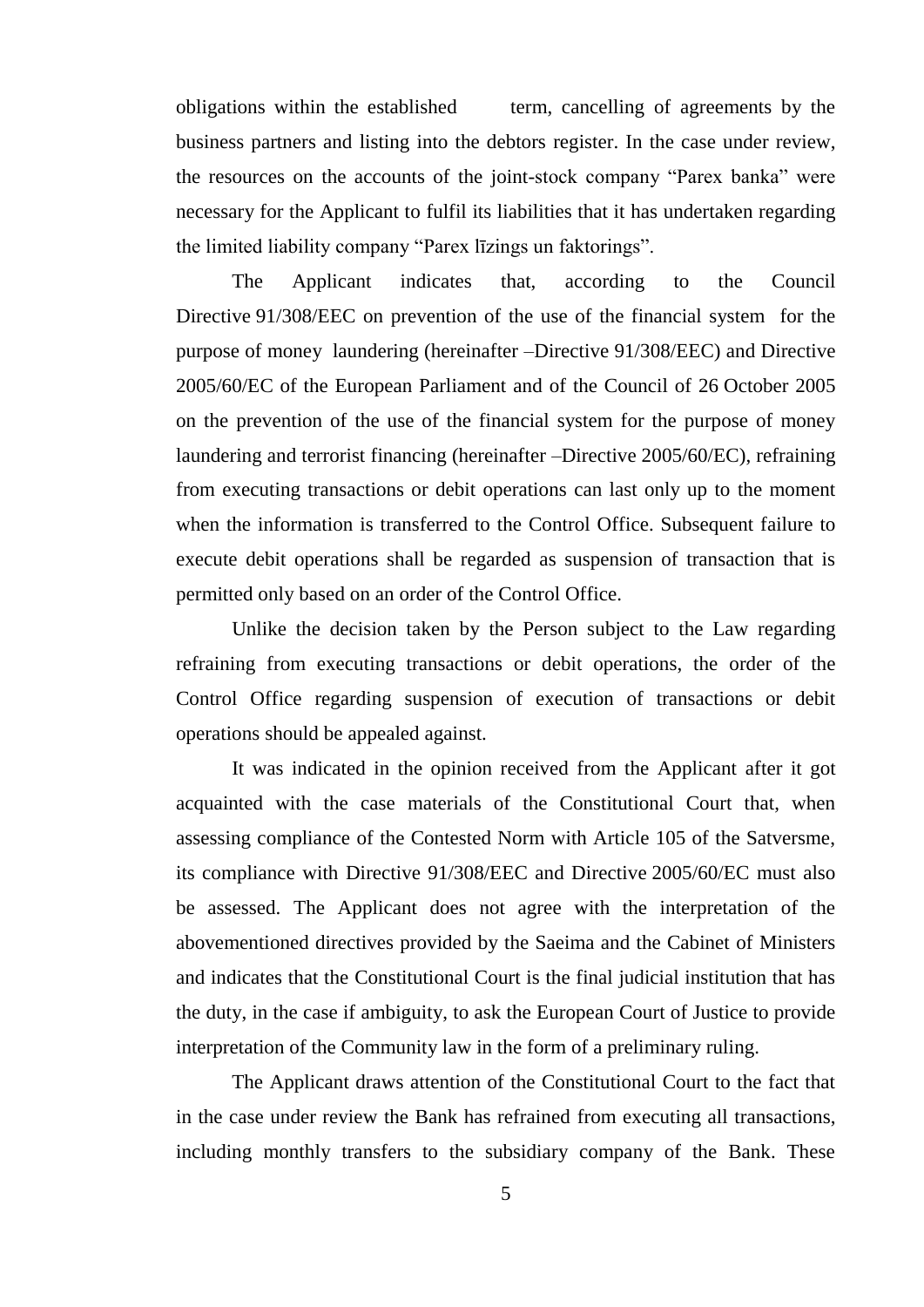payments for the cars purchased in leasing had to be made each month, and it had not been executed for several times already. Previously these payments have not caused any doubts to the Bank. The Applicant holds that the Bank has unfairly blocked the resources on the account on its own initiative for its subsidiary company to be able to take advantage of the possibility to annul leasing agreements and take back the cars purchased in leasing and almost paid.

The Applicant emphasizes that the Law does not provide for the possibility to appeal against the decision of the Bank even in the case if it is evidently ungrounded. It neither provides for the possibility to demand indemnification of losses from the Bank. Consequently, the restriction of the fundamental rights established in the Contested Norm is not proportional although it has been provided by law and has a legitimate objective. It is possible to reach the legitimate objective with other measures that would restrict the rights of person at a lesser extent.

**4.** The institution that passed the Contested Act – the Saeima – holds that the Contested Norm complies with Article 105 of the Satversme and asks to reject the application.

It has been indicated in the reply that the Contested Norm comprises a restriction of property rights, however this restriction complies with the necessary criteria – it has been established by law, it has a legitimate objective and it complies with the requirements of proportionality.

According to the Saeima, the Contested Norm has a double nature. Firstly, it establishes the maximum term for taking a decision by thus protecting the person from time-consuming procedure. Secondly, a restriction to act with the property (for example, financial resources) until the decision is made follows from it.

It is stated in the reply that the property right has been restricted in the interests of the society by thus creating one of the preconditions for prevention of laundering of proceeds from crime and terrorism financing. Consequently, the restriction has a legitimate objective, which is security of the society.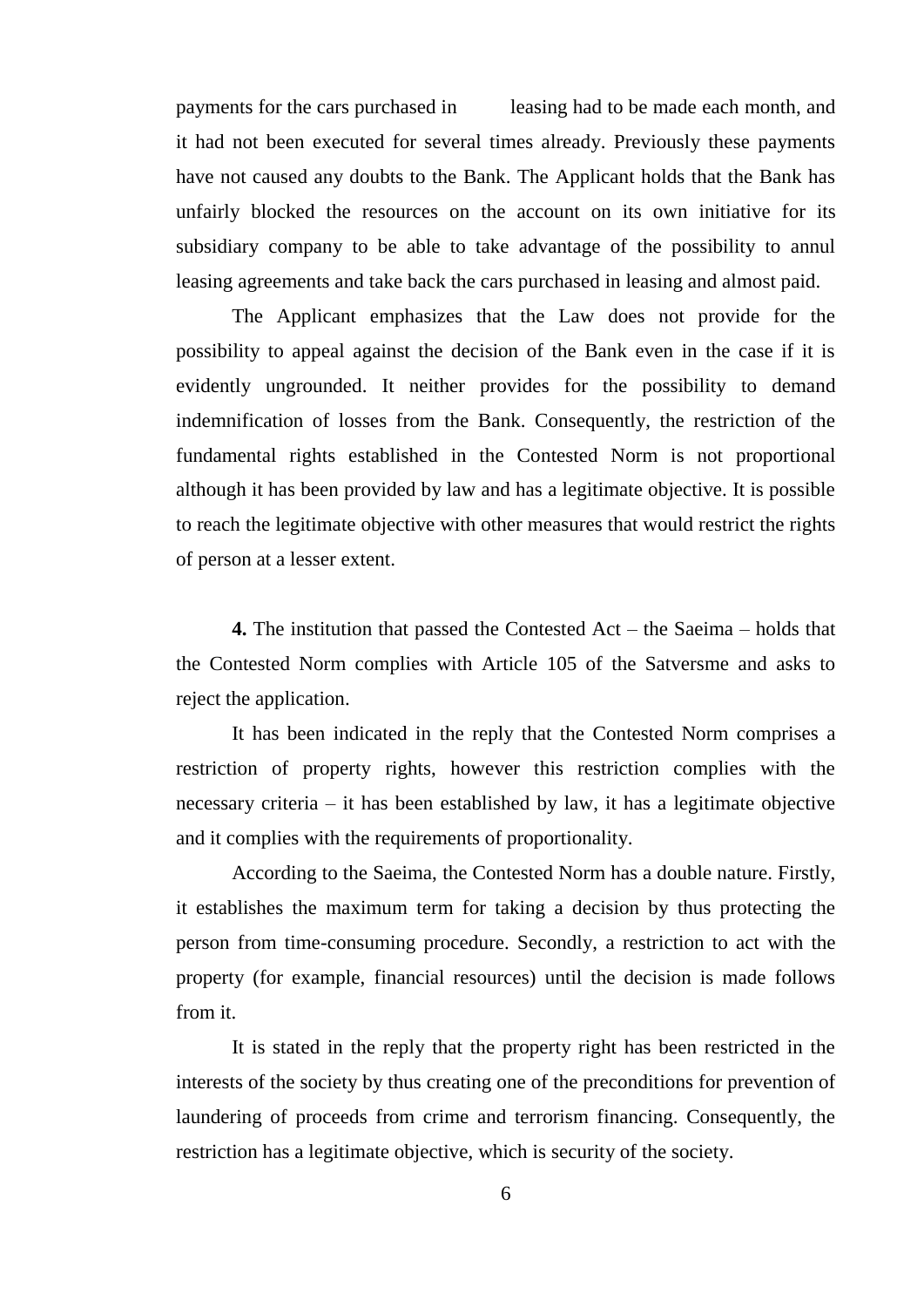The Saeima emphasizes that the principle of proportionality requires assessing other more lenient measures and selecting such solutions that would reach the legitimate objective at the same level. The requirements of the Contested Norm are related with requirements of other laws, especially normative acts regulating taxes. There are no other more lenient measures that would reach the legitimate objective with the same efficiency as the solution established in the Contested Norm.

The Saeima agrees with the interpretation of Section 24 of Directive 2005/60/EEC and provides the following explanation: if the interpretation offered by the Applicant were accepted, this would cause a situation when the credit institution should refrain from executing or debit operations only up to the moment when it reports to the Control Office on suspicious actions. Such interpretation would be absurd regarding activities for prevention of laundering of proceeds from crime and financing of terrorism. After the Control Office has received a report from the Person subject to the Law, the first needs a certain period of time and information to decide on the most adequate further action in accordance with law.

When assessing compliance of the Contested Norm with the requirements of proportionality, the Saeima indicates among the rest that, under the provisions of Section 32 of the Prevention Law, the Person subject to this Law (including a credit institution) shall take a decision to refrain from executing one or several linked transactions or debit operations of a particular type on the customer's account rather than all transactions on the customer's account.

**5. The summoned parties** in the case are the following: the Cabinet of Ministers of the Republic of Latvia, the Finance and Capital Market Commission, the Association of Latvian Commercial Banks, the Ombudsman of the Republic of Latvia, the General Prosecutor's Office, and the Control Office.

**5.1. The Cabinet of Ministers** holds that the Contested Norm complies with Article 105 of the Satversme. Although the Contested Norm contains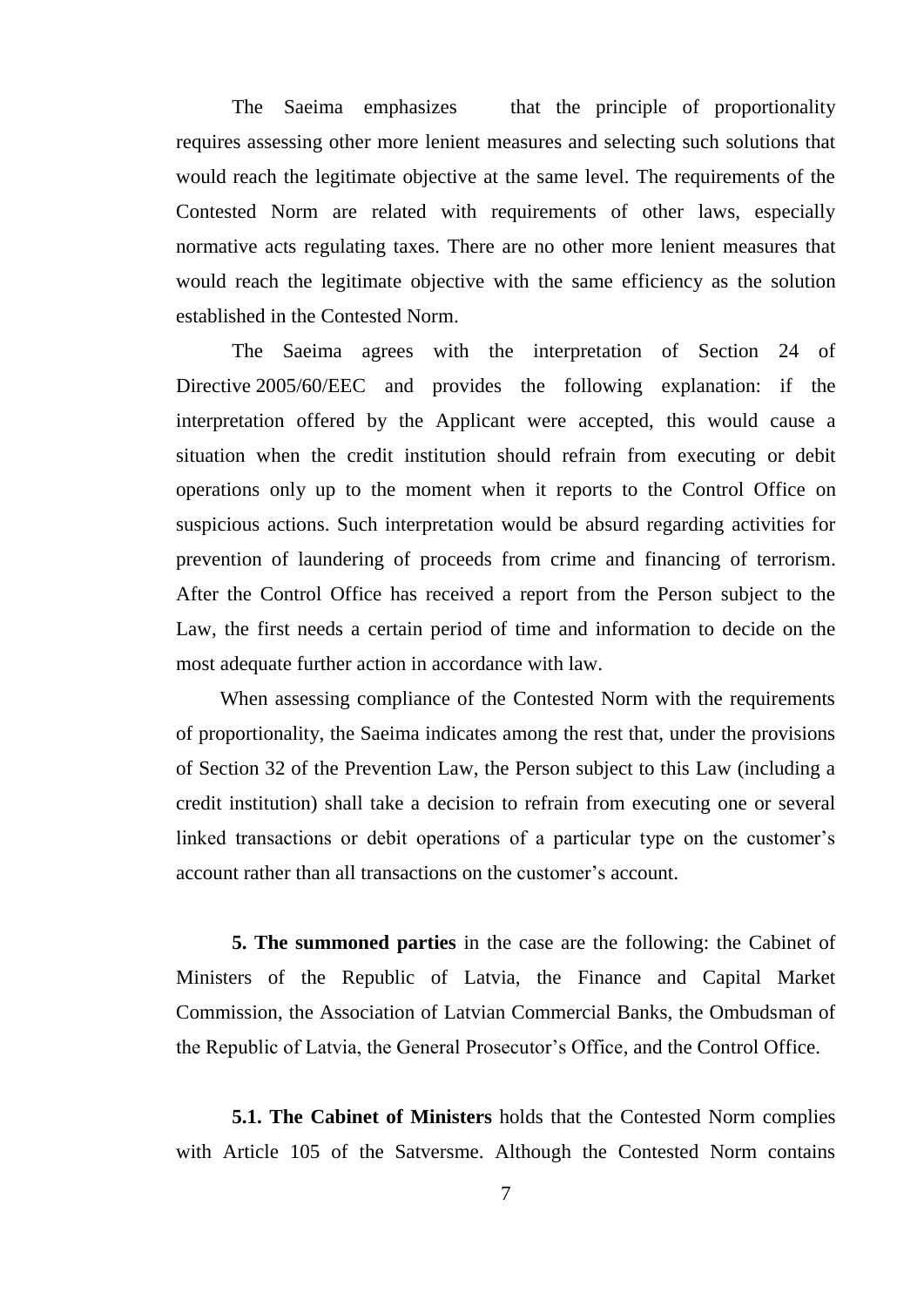restriction of the fundamental rights enshrined in the abovementioned Article of the Satversme, it still has a legitimate objective – to ensure security of the society; whilst the restriction included therein is proportional with this objective.

When interpreting Article 105 of the Satversme in conjunction with Article 1 of the Protocol No. 1 of the Convention for the Protection of Human Rights and Fundamental Freedoms (hereinafter – the Convention) and referring to the judgment of the Constitutional Court No. 2002-01-03 and No. 2006-38-03, the Cabinet of Ministers holds that refraining by the Person subject to the Law, for the period of 60 days, to execute respective transactions or debit operations means control of customer's property in the meaning of Article 1 of the Protocol No. 1 of the Convention and Article 105 of the Satversme.

Referring to the Framework Decision 2001/500/JHA of 26 June 2001 of the Council of the European Union on money laundering, the identification, tracing, freezing, seizing and confiscation of instrumentalities and the proceeds of crime, as well as Directive 2005/60/EC, the Cabinet of Ministers emphasizes that the restriction of the property right has been established not only by national law but also by European Union law. Refraining from executing transactions or debit operations serving as means for prevention of money laundering as provided in Section 32 of the Prevention Law complies with the international documents and recommendations, and an analogous system exist in all Member States of the European Union.

The Cabinet of Ministers holds that the objective of the restriction is ensuring of the security of the society. Refraining by the Person subject to the Law, for the period of 60 days, to execute respective transactions or debit operations ensures that the resources that are suspected, by the Person subject to the Law, to be proceeds from crime, would not be laundered during the time when the Control Office analyses the acquired information. The aim of the Contested Norm is to ensure a fair balance between the interests of a customer and those of the State, i.e. the duty to fight against laundering of proceeds from crime and financing of terrorism.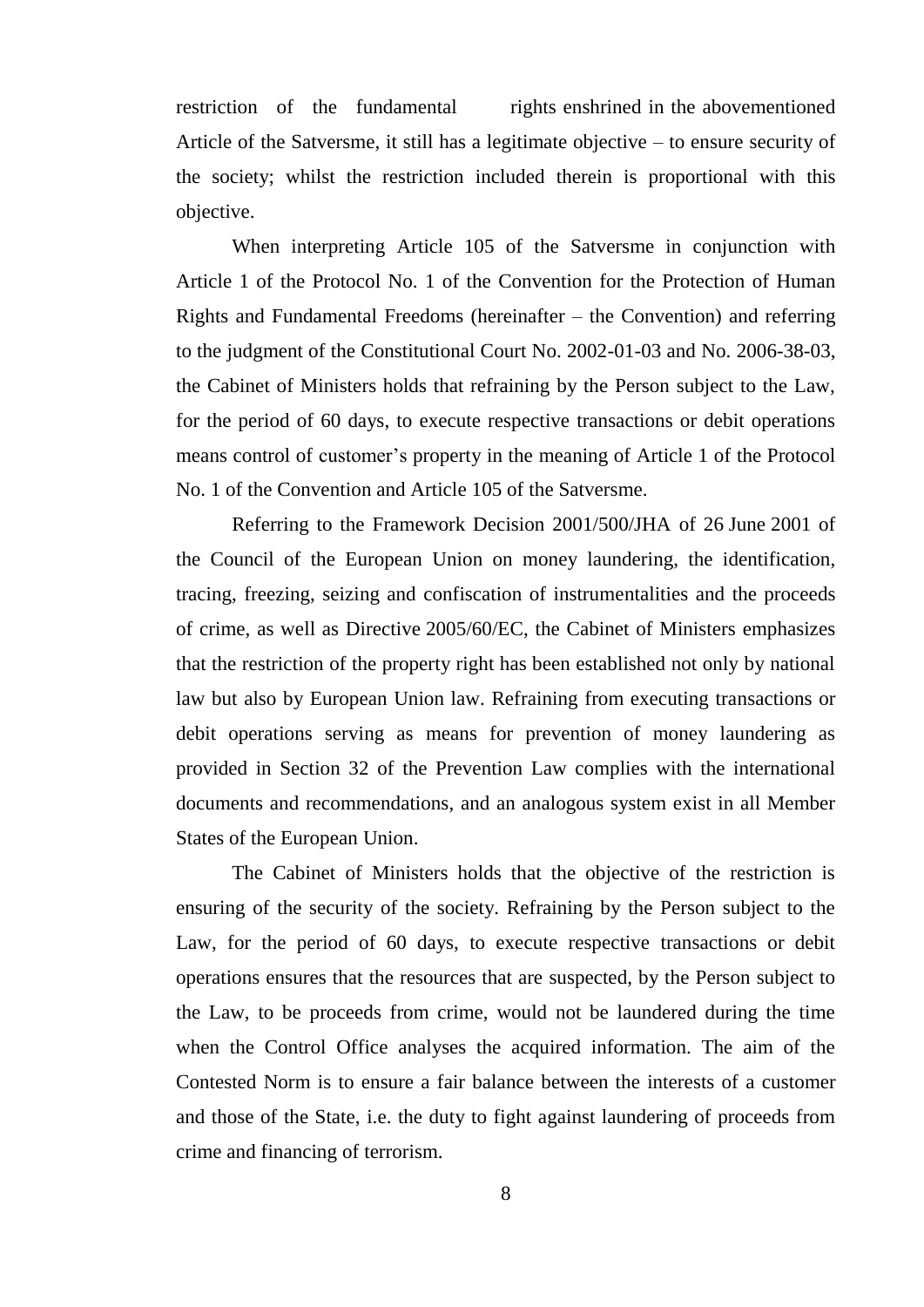The Cabinet of Ministers emphasizes that the legitimate objective cannot be reached by other means that would restrict the fundamental rights of a person established in Article 105 of the Satversme at a lesser extent.

When assessing compliance of the restriction set forth in the Contested Norm with the requirements of proportionality, the Cabinet of Ministers indicates among the rest that the doubt expressed by the Person subject to the Law may not serve as sufficient grounds to refrain from executing transaction of the customer. This doubt must be grounded, namely, there must exist certain factual circumstances that clearly manifest connection of the customer with laundering of proceeds from crime or terrorism financing. Moreover, the Person subject to the Law can only take a decision about refraining from executing one or several linked transactions or debit operations of a particular type on the customer's account rather than all transactions on the customer's account in general.

**5.2. The Finance and Capital Market Commission (hereinafter – the FCMC)** agrees with the opinion expressed by the Saeima that the Contested Norm provides for a restriction of fundamental rights and it complies with the respective criteria – it is provided by law, it has a legitimate objective and it is not in breach of the principle of proportionality.

The FCMC indicates that the Person subject to the  $Law - a$  credit institution – is the very person that must initially assess whether there are doubts about possible connection of a transaction with money laundering. A credit institution might not have access to all information resources, whilst the Control Office has. Therefore there exists a risk that the transfer that may be reasonably suspected of being related with money laundering could turn out non-suspicious according to the information available to the Control Office.

The FCMC cannot see any other measures that would restrict the fundamental rights of other persons at a lesser extent and would equally ensure reaching of the objective of the Contested Norm, except for the possibility to provide in the law for a shorter term for the Control Office to take a decision. However, lack of such term of all is not permissible.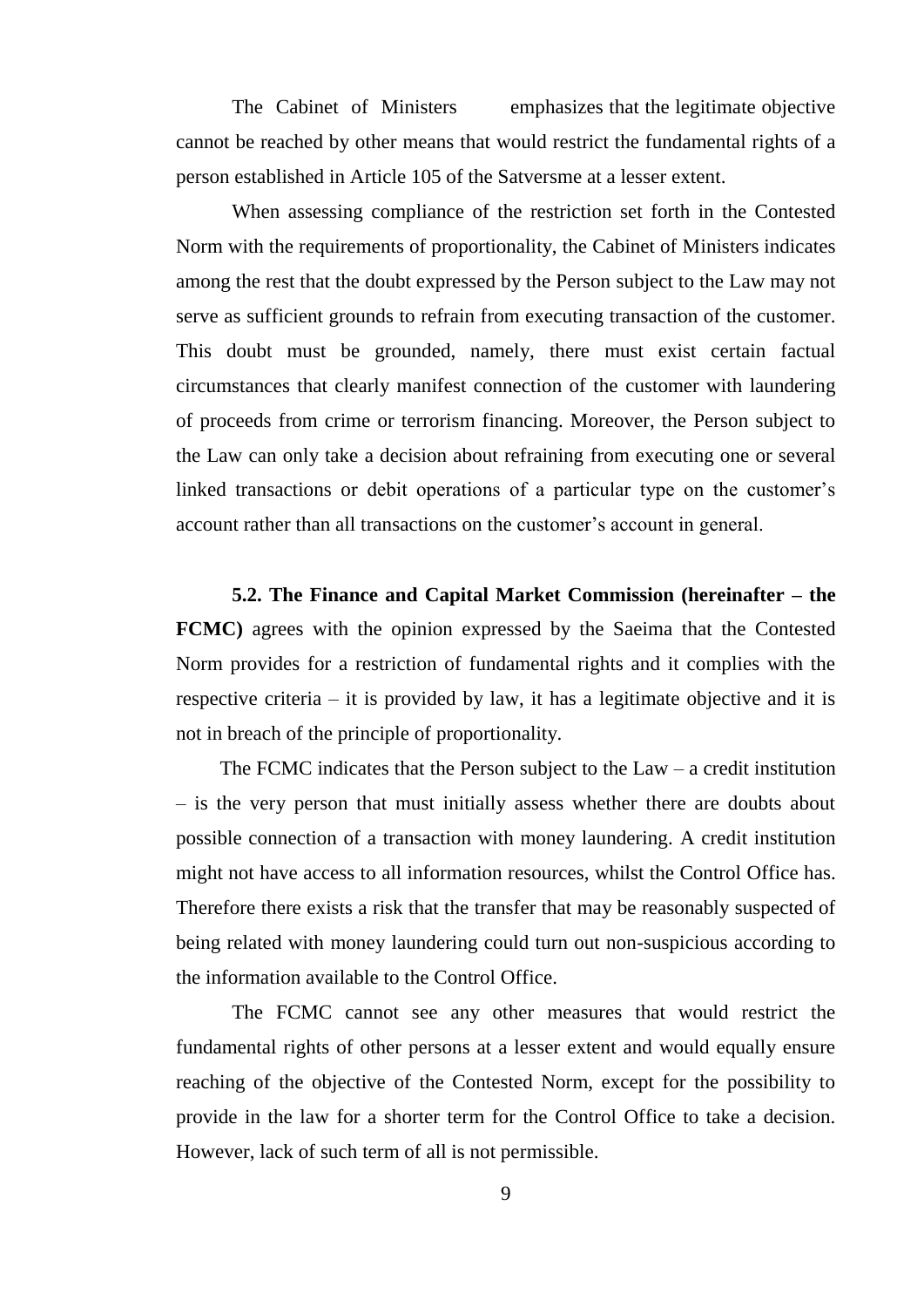The FCMC admits that the Law contains no provision regarding appealing against an ungrounded or malicious decision issued by the Person subject to the Law, i.e. the credit institution. A person, however, has the right to address the Control Office by submitting a demand in accordance with the procedure established in the Law on Applications.

The FCMC emphasizes that, under the sixth part of Section 32 of the Prevention Law, the Control Office shall be entitled to issue an order to repeal the suspension of a transaction or a particular debit operation on the customer's account before the deadline set out in the initial order. A person as a participant of the particular legal relations acting in good faith has the right to prove his or her good will (to submit documents and materials, to provide explanations, etc.) by thus ensuring procedurally efficient decision-making process by the Control Office (the term of the decision-making included).

The FCMC indicates that Section 40 of the Prevention Law does not provide for an unconditional exemption of the Person subject to this Law from liability only because he or she has refrained from executing transactions or debit operations and submitted a report to the Control office. The effective regulation provides that the abovementioned activities shall be carried out in the case of suspicion (if suspicion exists according to good faith). Otherwise, a person can protect his or her rights and interests according to both, the civil procedure (by recovering losses) and the criminal procedure (in the case if features of a criminal delinquency are present).

**5.3. The Association of Latvian Commercial Banks** holds that the Contested Norm, based on the opinion of commercial banks as a Person subject to the Law and that of the persons, regarding whom commercial banks take the decision to refrain from executing transactions or debit operations, complies with Article 105 of the Satversme. The Association indicates, however, that there exist other measures that would restrict the fundamental rights of a person at a lesser extent and ensure reaching of the legitimate objective of the Contested Norm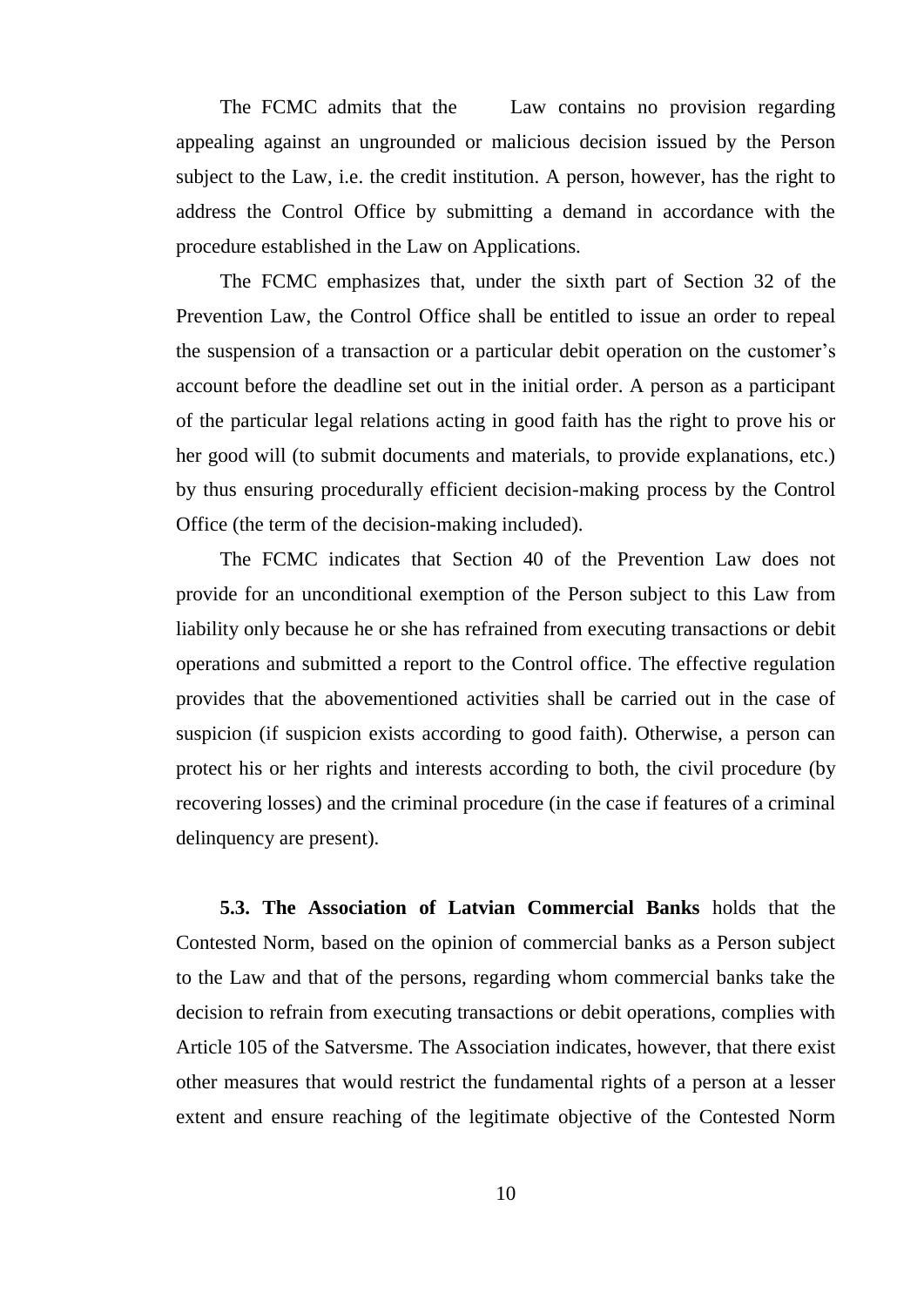provided by the Saeima in its reply. This measure is, for instance, a shorter term established by law.

Referring to the information that the Association of Latvian Commercial Banks has received from separate members of the European Banking Federation, the Association indicates that in many European States there are short terms provided by law. For example, the maximum time, within which a State finance control institution should take a decision, constitutes one working day in France and Hungary (for domestic transactions), two working days in Germany, Slovakia and Bulgaria and five working days in Lithuania and Switzerland. However, in other states this term is longer, for instance – three months in Luxembourg, whilst no maximum time is established in Estonia and Cyprus.

**5.4. The Ombudsman of the Republic of Latvia** (hereinafter – the Ombudsman) indicates that Section 32 of the Prevention Law stipulates restrictions for executing transactions. When interpreting Article 105 of the Satversme in conjunction with Article 1 of the Protocol No. 1 of the Convention, as well as taking into consideration the conclusions made in the judgments of the Constitutional Court, the Ombudsman concludes that, in the meaning of Article 105 of the Satversme, Section 32 of the Prevention Law establishes restrictions for the property right. This right, however, is not absolute and it can be restricted by means of certain conditions, namely, if a restriction is provided by law, then it has a legitimate objective and is proportional.

The Ombudsman holds that the restriction included in the Contested Norm is provided by law and it has a legitimate objective, which is to protect the rights and interests of other persons, as well as the society in general – it complies with the principle of proportionality.

When assessing compliance of the restriction established in the Contested Norm with the principle of proportionality, the Ombudsman indicates among the rest that only those resources are restricted that are meant for specific transactions. The person is allowed to freely use the rest of his or her resources. Moreover, a transaction cannot be ceased in any case but only under certain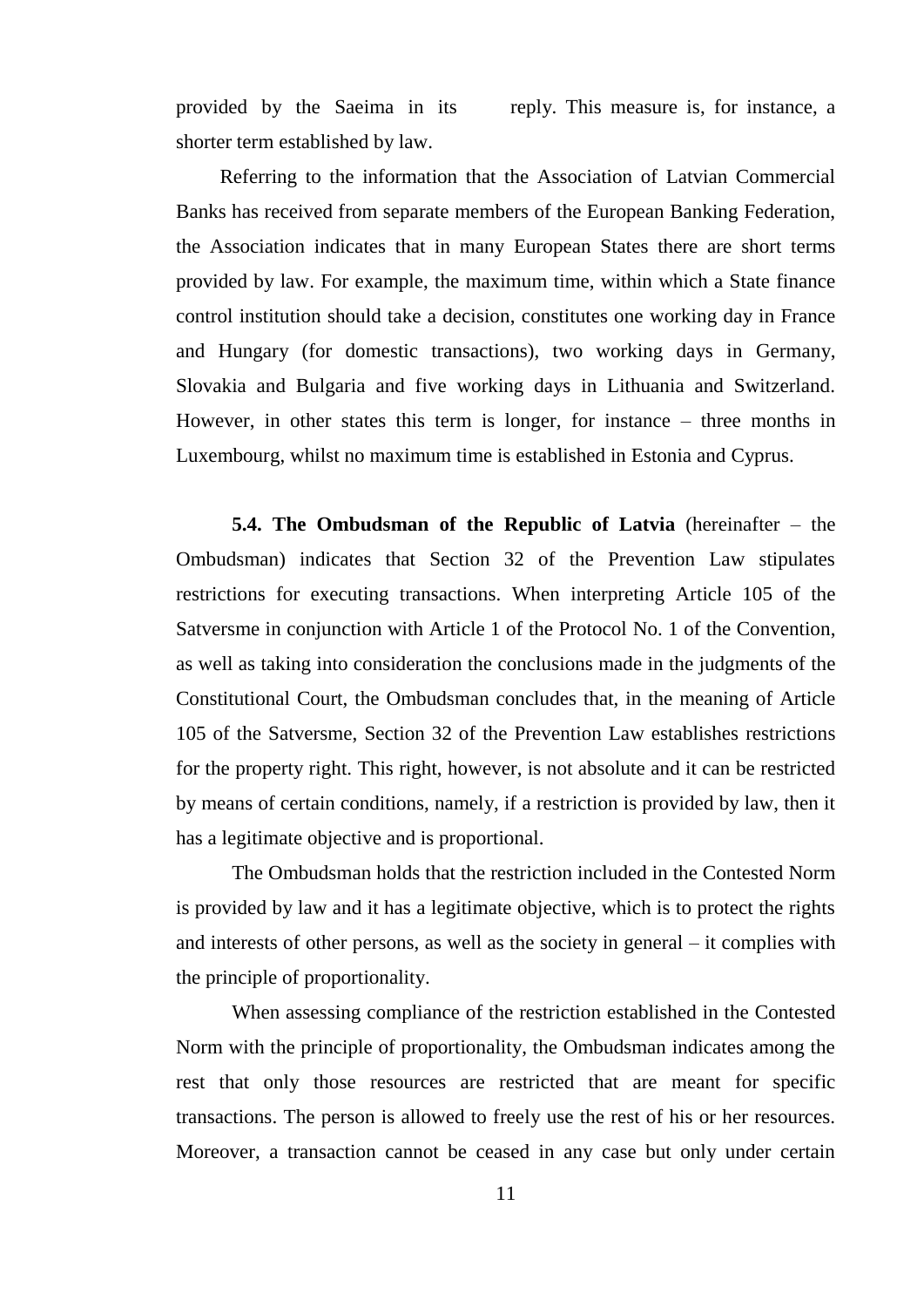conditions, namely, the Person subject to the Law must have information at its disposal regarding the illicit nature of the transaction.

When answering to the question set by a justice of the Constitutional Court – whether the respective person has any remedies at his or her disposal to protect his or her rights during the period when the Person subject to the Law refrains from executing transactions or debit operations but the Control Office has not yet taken the decision, the Ombudsman indicates that the legislator has provided for supervision by the public prosecutor's office over the Control Office. Moreover, the issue regarding the existence of an efficient complaint mechanism is not related with the Contested Norm.

**5.5. The General Prosecutor's Office** agrees with the opinion expressed by the Saeima in its reply that the restriction of the fundamental rights of a person has a legitimate objective and it complies with Article 105 of the Satversme.

The General Prosecutor's Office emphasizes that, providing the Control Office with a sufficient time period to obtain exhaustive information and assess it, this ensures taking of a grounded and just decision and prevents all undue interference with entrepreneurship and activities of persons with their property. Upon receiving a report from the Person subject to the Law regarding its decision to refrain from execution of transactions or debit operations, the Control Office exercises the right conferred thereto by the second part of Section 51 Indent 4 of the Prevention Law and requests, from the Person subject to the Law, information necessary for assessment of the report. The Person subject to the Law requests, on its turn, all information from the customer. Thus the customer, by means of an active involvement, may facilitate the procedure of clarifying actual circumstances by providing, to the Person subject to the Law, grounded information regarding lawfulness of the origin of money and other resources. Then the duty of the Person subject to the Law is to transfer this information to the Control Office.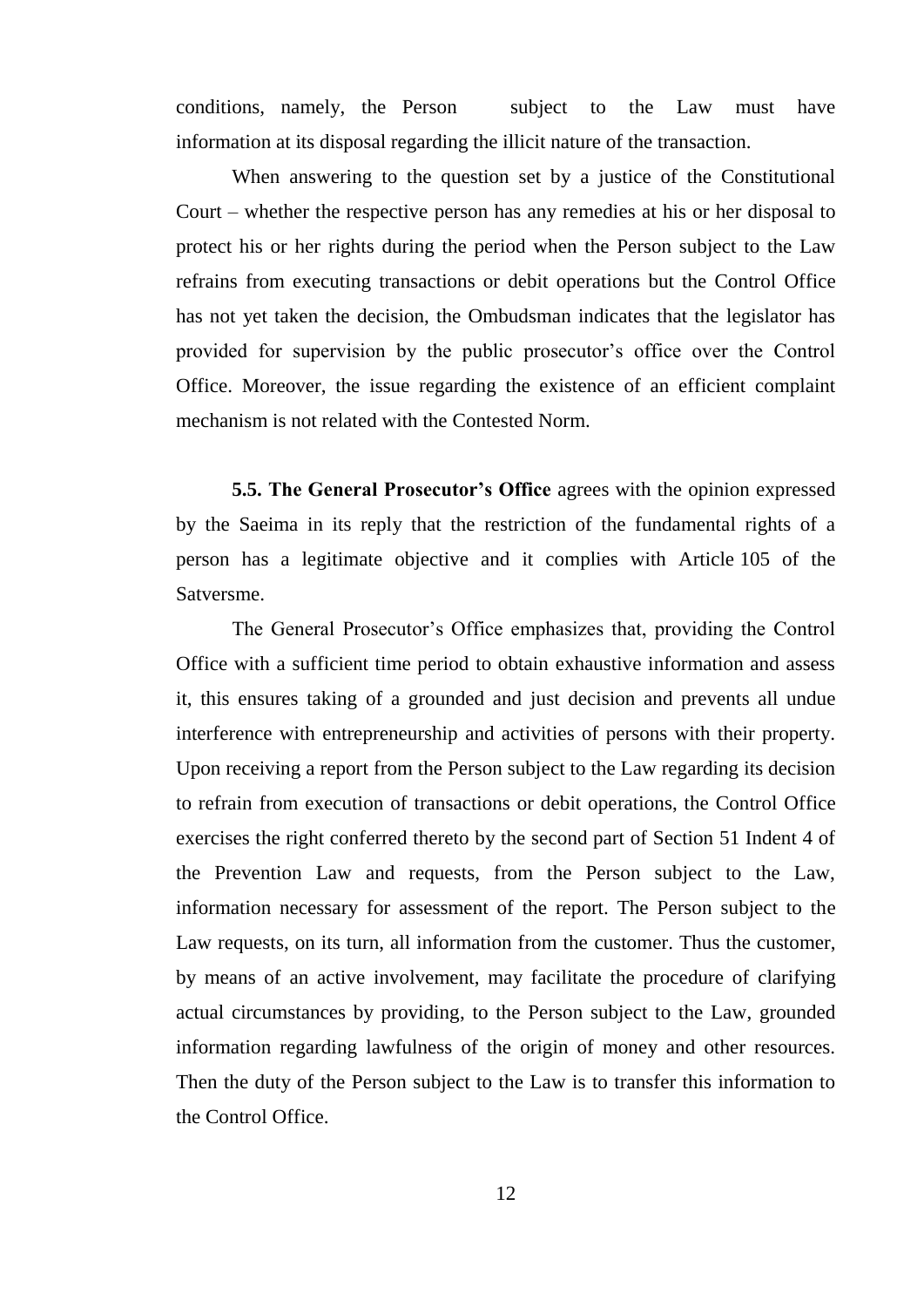If the customer holds that the Person subject to the Law has taken an ungrounded or malicious decision regarding refraining from executing transactions or debit operations, then he or she can protect the rights in the supervisory and control authorities of the Person subject to the Law. The list of these control authorities is provided in Section 45 of the Prevention Law. Article 46 of the same Law provides for duties of supervisory and control authorities.

The General Prosecutor's Office informs that after 13 August 2008, the Prosecutor's Office has received two complaints from entrepreneurs about activities of credit institution regarding refraining from execution of transactions or debit operations on the accounts of these customers. The complaints were sent to the FCMC. The FCMC recognized the activities of the credit institutions as compliant with the requirements of law.

On the other hand, in the case if the customer holds that the Control Office, after the receipt of a report by the Person subject to the Law, defers taking of a decision, he or she can protect his or her rights at a public prosecutor's office.

**5.6. The Control Office** holds that the Contested Norm complies with Article 105 of the Satversme.

Referring to several international conventions whereto Latvia is a party, as well as to Directive 2005/60/EC, the Control Office indicates that the Contested Norm has a legitimate objective.

The Control office emphasizes that everyone has the right to a lawful property, whilst no person has the right to own proceeds from crime. From all rights, priority is conferred to the right of the entire or at least a part of the society to protection of its substantial interests, including security. The State has the right to restrict the use of unlawful property by adopting statutory procedures, criteria and terms to ensure that the Persons subject to the Law could efficiently determine the kind of property and the ways of its use (for instance, in the case of terrorism financing) based on the origin and lawfulness of the property.

When analysing the terms established in the Law "On Value Added Tax" and 22 December 2008 Cabinet of Ministers Regulations No. 1092 "Procedures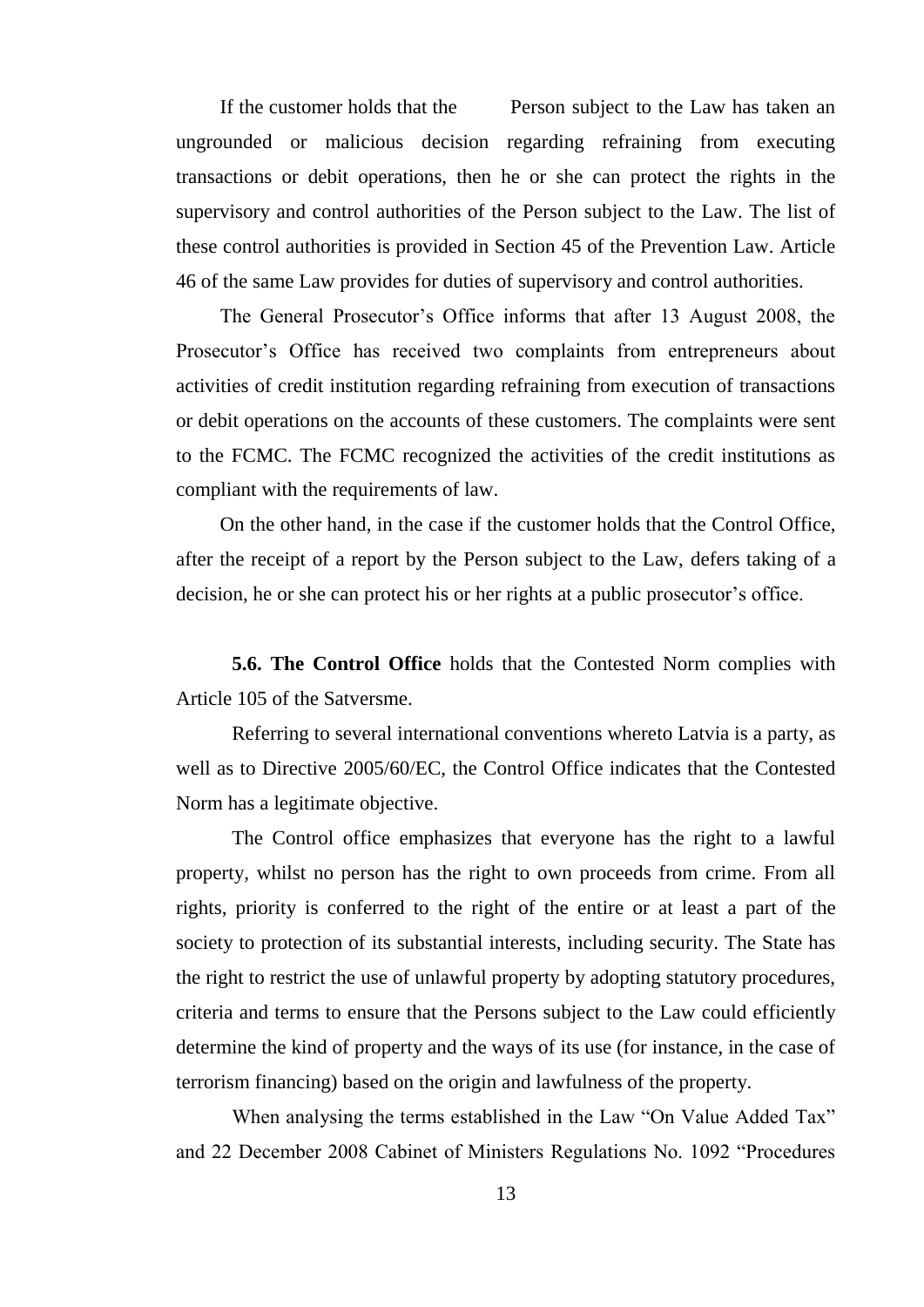for providing information by the State and local government authorities to the Office for the Prevention of Laundering of Proceeds Derived from Criminal Activity", as well as its judicial and technical possibilities to ensure information exchange with foreign states, the Control Office indicates that it is not possible to reach the legitimate objective by other measures that would restrict the rights of a person at a lesser extent.

The Control Office indicates that the action of the customer plays a great role in blocking funds (this is understood as refraining by the Person subject to the Law from executing transactions or debit operations and an order issued by the Control Office regarding suspending of a transaction) because this can substantially implement further processes.

### **The Constitutional Court holds that:**

**6.** The case under review was initiated based on the application submitted by a legal person to prevent such violation of its fundamental rights established in Article 105 of the Satversme that has been caused by a credit institution when it refrained from executing debit operations on Applicant's accounts.

The Constitutional Court has reiterated that the notion "to violate" has been incorporated into the Law to dissociate the constitutional claim from the claim for general benefit (*see: Judgment of the Constitutional Court of 22 February 2002 in the case No. 2001-06-03, Para 2.4 of the Concluding Part*). If the Contested Norm applies to a wide scope of different situations, the Constitutional Court should concretize the extent, to which it assesses the Contested Norm.

In the case under review, it is necessary to distinguish between the Persons subject to the Law to whom the Contested Norm applies. The Contested Norm *expressis verbis* applies to any Person subject to the Law. Under the first part of Section 3 of the Prevention Law, this Law shall apply to persons engaging in economic or professional activities. The range of Persons subject to the Law is very wide. It includes representatives of different areas, including persons, whose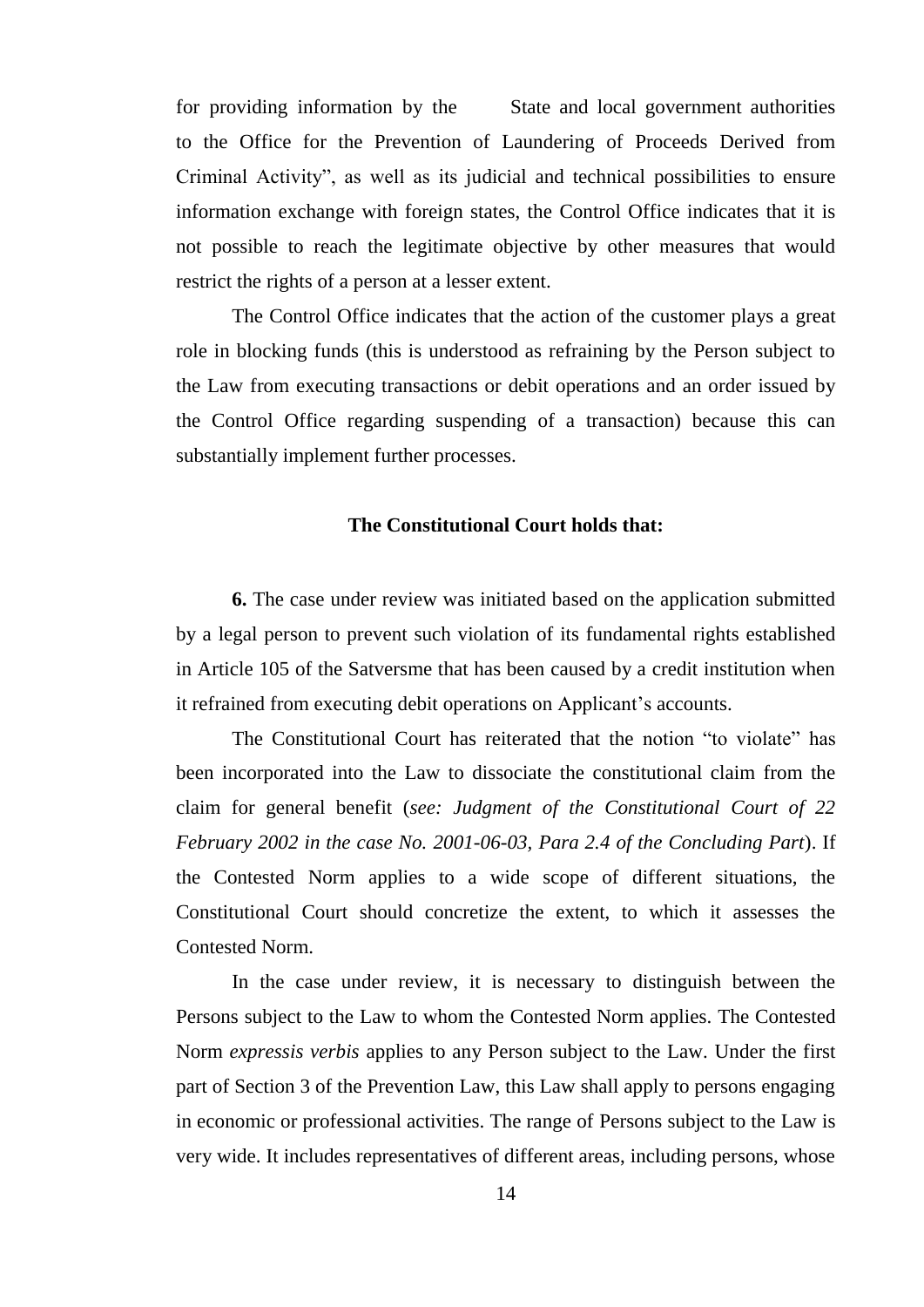professional activities are regulated by special laws. These are, for instance, credit institutions and financial institutions, sworn auditors and commercial companies of sworn auditors, sworn notaries, sworn advocates, other independent legal professionals.

The laws provide for a different institutional status for each of these persons. Likewise they set forth specific requirements for the particular person to be able to engage in the respective area. **The Constitutional Court shall assess the Contested Norm only in relation to credit institutions and financial institutions.** 

**7.** Article 105 of the Satversme provides: "Everyone has the right to own property. Property shall not be used contrary to the interests of the public. Property right may be restricted only in accordance with law. Expropriation of property for public purposes shall be allowed only in exceptional cases on the basis of a specific law and in return for fair compensation."

**7.1.** It is accepted in the case-law of the Constitutional Court that, when, when clarifying the content of the norms of human rights included in the Satversme, it is necessary to take into consideration the interpretation that is used when applying respective international norms regarding human rights.

Article 105 of the Satversme shall first of all be interpreted in conjunction with Article 1 of the Protocol No. 1 of the Convention (*see, e.g.: Judgment of 20 May 2002 of the Constitutional Court in the case No. 2002-01-03, Concluding Part and Judgment of 26 April 2007 in the case No. 2006-38-03, Para 10*).

Article 1 of the Protocol No. 1 of the Convention provides:

"Every natural or legal person is entitled to the peaceful enjoyment of his possessions. No one shall be deprived of his possessions except in the public interest and subject to the conditions provided for by law and by the general principles of international law.

The preceding provisions shall not, however, in any way impair the right of a State to enforce such laws as it deems necessary to control the use of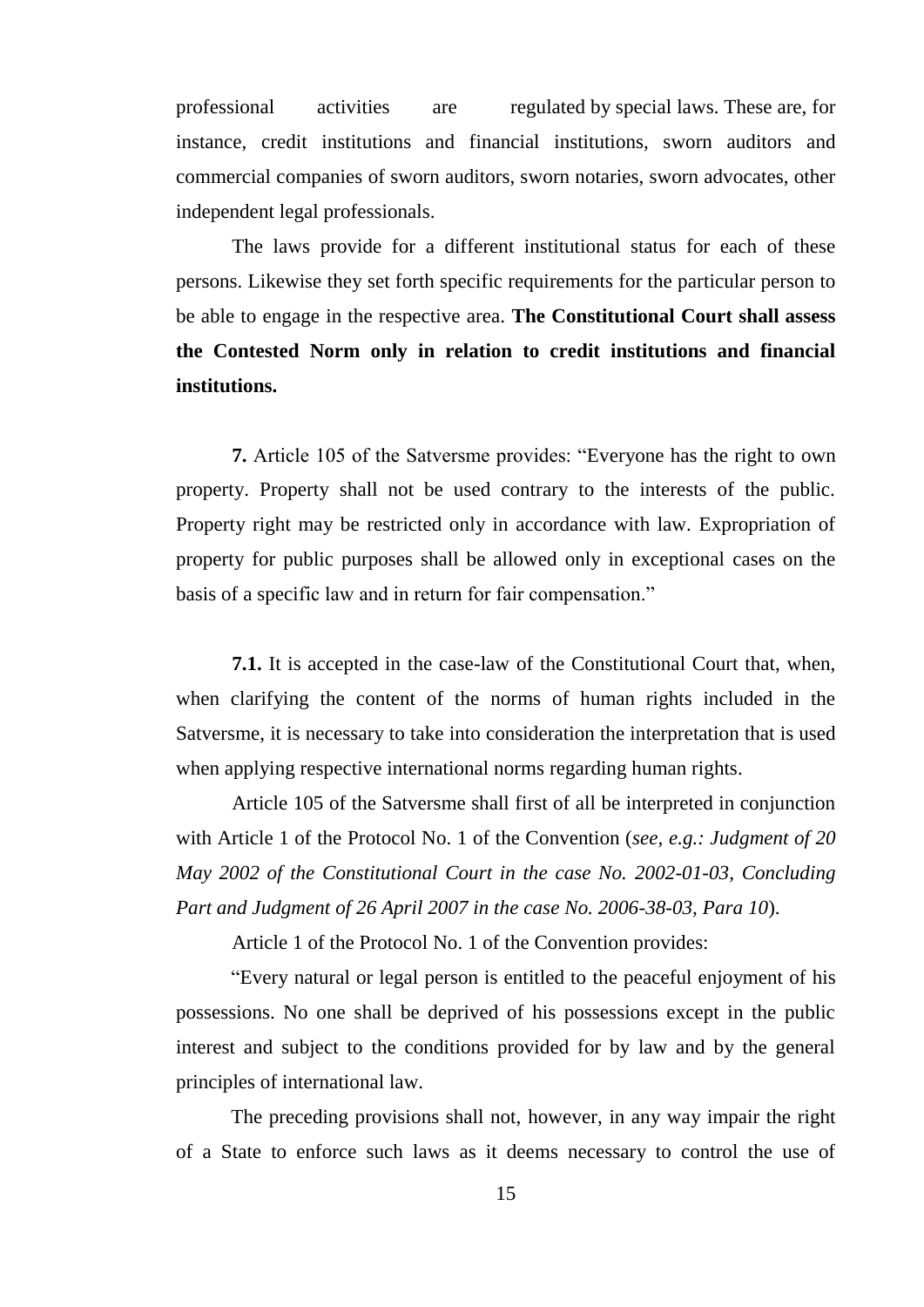property in accordance with the general interest or to secure the payment of taxes or other contributions or penalties."

**7.2.** It has been concluded in the case-law of the European Court of Human Rights that this Article includes three separate norms: first, the first sentence of the Article provides for the right to peacefully enjoy one's possessions. Secondly, the second sentence of the Article enshrines a prohibition to deprive a person of his possessions, whilst in the third sentence of the Article it is admitted that the State shall have the right to control the use of property in accordance with the general interest [*see, e.g.: judgments of the European Court of Human Rights in the following cases: AGOSI v. the United Kingdom, 24 October 1986, para 48, Series A no. 108; Air Canada v. the United Kingdom, 5 May 1995, para 29 and 30, Series A no. 316-A; Butler v. the United Kingdom (dec.), no. 41661/98, ECHR 2002-VI; Saccoccia v. Austria, 18 December 2008, no. 69917/01, para 85 and 86]*.

When examining the case on seizure of assets found in a safe of a bank with the purpose to fulfil the punishment of confiscation, the European Court of Human Rights recognized that in the meaning of Article 1 of Protocol No. 1 of the Convention such seizure falls to be considered as the so-called third rule, relating to the State's right to enforce such laws as it deems necessary to control of the use of property in accordance with the general interest (*see: Judgment of the European Court of Human Rights in the case Saccoccia v. Austria, 18 December 2008, no. 69917/01, para 86*).

When interpreting Article 105 of the Satversme with the abovementioned norm of the Convention, the Constitutional Court has established that Article 105 of the Satversme provides for a peaceful enjoyment of property right and the right of the State to restrict the use of property in accordance with the general interest (*see: Judgment of 20 May 2002 of the Constitutional Court in the case No. 2002-01-03, Concluding Part*).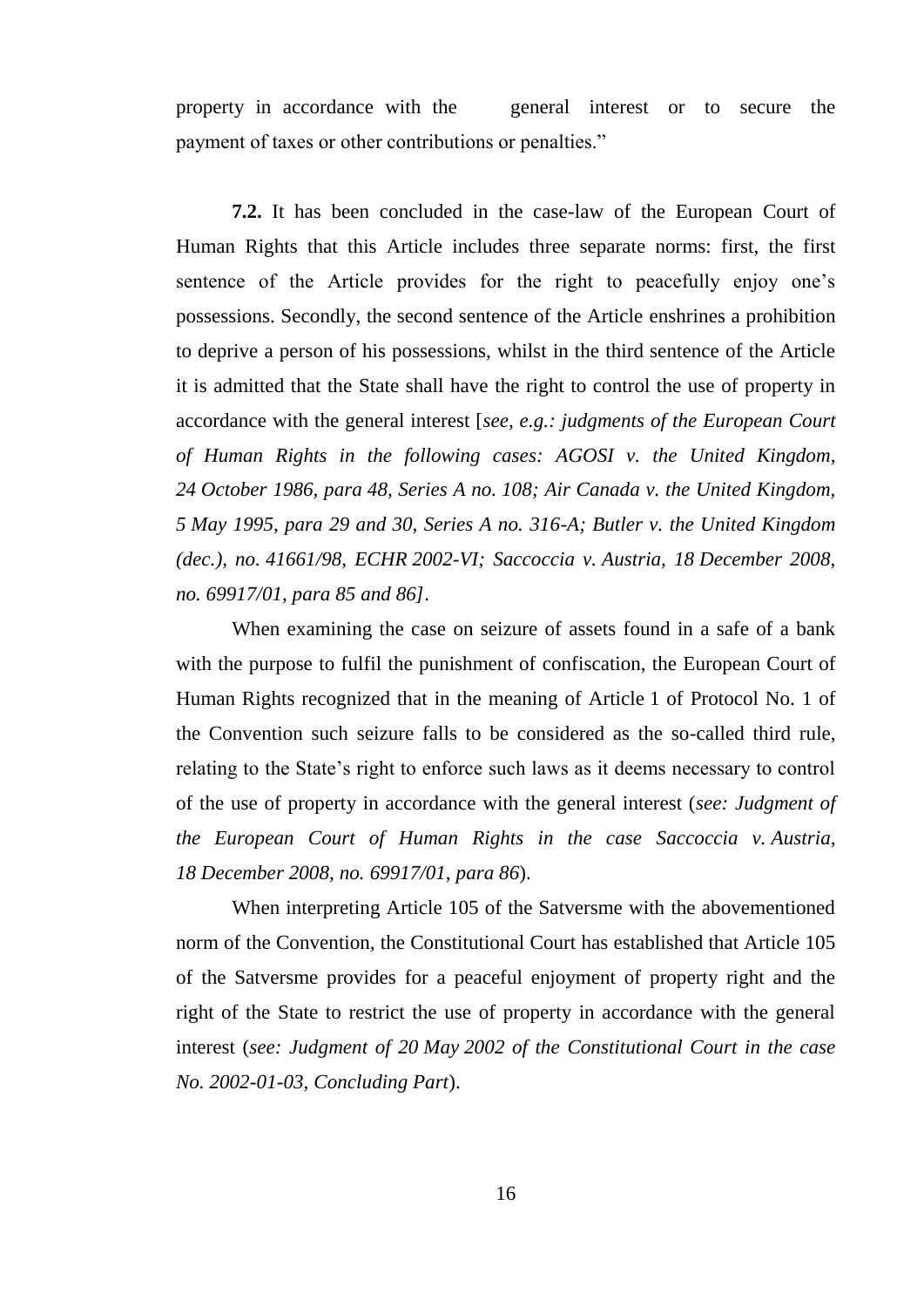**7.3.** The European Court of Human Rights has indicated that the notion "property" in the meaning of Article 1 of Protocol No. 1 of the Convention has an independent meaning. When analysing the notion "property" included in Article 105 of the Satversme, the Constitutional Court has concluded that property right includes the right to gain all possible benefit from property, including income and fruits (*see, e.g.: Judgment of 20 May 2002 of the Constitutional Court in the case No. 2002-01-03, Judgment of 12 November 1008 in the case No. 2008-05-03, Para 7 and Judgment of 15 April 2009 in the case No. 2008-36-01, Para 10*), as well as the right of the owner of property to use his possessions in a manner that would ensure gaining greatest economic benefit possible (*see, e.g.: Judgment of 26 April 2007 by the Constitutional Court in the case No. 2006-38-03, Para 11*).

The first part of Section 32 of the Prevention Law provides that in the cases provided in this Law the Person subject to the Law shall take a decision to refrain from executing one or several linked transactions or debit operations of a particular type on the customer's account. Although the abovementioned norm *per se* does not provide for forfeiture of property, it prohibits the owner of the property to peacefully enjoy his property, including executing such transactions or debit operations that a person considers as the most favourable way of the use of property.

In the case under review, there exists restriction of the fundamental rights established for the Applicant by Article 105 of the Satversme because it cannot use the resources on bank accounts in a manner that would ensure the greatest possible economic benefit in accordance with its interests and liabilities.

Consequently, the Constitutional Court agrees with the opinion expressed by the Saeima, the Cabinet of Ministers, and the Ombudsman that **refraining by the Person subject to the Law from executing transactions or debit operations as provided for in Section 32 of the Prevention Law for the time period established by the same Law shall be regarded as restriction of the fundamental rights established in Article 105 of the Satversme and control**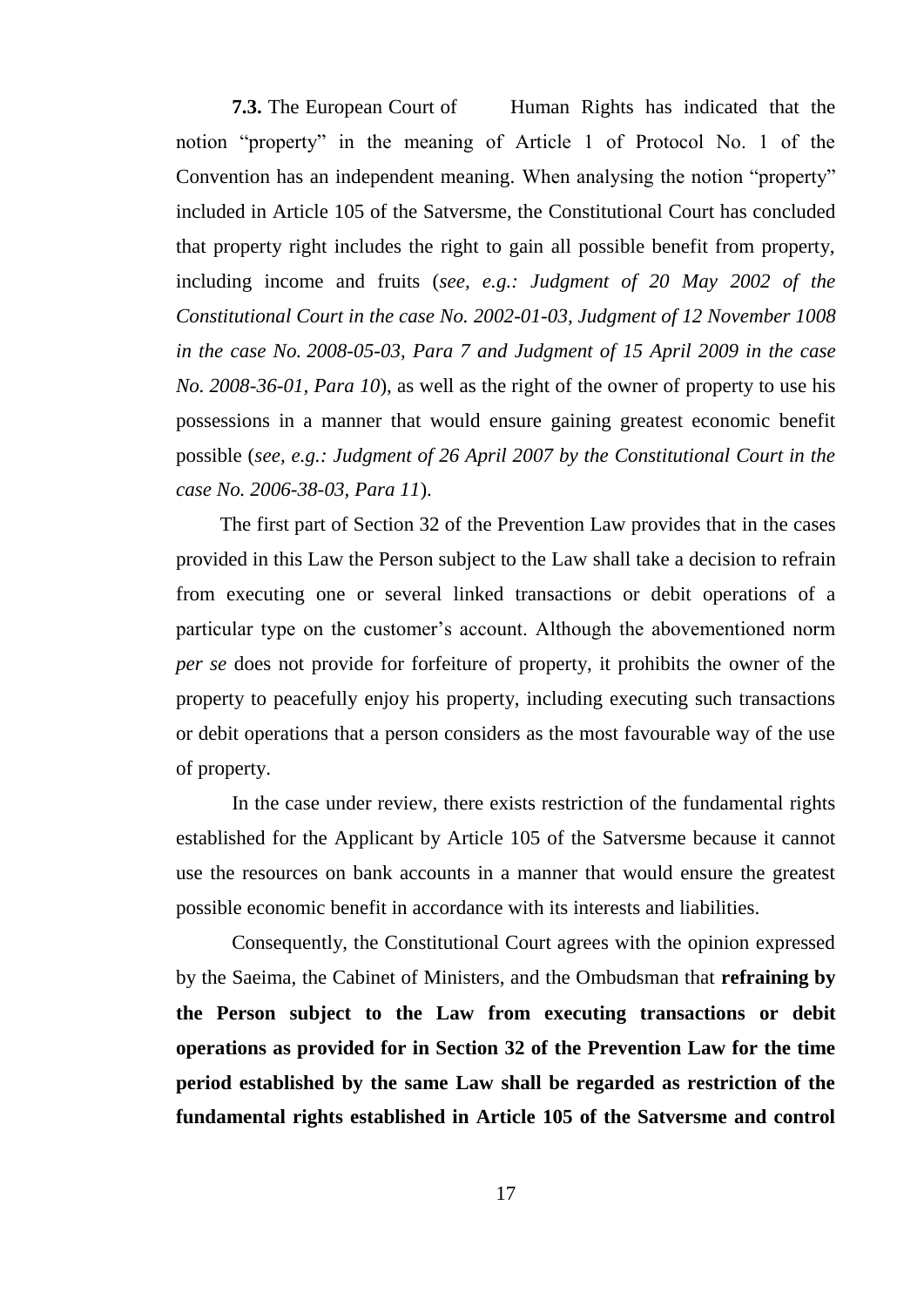### **of property for general interest in the meaning of Article 1 of Protocol 1 of the Convention.**

**8.** The Control Office has provided an opinion that Article 105 of the Satversme confers a person the right to own property with lawful origin only, whilst it does not confer the right to proceeds from crime.

If the opinion that Article 105 of the Satversme does not apply to such property of a person that are suspected, by the Person subject to the Law or the Control Office, of being related with money laundering were grounded, the Applicant would not have the right to submit an application to the Constitutional Court and the case would be terminated.

Consequently, the Constitutional Court will assess whether the resources, to which the third part of Section 32 of the Prevention Law applies, shall be regarded as property in the meaning of Article 105 of the Satversme even in the case if the Person subject to the Law or the Control Office (reasonably) suspects these resources of being unlawfully derived and has doubts about the lawfulness of the transactions carried out by means of these resources.

The first part of Section 4 of the Prevention Law establishes the following: "The proceeds shall be recognised as derived from criminal activity where: 1) a person, directly or indirectly, acquires ownership or possession of them as a result of a criminal offence, 2) in other cases specified by the Criminal Procedure Law.

The second part of Section 4 of the Prevention law sets forth that the notion "proceeds from criminal activity" shall mean "criminally acquired property and financial resources" as used in the Criminal Procedure Law. Moreover, the third part of the same Section provides that "in addition to the property and resources as set out in the Criminal Procedure Law, the proceeds from criminal activity shall also mean the funds that belong to a person or that are, directly or indirectly, controlled by a person who: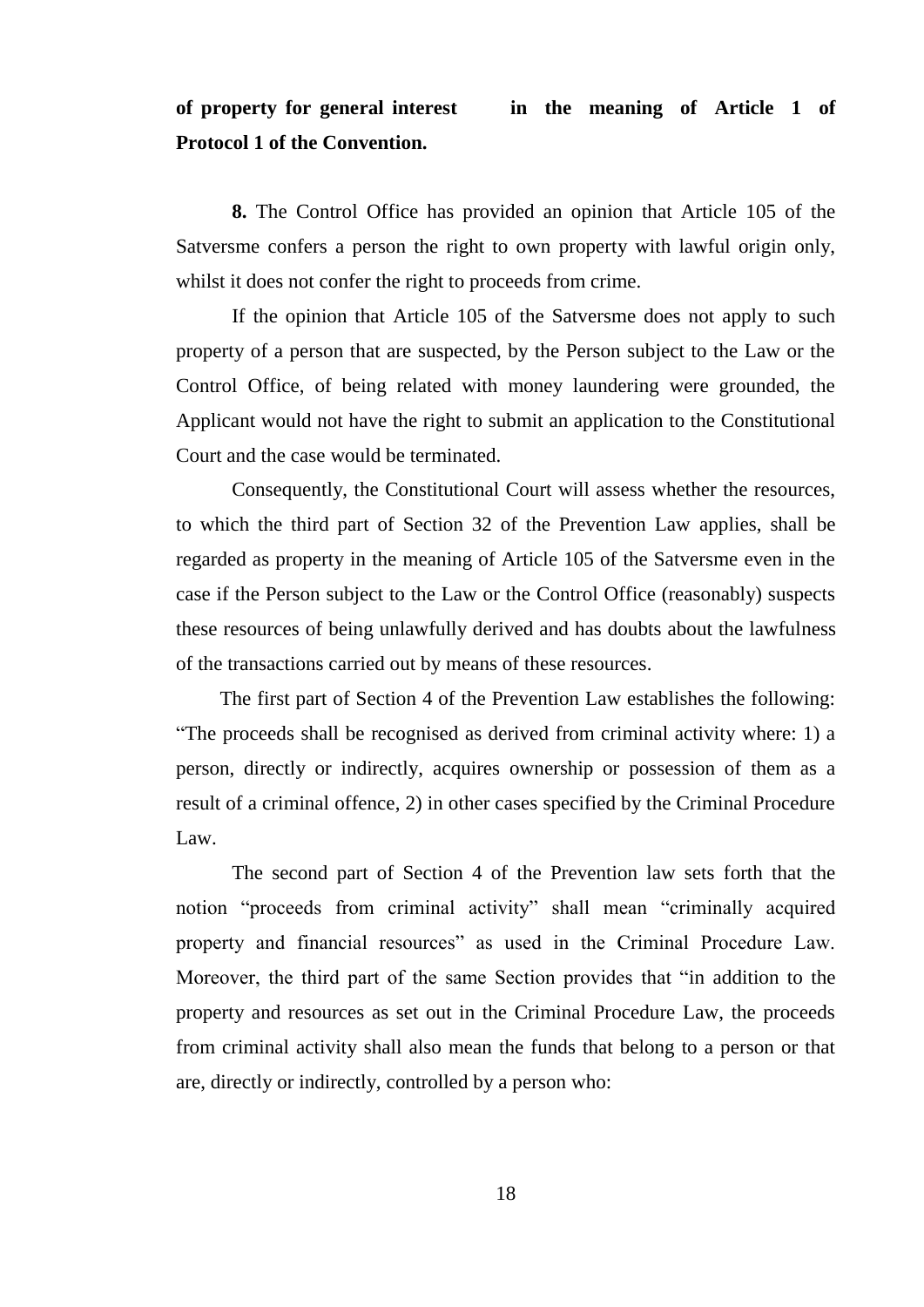1) is included in the list of persons who are suspected of being involved in terrorist activities that is compiled by countries or international organisations recognised by the Cabinet of Ministers;

2) may reasonably be suspected of the execution of or participation in a terrorist-related criminal offence on the basis of information available to bodies performing investigatory operations, pre-trial investigation institutions, the Office of the Prosecutor or the court.

Consequently, proceeds from criminal activities shall be the resources that are recognized as such in accordance with the Criminal Procedure Law and in special cases established in the third part of Section 4 of the Prevention law. The fifth part of Section 4 of the Prevention Law provides that "the proceeds from criminal activity shall be recognised as such in due course of the Criminal Procedure Law." The Prevention Law is guided towards reaching objectives that are similar to those of the criminal procedure.

One of the most important principles of a law-governed state is the principle of presumption of innocence that is enshrined in the second sentence of Article 92 of the Satversme (*see: Judgment of 23 February\ 2005 by the Constitutional Court in the case No. 2005-22-01, Para 4 and Judgment of 16 December 2005 in the case No. 2008-09-0106, Para 4.2*). Presumption of innocence protects a person for him or her not to be found guilty until the fault has not been proven in accordance with law. Proof, rather than assumption, established under the procedure, determined by law, shall be the basis of a nonrehabilitating ruling. Presumption of innocence prohibits treating a person in such a way that it was as if proved he/she has committed offence. However presumption of innocence does not prohibit establishing restrictions to a person, if such are necessary for reaching a respective legitimate aim and the principle of proportionality is being observed (*see: Judgment of 23 February 2006 by the Constitutional Court in the case No. 2005-22-01, Para 4 and 5.1*).

Section 32 of the Prevention law (insofar as it is assessed in the case under review) confers the right to the Person subject to the Law – a person of private law – to refrain from executing transactions or debit operations if the respective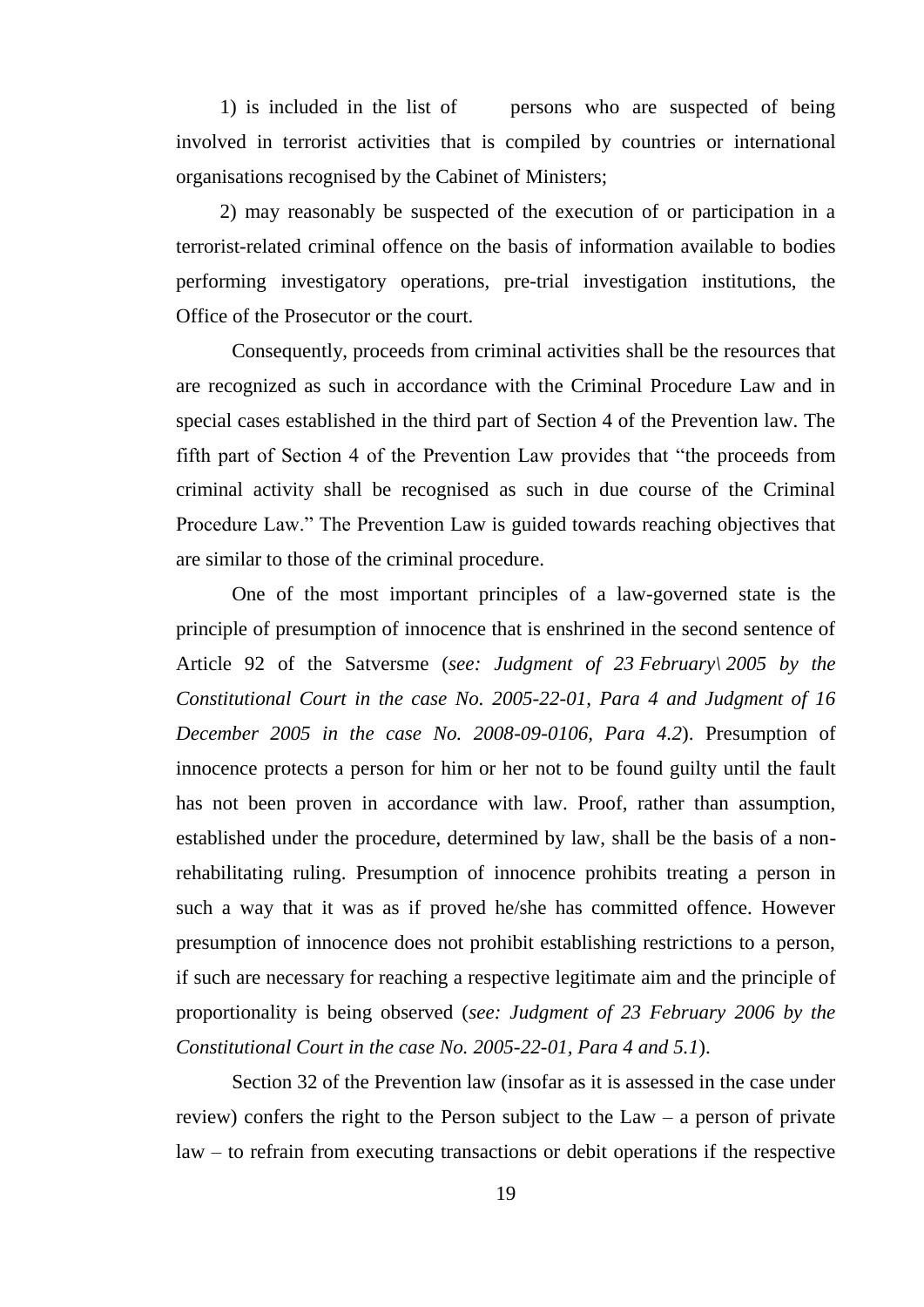resources may be reasonably suspected of being derived from criminal activity as long as unlawful origin of these resources is proved by a proper authority of a law-governed State, i.e. a court, or in a procedure appropriate for a law-governed State.

Article 50 of the Prevention Law provides "The control office is a specially designed public institution that, pursuant to this Law, exercises control of unusual and suspicious transactions and obtains, receives, makes records, processes, compiles, stores, analyses and provides to a pre-trial investigation institution, the Office of the Prosecutor and the court information that may be used for the prevention, uncovering, pre-trial criminal proceedings or adjudicating money laundering, terrorist financing or an attempt thereof, or other criminal offence related thereto."

The assumption that resources that are suspected, by the Person subject to the Law or the Control Office, of being acquired or used in an unlawful manner would not be recognized as property in the meaning of Article 105 of the Satversme would be in breach of the fundamental values of a law-governed State.

Consequently, **the Contested Norm applies to such property of the Applicant that is regarded as property in the meaning of Article 105 of the Satversme.** 

**9.** In the judgments of the Constitutional Court it has been concluded that the State of Latvia has the right to adopt laws that are necessary to control the use of property in accordance with the interests of the society. However, each restriction of property right that is related with the right of the State to control the use of property must reach a fair balance between the general interests of the society and protection of the fundamental rights of a person. Property right that is guaranteed for a person by the State is not absolute in a democratic State. Property right may be restricted but only after verifying whether the restriction is valid, namely, whether: 1) it has been determined by law; 2) it has a legitimate objective; 3) it is proportional (*see, e.g.: Judgment of 20 may 2002 of the Constitutional Court in the case No. 2002-01-03, Concluding Part*).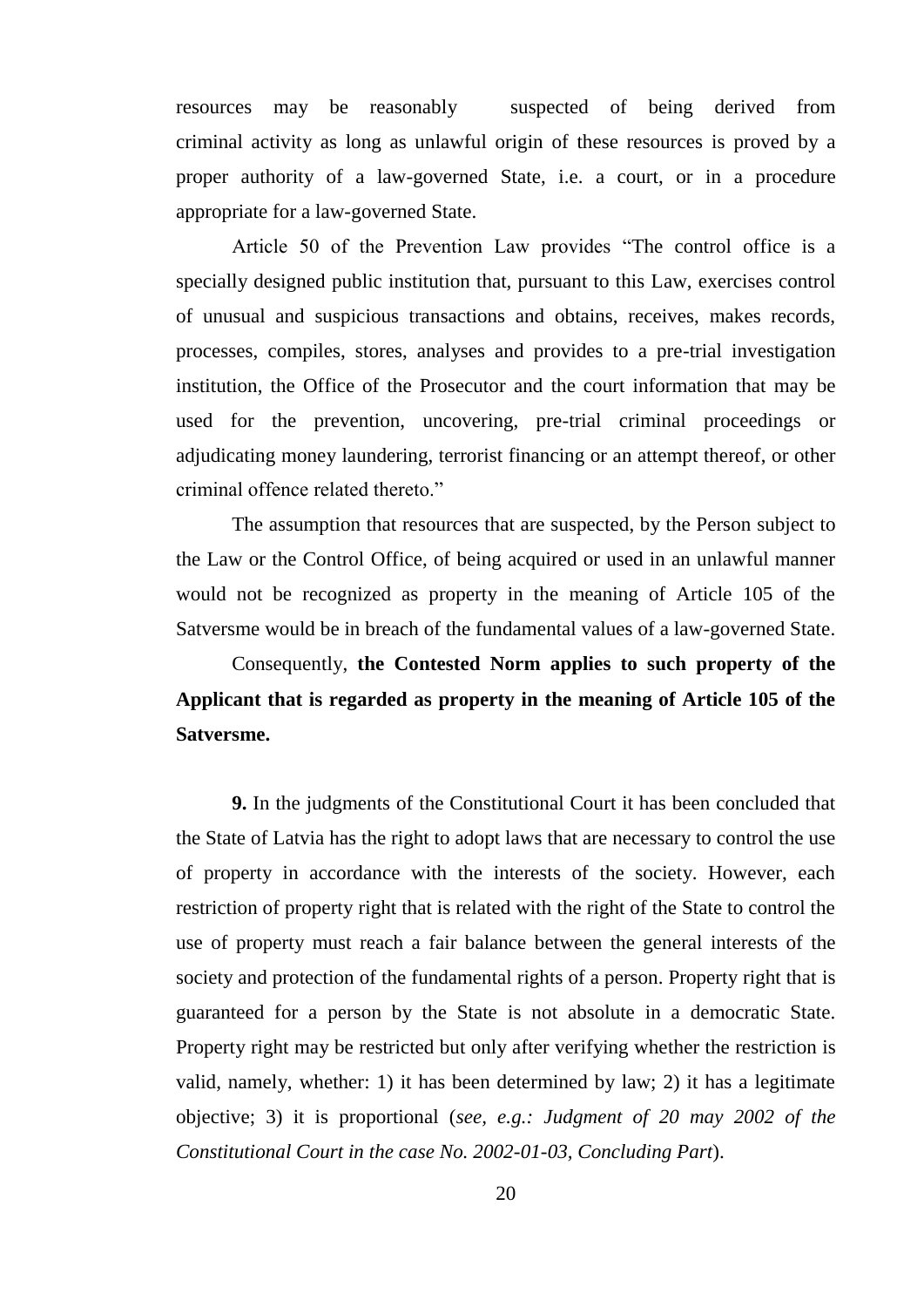**Therefore the Constitutional Court will investigate whether refraining, by the Person subject to the Law, as provided for in Section 32 of the Prevention Law, from executing respective transactions or debit operations for a time period up to 60 days (hereinafter – the Contested Restriction) complies with the abovementioned criteria.**

**10. The Contested Restriction has been established by law,** namely, it is included in the Prevention Law, that was adopted by the Saeima on 17 July 2008 after its second revision, and proclaimed by the State President on 30 July 2008. In the case under review, there are no materials provided that would cause suspicion that the Contested Norm would not have been adopted according to proper proceedings.

**11.** Circumstances and arguments why it is needed shall be the basis for any restriction of fundamental rights, namely, the restriction is determined because of significant interests – the legitimate aim (*see: Judgment of 22 December 2005 by the Constitutional Court in the case No. 2005-19-01, Para 9, Judgment of 14 March 2006 by the Constitutional Court in the case No. 2005-18- 01, Para 13, Judgment of 22 November 2008 by the Constitutional Court in the case No. 2008-07-01, Para 10 and Judgment of 4 February 2009 in the case No. 2008-12-01, Para 10.2, Judgment of 25 April 2009 in the case No. 2008-36-01, Para 12*).

The Saeima, the Applicant and the summoned parties agree that the Contested Restriction has a legitimate objective – to protect the constitutional value established in Article 116 of the Satversme – security of the society.

With a view to reach this objective, the State has the duty to carry out measures to control flow of financial resources, prevent money laundering and financing of terrorism and organized crime, and combating against evading from taxation.

When assessing legitimate objective, it is necessary to take into consideration liabilities of Latvia as an EU Member State, as well as a range of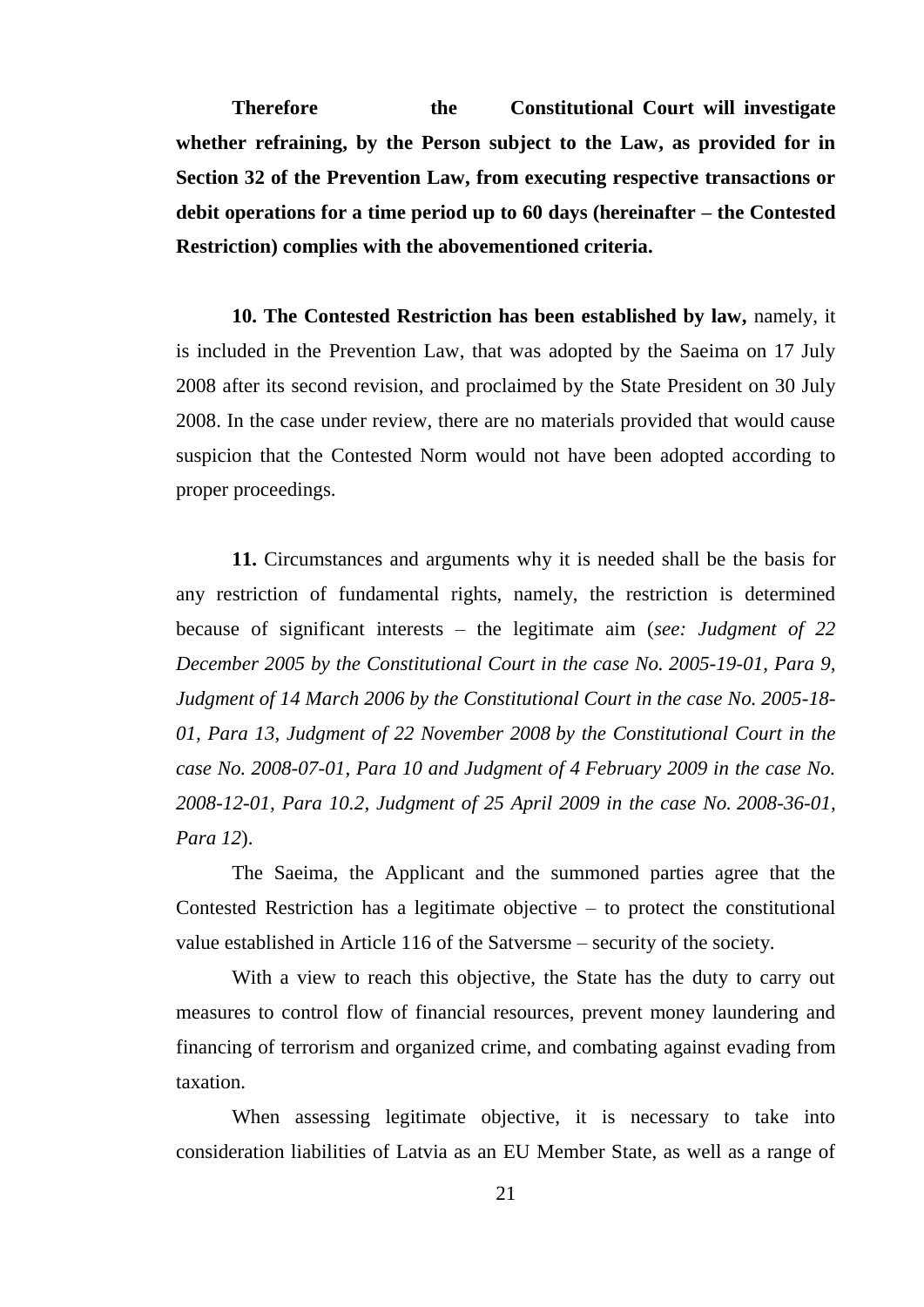international liabilities that Latvia has undertaken in this respect when becoming a party to several international acts, for example, the Convention of the United Nations Organization (hereinafter – the UNO) of 20 December 1988 against Illicit Traffic in Narcotic Drugs and Psychotropic Substances, UNO International Convention of 9 December 1999 for the Suppression of the Financing of Terrorism, and 8 November 1990 Convention of the Council of Europe on Laundering, Search, Seizure and Confiscation of the Proceeds of Crime.

It is indicated among the rest in the Preamble of the UNO International Convention for the Suppression of the Financing of Terrorism that the States Parties to this Convention have adopted it being "deeply concerned about the worldwide escalation of acts of terrorism in all its forms and manifestations, considering that the financing of terrorism is a matter of grave concern to the international community as a whole and noting that the number and seriousness of acts of international terrorism depend on the financing that terrorists may obtain".

The aim of the Convention of the Council of Europe on Laundering, Search, Seizure and Confiscation of the Proceeds of Crime is to achieve a greater unity between the Member States when pursuing a common policy aimed at the protection of society, using modern and effective on an international scale in the fight against serious crimes, which has become an increasingly international problem, believing that one of these methods consists in depriving criminals of the proceeds from crime and forming a well-functioning system of international co-operation.

The UNO Convention against Illicit Traffic in Narcotic Drugs and Psychotropic Substances has been adopted being "aware that illicit traffic generates large financial profits and wealth enabling transnational criminal organizations to penetrate, contaminate and interrupt the structures of government, legitimate commercial and financial business, and society at all its levels, and being determined to deprive persons engaged in illicit traffic of the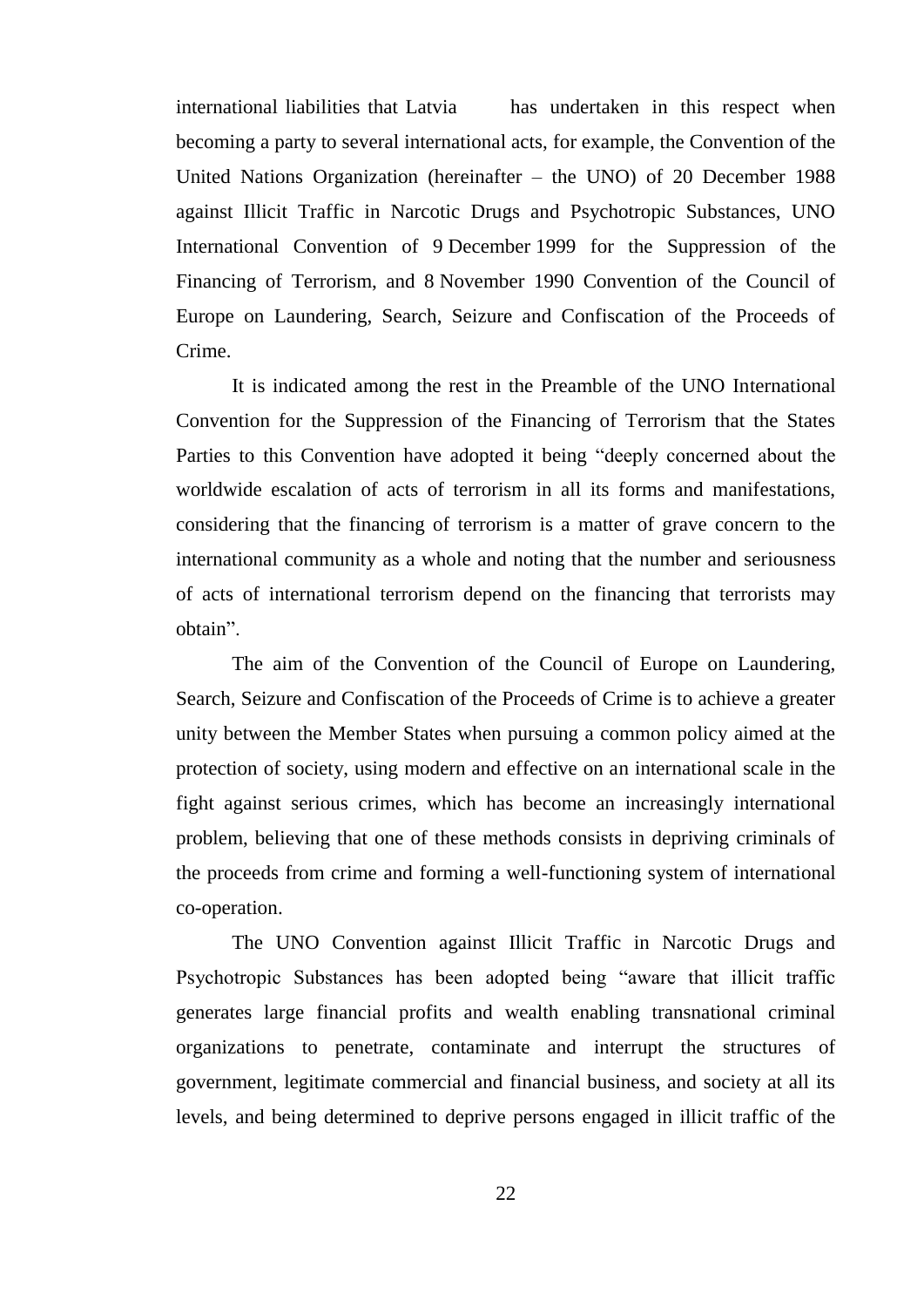proceeds of their criminal activities and hereby eliminate their main incentive for so doing".

It is indicated in the Preamble of 26 June 2001 Framework Decision of the Council of the European Union 2001/500/JHA on money laundering, the identification, tracing, freezing, seizing and confiscation of instrumentalities and the proceeds of crime that serious forms of crime increasingly have tax and duty aspects, calls on Member States to provide full mutual legal assistance in the investigation and prosecution of this type of crime, as well as it is admitted that money laundering is at the very heart of organised crime and should be rooted out wherever it occurs.

The following is indicated in the Preamble of Directive 2005/60/EC:

"(1) Massive flows of dirty money can damage the stability and reputation of the financial sector and threaten the single market, and terrorism shakes the very foundations of our society. In addition to the criminal law approach, a preventive effort via the financial system can produce results.

(2) The soundness, integrity and stability of credit and financial institutions and confidence in the financial system as a whole could be seriously jeopardized by the efforts of criminals and their associates either to disguise the origin of criminal proceeds or to channel lawful or unlawful money for terrorist purposes.

It is indicated in the informative reference to directives of the European Union given in the Prevention Law that the law contains such legal norms that follow from Directive 2005/60/EC, 1 August 2006 Directive 2006/70/EK laying down implementing measures for Directive 2006/60/EC of the European Parliament and of the Council as regards the definition of "politically exposed person" and the technical criteria for simplified customer due diligence procedures and for exemption on grounds of a financial activity conducted on an occasional or very limited basis (hereinafter –Directive 2006/70/EC).

**Consequently, the Contested Restriction has a legitimate objective – protection of the security of the society.**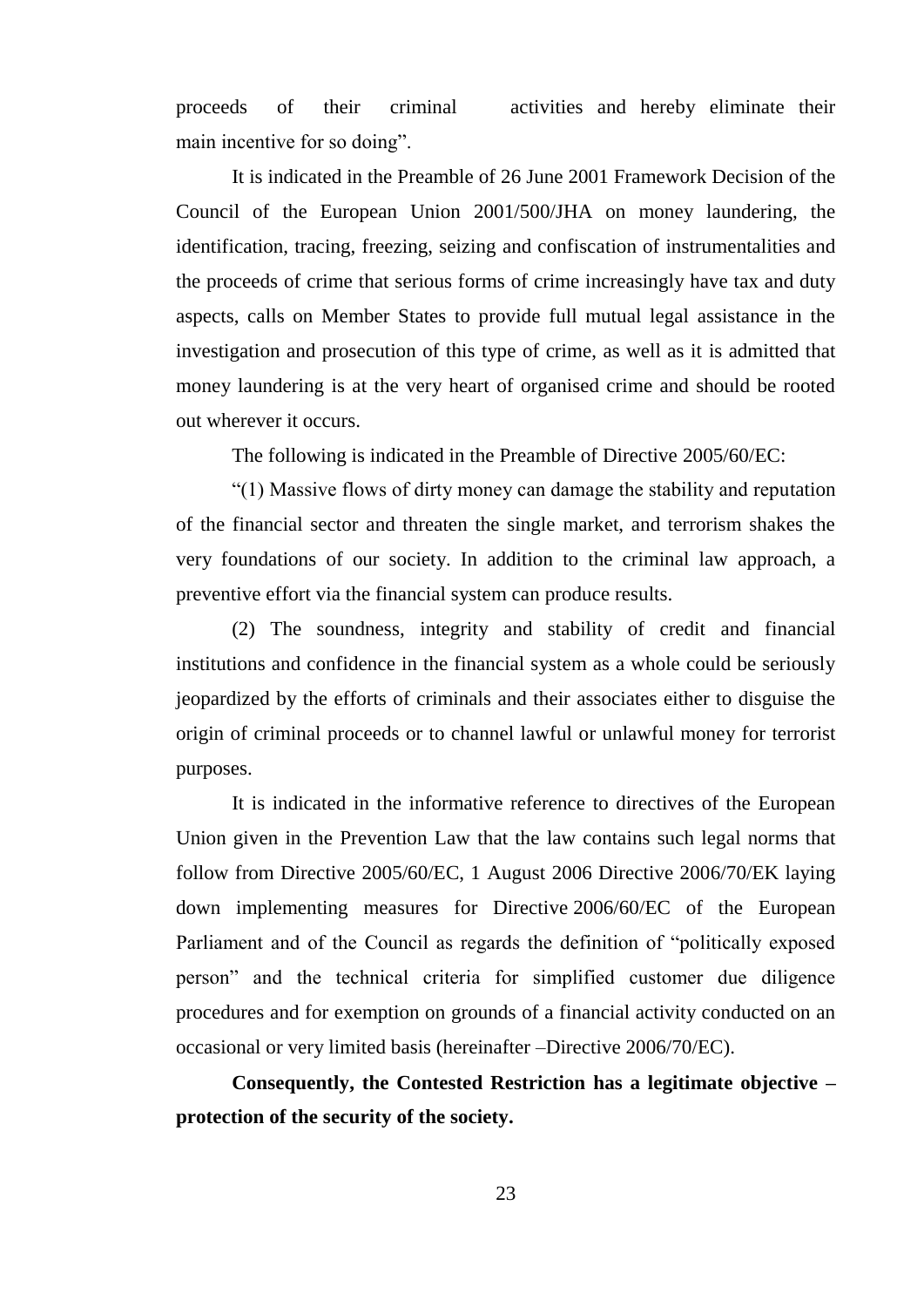12. The Constitutional Court has concluded that, to evaluate whether a legal norm complies with the proportionality principle, one has to ascertain if the means, used by the legislator are suitable for achieving the legitimate objective and if it is not possible to attain the objective by other means, which would less limit the rights of an individual as well as show whether the activity of the legislator is proportional. If, after evaluating the legal norm, it is acknowledged that it does not comply with even one of the above criteria, it is unconformable with the principle of proportionality and illegitimate (*see: Judgment of 19 March 2002 by the Constitutional Court in the case No. 2001-12- 01, Para 3.1 of the Concluding Part, Judgment of 27 June 2004 in the Case No. 2003-04-01, Para 3 of the Concluding Part, and Judgment of 15 April 2009 in the case No. 2008-36-01, Para 13*).

**13.** Refraining from executing transactions or debit operations provided in the Contested Restriction is a provisional measure, which ensures the following:

firstly, the resources do not reach those persons that could be involved in financing terrorism,

secondly, the resources that the Person subject to the Law suspects of being unlawfully obtained are not laundered during the period when the Control Office analyses the information received.

**The Contested Restriction is appropriate for reaching the legitimate objective.**

**14.** Now the Constitutional Court will assess the negative consequences experienced by a person and the remedies that can be applied by the person with the purpose to avoid such negative consequences or to prevent them. The Contested Norm comprises several different aspects.

Firstly, the Contested Norm establishes the term for the procedures carried out by the Control Office. Namely, within this term, the Control Office must either issue an order to suspend all transactions or debit operations or report on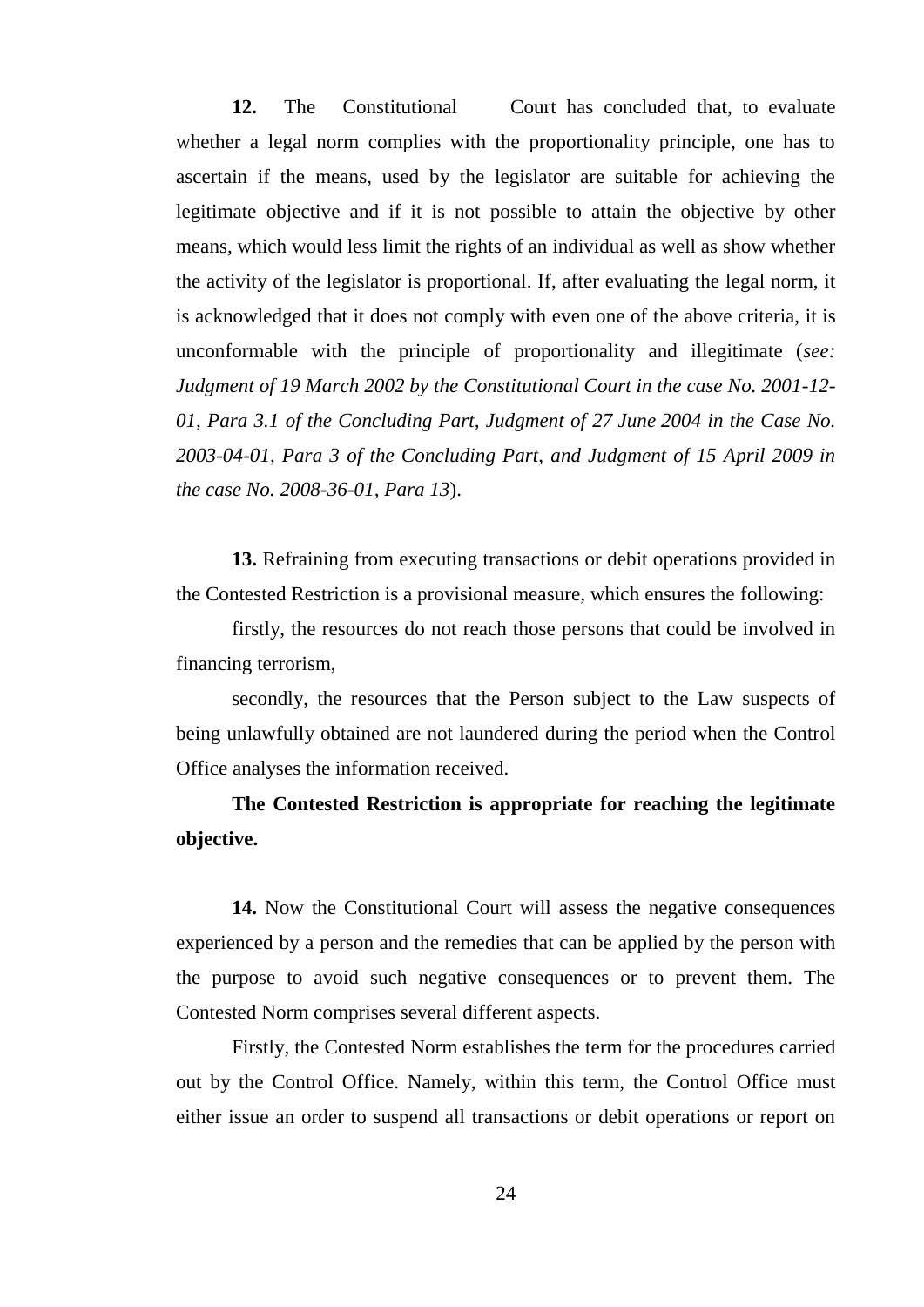repealing of termination, by the Person subject to the Law, of refraining from execution of transactions or debit operations.

Secondly, based on the Contested Norm, blocking of resources by the Person subject to the Law is valid during the abovementioned period. Namely, during the time period established in the Contested Norm, the restriction of the fundamental rights of a person is being continued only based on the decision taken by the Person subject to the Law.

Thirdly, it indirectly follows from the Contested Norm that during the abovementioned period neither the Control Office, nor other public authority has the duty to verify whether the particular restriction of rights of a person has been reasonably established and whether it is proportional in the case under review.

The Applicant, in fact, does not object the fact that the Control Office is provided with the term established in the Contested Norm with a view to take such decision that is based on the entire information that it is able to collect. The Applicant holds that her rights were restricted regarding the fact that during the period established in the Contested Norm the duty to verify whether the restriction of rights of a particular person has been reasonably established and proportional in the case under review is conferred neither to the Control Office, nor to any other public authority.

The Constitutional Court will now assess whether these statements of the Applicant are grounded.

**14.1.** The Applicant indicates that the Person subject to the Law is conferred the right to restrict the rights of a person at a broad extent and without reason, these activities including, among the rest, refraining from executing all kinds of operations on the customer's accounts in the case if certain transactions are suspected of being unlawful.

The Ombudsman indicates, however, that only those resources are restricted that are meant for a specific transaction. A person can freely act with his or her other resources. The Saeima and the Cabinet of Ministers also emphasize that in accordance with the provisions of Section 32 of the Prevention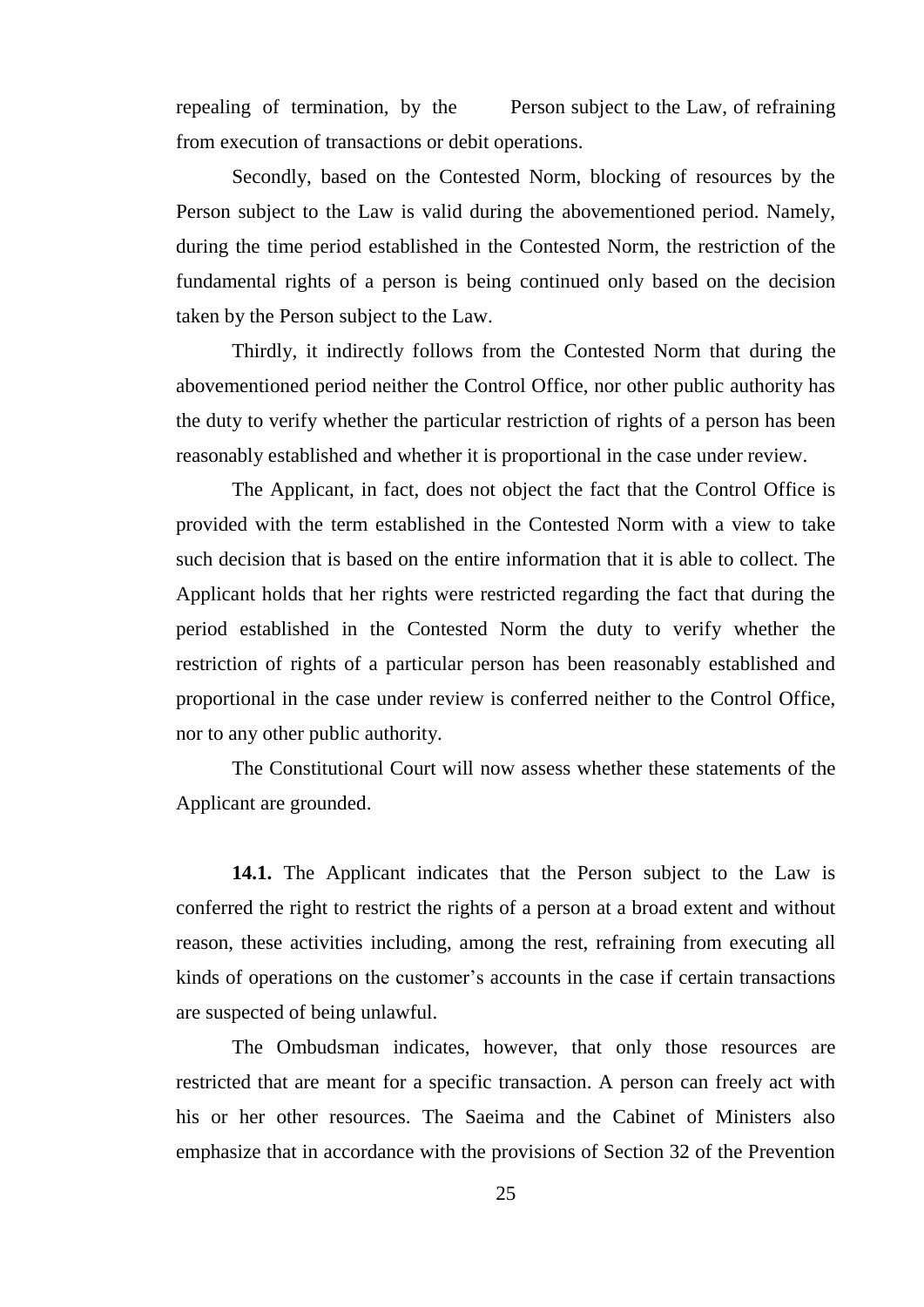Law, the Person subject to the Law (including a credit institution) takes a decision to refrain from executing one or several linked transactions or debit operations of a particular type on the customer's account rather than all transaction on the customer's account.

According to the information provided by the Cabinet of Ministers and the Control Office, Persons subject to the Law and the Control Office observe the following principles when blocking financial resources in practice:

1) blocking of debit operations is established regarding a particular sum of money that the Person subject to the Law or the Control Office consider as proceeds from crime;

2) the Control Office does not issue orders regarding lawful resources and, if there are no resources on account at the particular moment, it does not terminate all debit operations with a view not to restrict all kind of further lawful activities on the account. Moreover, the customer is always provided with a possibility to open another account;

3) all debit operations on the customer's account are blocked only in exceptional cases when the account is reasonably suspected of being unlawful, the account has been opened using a forged passport, the person has died before the account is opened etc. (*see: case materials, Vol. 2, pp. 9 and Vol. 3, pp. 14*).

However, the case under review causes doubts regarding the fact whether the abovementioned principles are being consistently observed in the actions of the Person subject to the Law. As the Constitutional Court has already concluded in this case (*see: Para 2*), the joint-stock company has refrained from executing all kinds of debit operations on the Applicant's account, including transfer of resources to the limited liability company "Parex līzings un faktorings", although the Control Office has not established that the account would have been opened using a forged passport, the person has died before the account was opened, and no other breaches of law have been established.

**14.2.** The Applicant indicates that the restriction of the fundamental rights of a person is non-proportional first of all because of the fact that during the term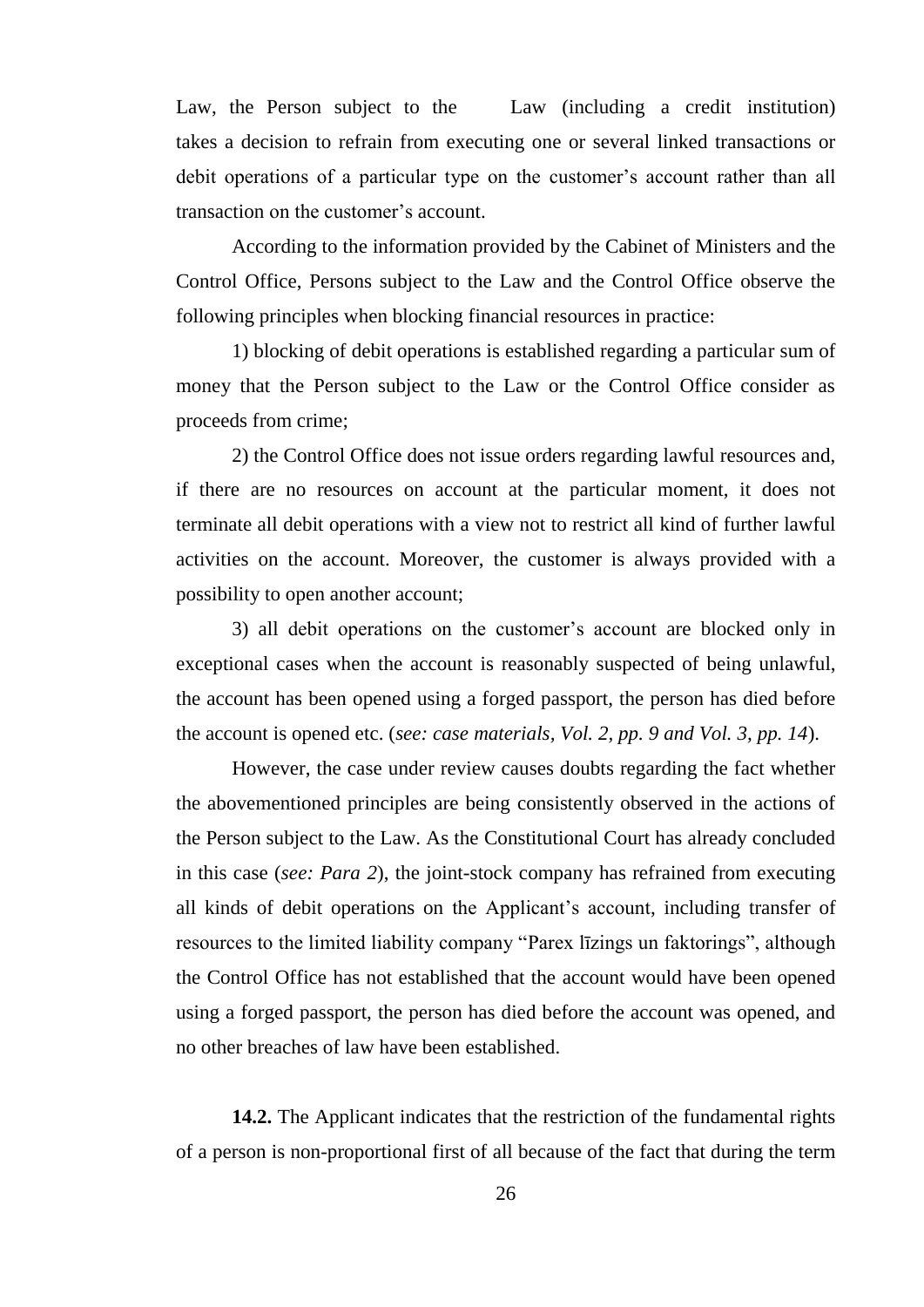established in the Contested Norm no legal remedies can be applied by a person to achieve repealing of the decision taken by the Person subject to the Law in the case if it does not comply with the requirements of the Law or overrestricts the rights of the person.

According to the case-law of the Department of Administrative cases of the Senate of the Supreme Court of the Republic of Latvia (hereinafter – the Senate), decisions and activities taken by the Person subject to the Law (in the case under review – that of the bank) and the Control Office shall not be appealed against according to administrative procedure. The Senate has concluded that even in the case if a credit institution fulfils any legal public duty regarding its relations with the customer, it shall not be regarded as an institution in the meaning of administrative procedure. Legal public relations could emerge between the Control Office as a public authority on the one hand and a natural person on the other in the case if the Control Office, when applying its public power, would delegate responsibility to the person. In such a case, it would be necessary to assess whether the relations emerged in the result of the abovementioned activities have characteristics of criminal procedure or that of administrative procedure (*see: Decision of the Department of Administrative Cases of the Senate of the Republic of Latvia in the case No. SKA140/2008, case materials, Vol. 1, pp. 129*).

It is necessary to take into account the fact that the decision of the Senate has been adopted in the case where the joint-stock company "Hansabanka" had refrained from executing transactions based on the Law "On Prevention of Laundering of Proceeds from Crime" that was valid beforehand, rather than on the Prevention Law. The third part of Section 17 of this law provided that within 14 days after the receipt of a report, the Control Office shall issue a respective order or inform the reporter in writing on the necessity to carry out additional analysis of the information provided in the report.

When answering to the question set by a justice of the Constitutional Court - whether the respective person has any remedies at his or her disposal to protect his or her rights during the period when the Person subject to the Law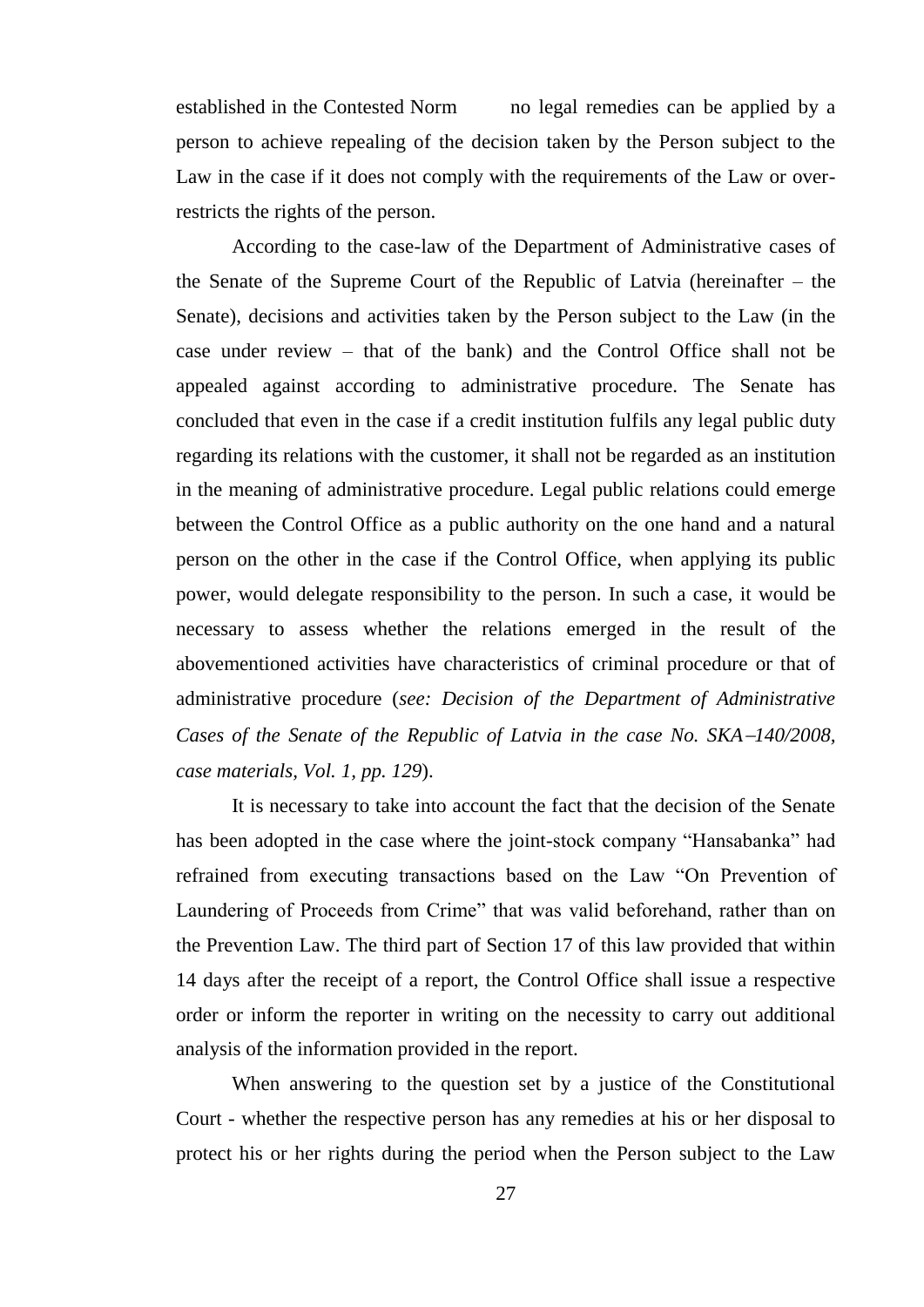refrains from executing transactions or debit operations but the Control Office has not yet taken the decision, the Ombudsman indicates that the legislator has provided for supervision by the public prosecutor's office over the Control Office.

The General Prosecutor's Office informs that after 13 August 2008, the Prosecutor's Office has received two complaints from entrepreneurs about activities of credit institution regarding refraining from execution of transactions or debit operations on the accounts of these customers. The complaints were sent to the FCMC. The FCMC recognized the activities of the credit institutions as compliant with the requirements of law.

Under Section 45 of the Prevention Law, the FCMC is one supervisory and control authorities of the Persons subject to this Law. When answering to the question set by a justice of the Constitutional Court, the FCMC indicates that "the Law contains no provision regarding appealing against an ungrounded or malicious decision issued by the Person subject to the Law, i.e. the credit institution. A person, however, has the right to address the Control Office by submitting a demand in accordance with the procedure established in the Law on Applications" (*case materials, Vol. 2, pp. 3*). The FCMC also indicates that a person as a participant of the particular legal relations acting in good faith has the right to prove his or her good will (to submit documents and materials, to provide explanations, etc.) by thus ensuring procedurally efficient decision-making process by the Control Office (the term of the decision-making included).

Such solutions provided by the FCMC shall not be regarded as exhaustive legal remedies because, firstly, the law does not provide for the right of a person to be informed on the suspicions caused to the Person subject to the Law. Moreover, if a person is not engaged in financing of terrorism, which is the subject of the suspicions, he or she cannot even guess the reason for doubts and this cannot foresee necessary documents and information to be submitted to eliminate all suspicions.

Moreover, the customer cannot fully prognosticate the kinds of situation that the Person subject to the Law would consider as risky and thus to avoid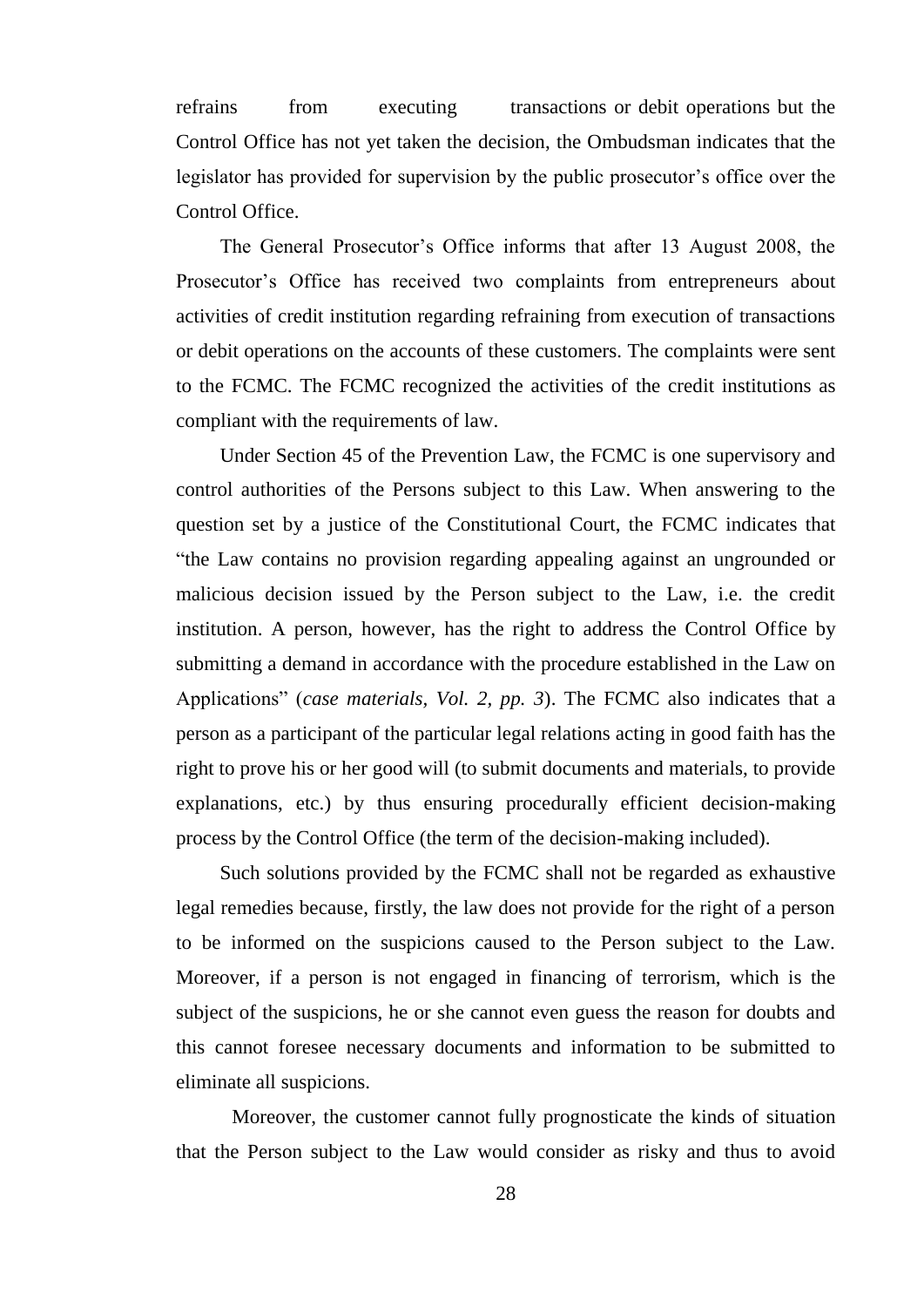them. The summoned parties have indicated that the Persons subject to the Law, especially credit institutions, carefully elaborate internal normative acts necessary for implementation of Section 32 of the Prevention Law. However, these normative acts are not available for the person to whom they can be applied. Therefore persons cannot clearly foresee those activities that they should avoid for the Person subject to the Law not to qualify such actions as risky.

**14.3.** The General Prosecutor's Office indicates that the Control office, after it has received a report from the Person subject to the Law regarding its refraining from execution of transactions or debit operations, exercise the rights established by the second part of Section 51 Indent 4 of the Prevention Law and requests, from the Person subject to the Law, information necessary for assessment of the report. The Person subject to the Law requests, on its turn, all information from the customer. Thus the customer, by means of an active involvement, may facilitate the procedure of clarifying actual circumstances by providing, to the Person subject to the Law, grounded information regarding lawfulness of the origin of money and other resources. Then the duty of the Person subject to the Law is to transfer this information to the Control Office.

Such solution can neither be regarded as an exhaustive legal remedy in a law-governed State in the case of restriction of the fundamental rights. Moreover, its efficiency is questionable. If the Persons subject to the Law has taken a decision to refrain from executing transactions or debit operations on the customer's account and has announced to the customer that such refraining is exercised in accordance with Section 32 of the Prevention Law, it cannot be hidden from the customer that the Persons subject to the Law has announced its decision to the Control Office. Therefore it is difficult to understand the reason why the time is lost by making the Person subject to the Law to be the intermediary in the process of requesting information from the customer and transferring of it to the Control Office, especially due to the fact that the Person subject to the Law does not have the right to repeal the decision to refrain from execution of transactions or debit operations during the time period established in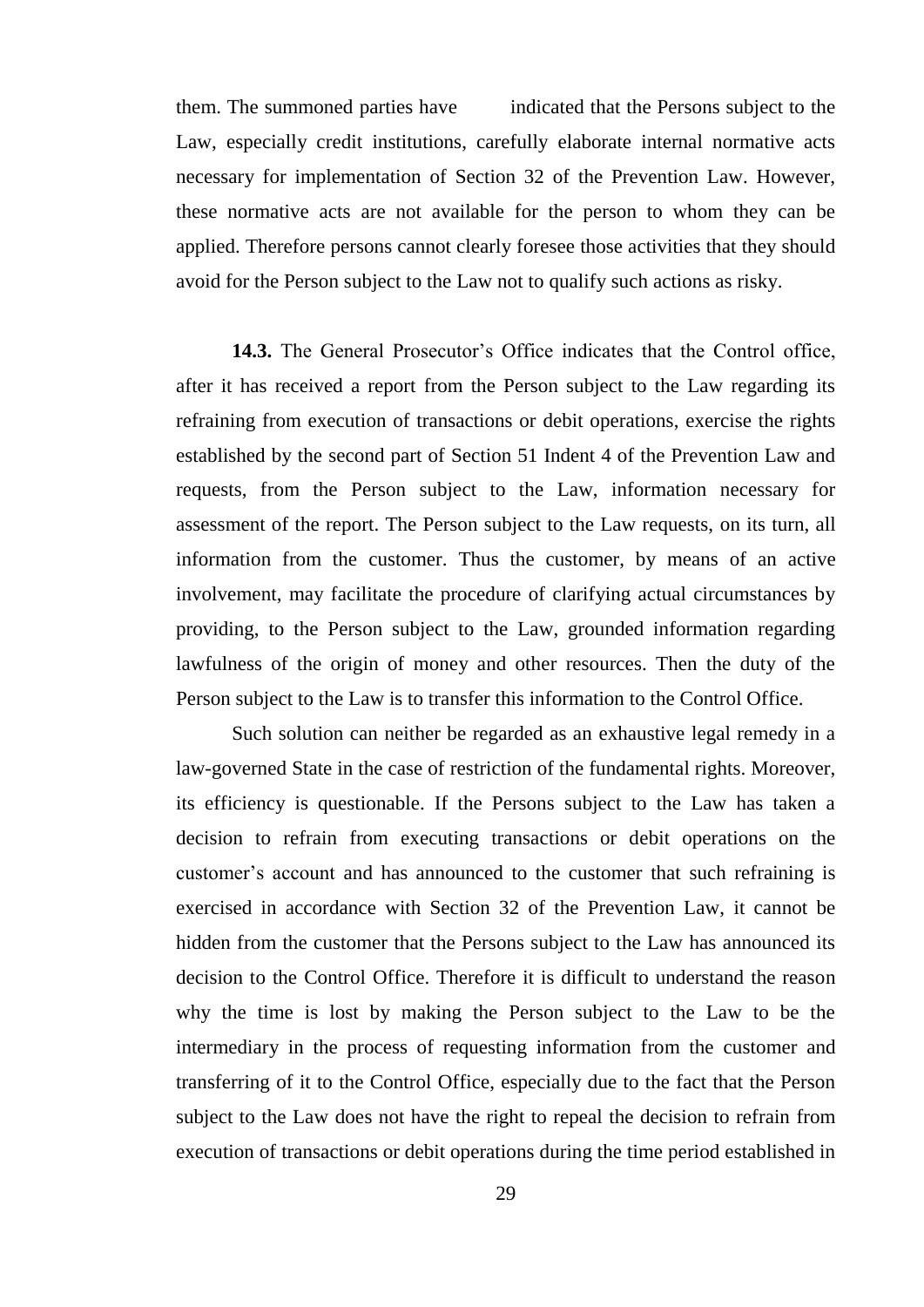the Contested Norm. It is neither possible in the case if the customer has already provided information that eliminate all previous doubts.

The Cabinet of Ministers maintains that the Control Office is trying to reduce the time necessary for taking a decision by using modern communication methods and a courier for information exchange. Services of "Latvijas Pasts" are never used. In the case under review, however, there is doubt whether information exchange between the Person subject to the Law and the Control Office was fast enough. As it has already been established (*see: Para 2*), the joint-stock company "Parex banka" informed the Applicant on its decision already on 25 September, whilst the Control Office received this information only on 29 September, which is four days later.

**14.4.** The European Court of Human Rights (the Grand Chamber), in the judgment of joined cases No. C-402/05 P and No. C-415/05 assessed, among the rest things, and recognized as grounded the complaint of a person on the breach of his property right. When assessing proportionality of the restriction of the property right, the Court took into account the fact whether the person had access to appropriate remedies to efficiently protect his rights.

The European Court of Human Rights indicated in the abovementioned judgment that the principle of effective judicial protection is a general principle of Community law stemming from the constitutional traditions common to the Member States, which has been enshrined in Article s 6 and 13 of the ECHR (European Convention on Human Rights], this principle having furthermore been reaffirmed by Article 47 of the Charter of fundamental rights of the European union, proclaimed on 7 December 2000 in Nice.

The Court has also concluded that, because the [European] Council neither communicated to the appellants the evidence used against them to justify the restrictive measures imposed on them nor afforded them the right to be informed of that evidence within a reasonable period after those measures were enacted, the appellants were not in a position to make their point of view in that respect known to advantage. Therefore the appellant's rights of defence, in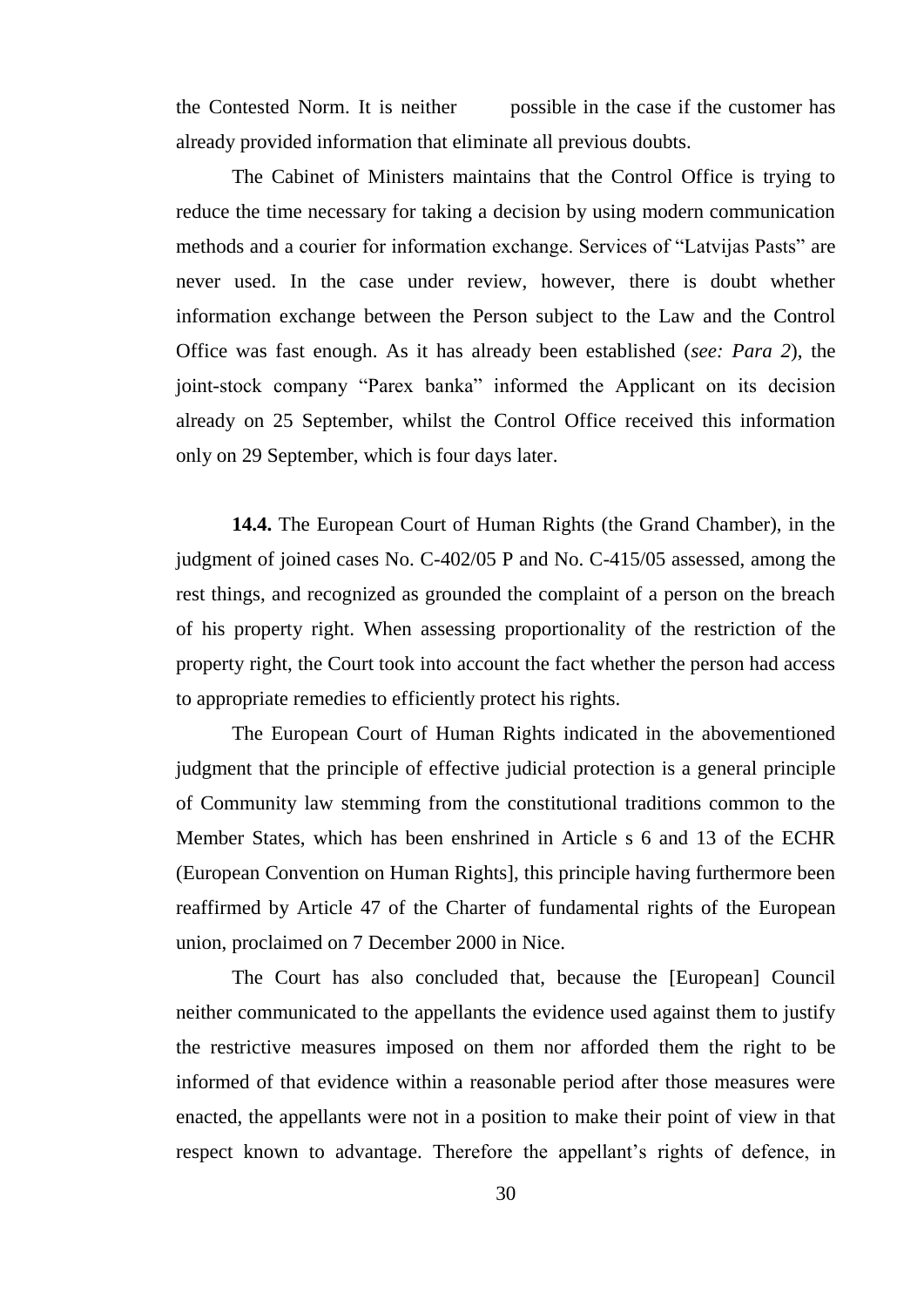particular the right to be heard, were not respected (*see: Judgment of the European Court of Human Rights: joined cases C-402/05 P and C-415/05 P Yassin Abdullah Kadi and Al Barakaat International Foundation v Council [2008] Judgment of 3 September 2008, paragraphs 368 and 369).*

Although in the abovementioned case the restriction of property right was much graver that in the case under review, it is necessary to take into consideration the fact that these suspicions regarding the abovementioned persons are considerable.

The Federal Constitutional Court of Germany, when reviewing case where the property of the applicant was arrested without proper hearing of the person, concluded that the idea of a law-governed State requires for the defendant, to whom a restrictive measure of criminal law has been applied, to be given the possibility to defend based on the justification of this measure that restricts the rights. The possibility to defend shall be ensured in a separate proceedings regarding lawfulness of this measure in particular even if these proceedings are initiated after application of the measure. Investigating institutions must consider this procedural guarantee, which is indispensible in a law-governed State, in conjunction with the interest to keep initial investigation in secret. As long as the authorities consider that the defendant may not be aware of the investigation, they shall refrain from such measures as imprisonment or [property] arrest that cannot be kept secret from the defendant, considerably breaches his rights, and thus is subject to verification during proceedings (*see: Judgment of 19 January 2006 by the Federal Constitutional Court of Germany in the case No. 2 BvR 1075/05, available at http://www.bverfg.de)*.

The Constitutional Court, when referring to the conclusions made by constitutional courts of other states, has emphasized that "dignity of persons require that a person is not only an objects of proceedings. Instead, he or she must be provided with the possibility to express his or her viewpoint before the decision related with his or her rights is made" (*see: Judgment of 5 November 2008 by the Constitutional Court in the case No. 2008-04-01, Para 11*).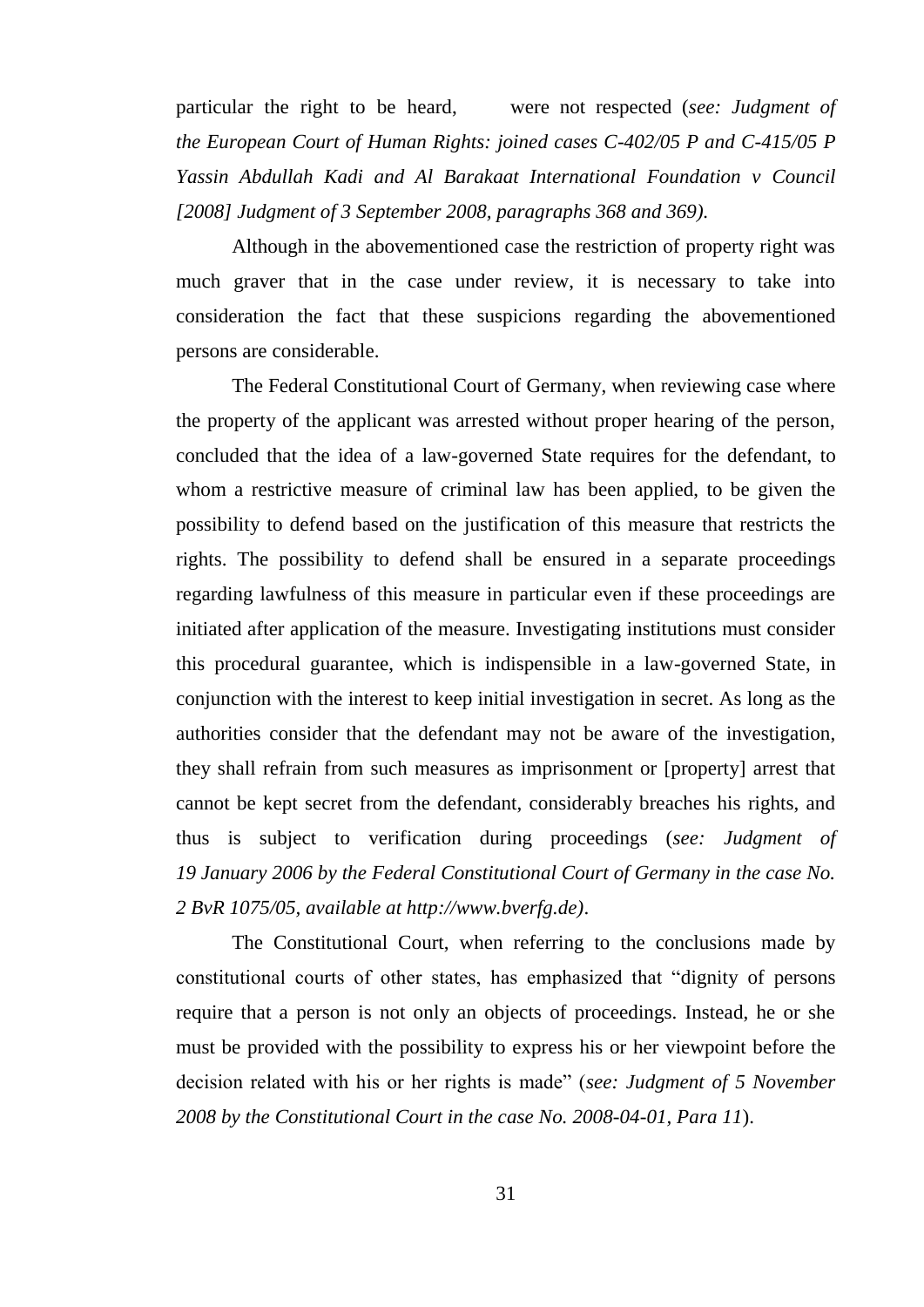If a person, in the particular case of restriction of property right, is not provided with the possibility to effectively protect his or her rights, then there exists a risk that the Person subject to the Law might refrain from executing transactions or debit operations, for a certain period of time, on the accounts of such persons who are not involved in money laundering.

**14.5.** Moreover, the legislator has neither provided for any regulation that would mitigate negative consequences that a person undergoes in the case when the Person subject to the Law takes a decision, in relation to this person, to refrain from executing transactions or debit operations, and it turns out later that such decision is ungrounded. For example, there is no duty to exclude such person from debtors' register established in the case if the person has been listed therein because of suspension of transactions due to non-fulfilment of his or her liabilities.

The third part of Section 40 of the Prevention Law provides the following:

"Where a person subject to this Law has refrained from executing a transaction in good faith in accordance with Article 32 hereof, discontinued business relationship or requested fulfilment of liabilities before maturity in accordance with Paragraph 2 of Article 28 hereof, refraining from or delaying a transaction, discontinuing a business relationship or requesting fulfilment of liabilities before maturity shall not incur legal, including civil, liability on the person subject to this Law.

Consequently, all losses that have occurred in the result of the decision taken by the Person subject to the Law to refrain from execution of transactions or debit operations are undergone by the respective person, whilst no compensation of such losses is established even in the case if the Control Office, after it has made careful analysis of the information, has no suspicions regarding the respective resources having been derived from criminal activity or the respective transactions being related with financing of terrorism.

Since the restriction of the fundamental rights of a person, based on the decision taken by the Persons subject to the Law only, remains valid for a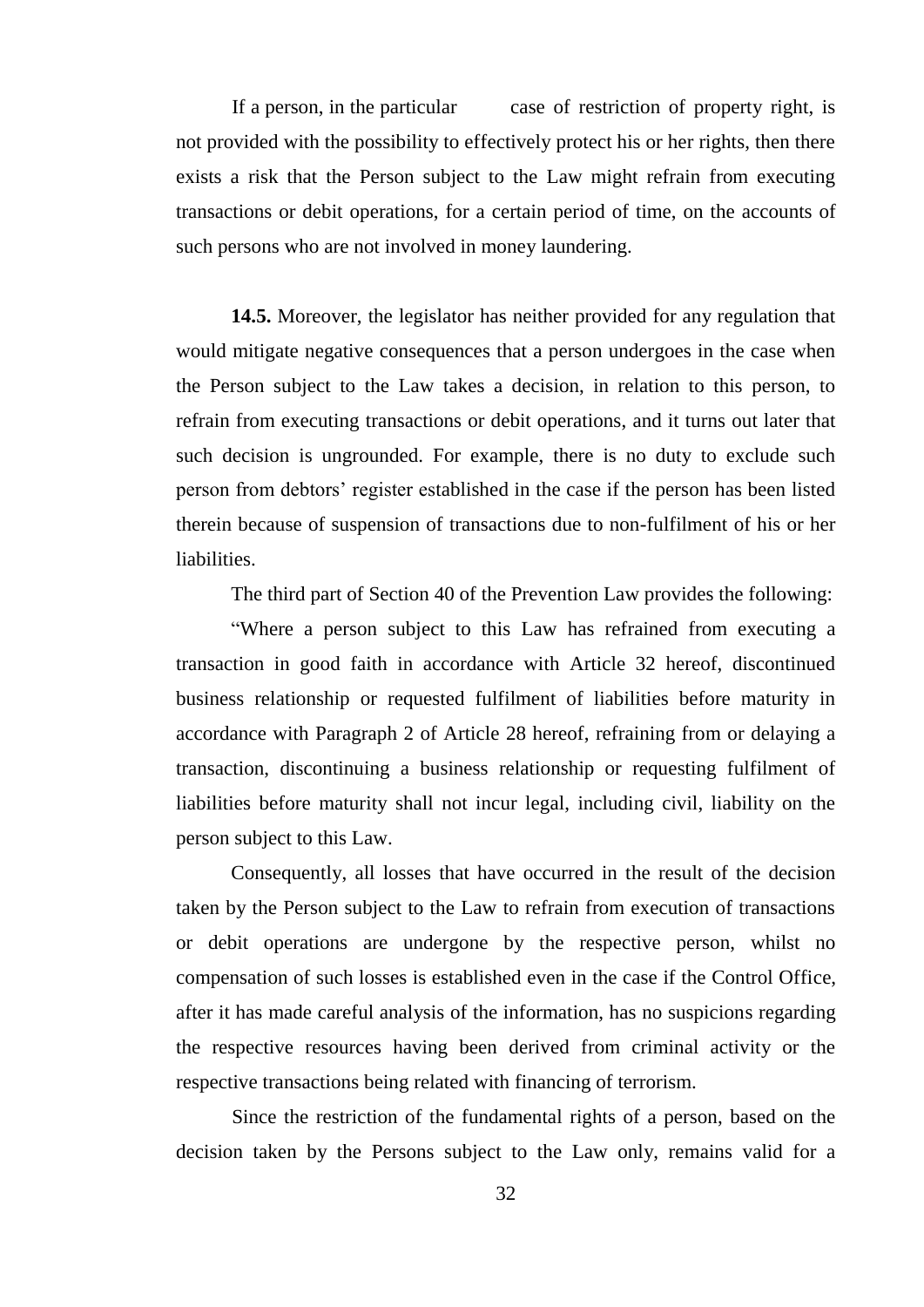considerable period, the person has no access to effective legal remedies to protect his or her rights. Procedure for compensation of the losses incurred has neither been provided. This means that the Contested Norm might cause unfavourable and grave consequences to a person.

**15.** The Constitutional Court has concluded: "When assessing whether the legitimate aim may be reached in a more lenient way, the Constitutional Court takes into consideration that a more lenient means are not any means, but only such by which the aim may be reached in the same quality" (*see: Judgment of 13 May 2005 by the Constitutional Court in the case No. 2004-18-0106, Para 19*).

Consequently, the Constitutional Court will now assess whether it is possible to reach the legitimate objective at the same quality by means of other more lenient measures.

**15.1.** The Saeima and the Cabinet of Ministers emphasize in particular that the Contested Norm is necessary to ensure fulfilment of international liabilities of Latvia. An important role in the fight of the states against money laundering and terrorism financing is plaid by recommendations elaborated by the intergovernmental organization "Financial Action Task Force" (hereinafter – FATF) that are based on the summary of great experiences of different states.

The third recommendation "Provisional Measures and Confiscation" included in Chapter A "Legal Systems" of the FATF document "The 40 Recommendations" provides that Countries should adopt measures similar to those set forth in the Vienna and Palermo Conventions, including legislative measures, to enable their competent authorities to confiscate property laundered, proceeds from money laundering or predicate offences, instrumentalities used in or intended for use in the commission of these offences, or property of corresponding value, without prejudicing the rights of bona fide third parties.

Such measures should include the authority to: (a) identify, trace and evaluate property which is subject to confiscation; (b) carry out provisional measures, such as freezing and seizing, to prevent any dealing, transfer or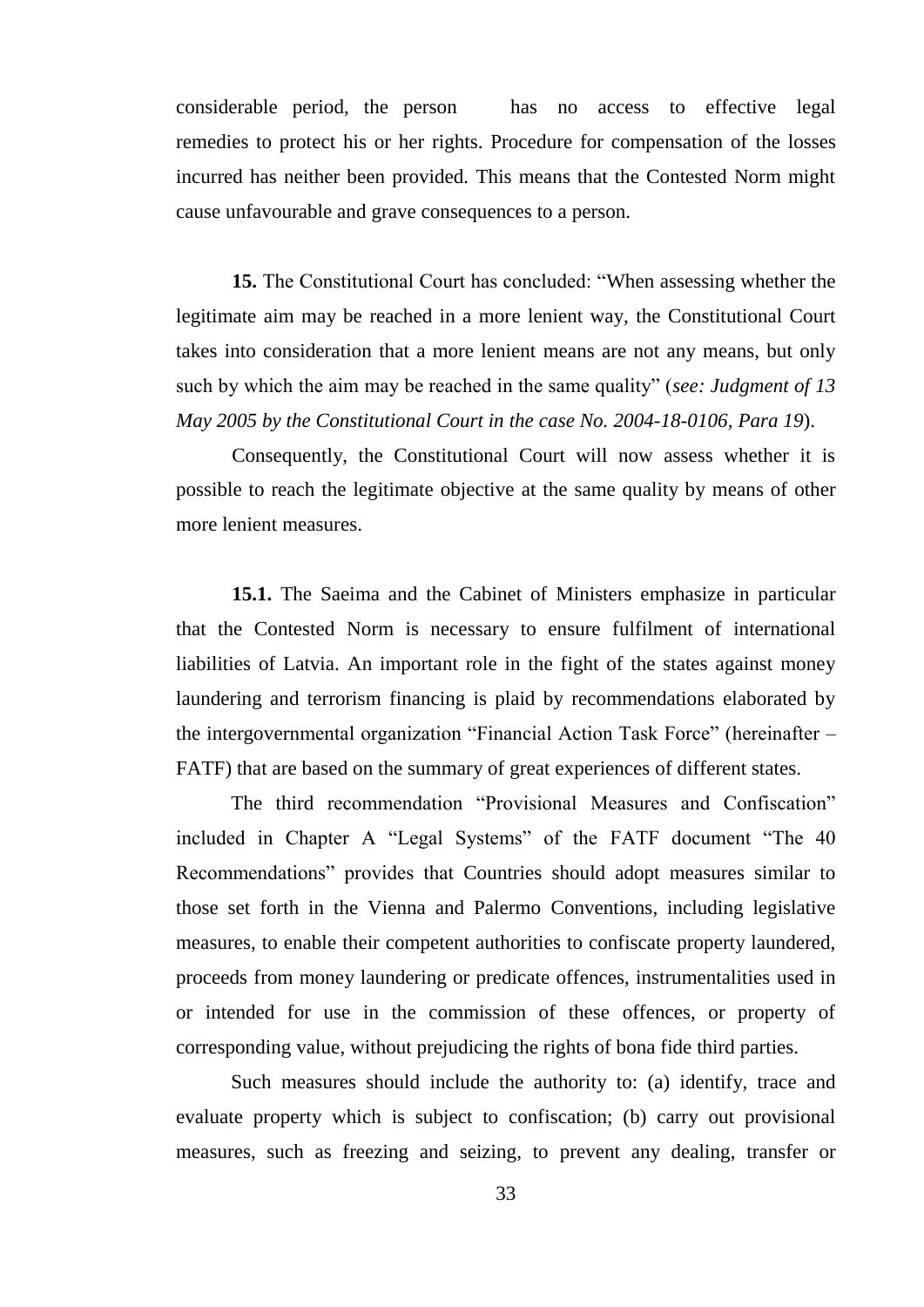disposal of such property; (c) take steps that will prevent or void actions that prejudice the State's ability to recover property that is subject to confiscation; and (d) take any appropriate investigative measures.

However, Chapter B "Measures to Be Taken by Financial Institutions and Non-Financial Businesses and Professions to Prevent Money laundering and Terrorist Financing" makes a reference to reporting on suspicious transactions and compliance:

...13. If a financial institution suspects or has reasonable grounds to suspect that funds are the proceeds of a criminal activity, or are related to terrorist financing, it should be required, directly by law or regulation, to report promptly its suspicions to the Control office."

However, these recommendations do not establish that these are finance institutions or other businesses in particular, rather that public authorities having received the respective report, should undertake the responsibility for a long-term blocking of the resources of a person.

**15.2.** According to the abovementioned informative reference included in the Prevention law, it includes the legal norms that follow from Directive 2005/60/EC and Directive 2006/70/EC.

Article 22 of Directive 2005/60/EC provides the following:

"...I. Member States shall require the institutions and persons covered by this Directive, and where applicable their directors and employees, to cooperate fully:

(a) by promptly informing the FIU, on their own initiative, where the institution or person covered by this Directive knows, suspects or has reasonable grounds to suspect that money laundering or terrorist financing is being or has been committed or attempted;

(b) by promptly furnishing the FIU, at its request, with all necessary information, in accordance with the procedures established by the applicable legislation.

Article 24 of the same Directive provides: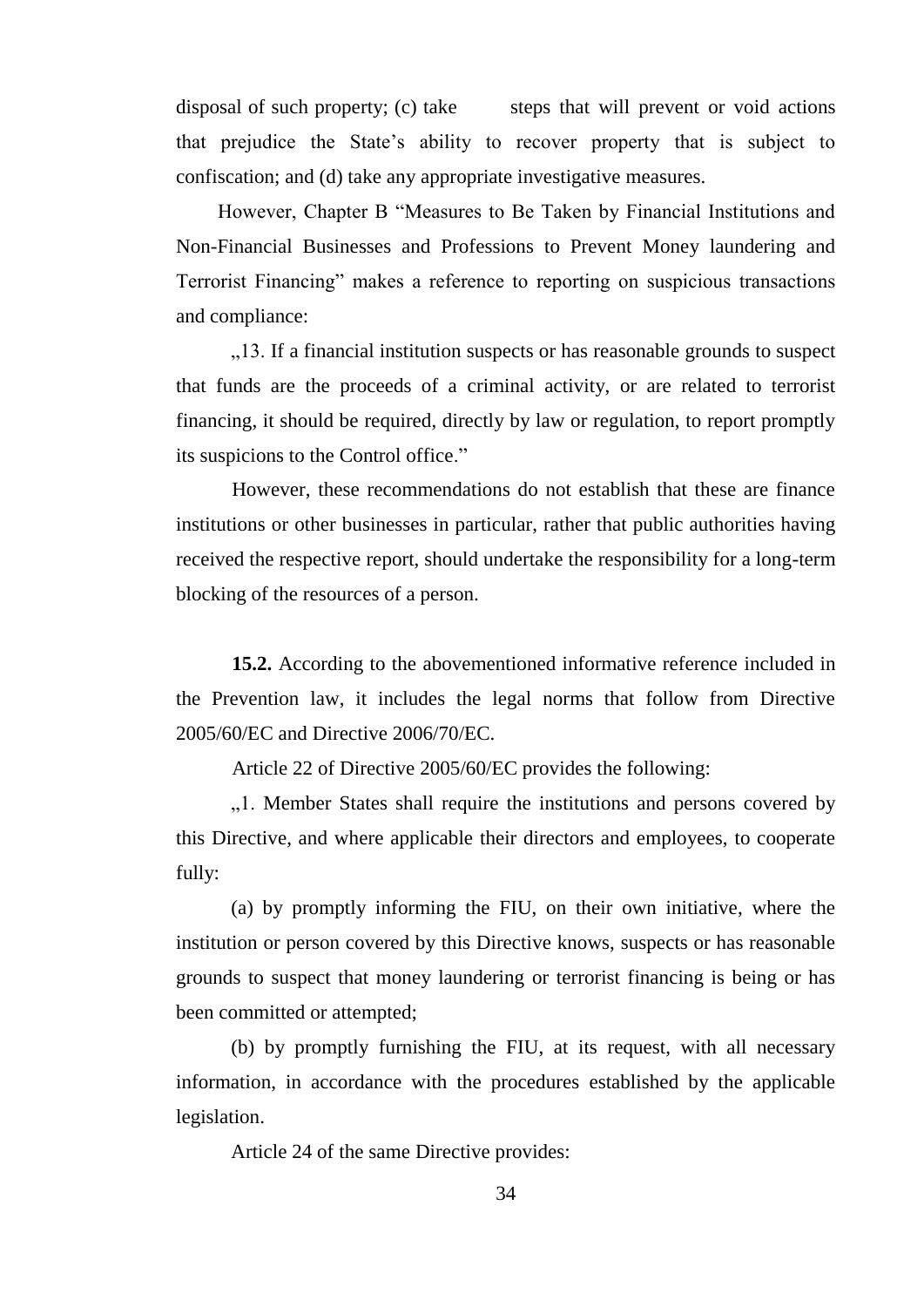"1. Member States shall require the institutions and persons covered by this Directive to refrain from carrying out transactions which they know or suspect to be related to money laundering or terrorist financing until they have completed the necessary action in accordance with Article 22(1)(a). In conformity with the legislation of the Member States, instructions may be given not to carry out the transaction.

2. Where such a transaction is suspected of giving rise to money laundering or terrorist financing and where to refrain in such manner is impossible or is likely to frustrate efforts to pursue the beneficiaries of a suspected money laundering or terrorist financing operation, the institutions and persons concerned shall inform the FIU immediately afterwards."

It is indicated in the application that according to these norms refraining from executing of transactions is permissible only up to the moment when the information is transferred to the Control Office. Otherwise non-execution of debit operations shall be regarded as suspension of transactions that shall be carried out only based on an order issued by the Control Office.

However, the Saeima "Does not agree with such grammatical and evidently illogic interpretation of Article 24 of Directive 2005/60EC (*see: case materials, Vol. 1, pp. 181*).

It is indicated in the opinion submitted by the Applicant after it has got acquainted with case materials that the Constitutional Court is the final instance of national judicial institutions, therefore, according to the third part of Article 234 of the EC Treaty, it has the duty to ask the European Court of Justice to provide interpretation of Community law in the form of a preliminary ruling.

Article 234 of the EC Treaty provides:

The Court of Justice shall have jurisdiction to give preliminary rulings concerning:

(a) the interpretation of this Treaty;

(b) the validity and interpretation of acts of the institutions of the Community and of the ECB;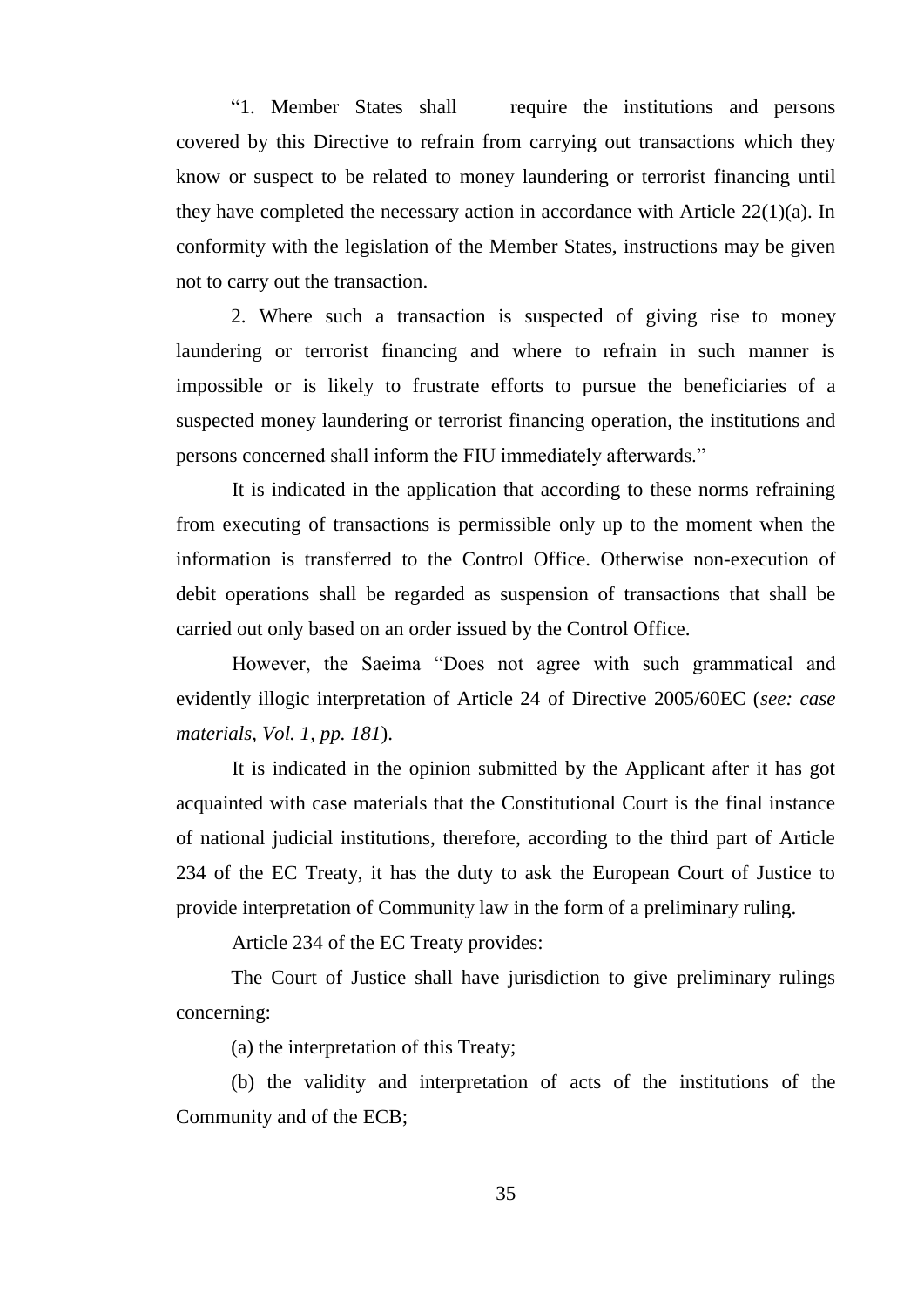(c) the interpretation of the statutes of bodies established by an act of the Council, where those statutes so provide.

Where such a question is raised before any court or tribunal of a Member State, that court or tribunal may, if it considers that a decision on the question is necessary to enable it to give judgment, request the Court of Justice to give a ruling thereon.

Where any such question is raised in a case pending before a court or tribunal of a Member State against whose decisions there is no judicial remedy under national law, that court or tribunal shall bring the matter before the Court of Justice.

The European Court of Justice has established in its case-law that in separate cases higher instance courts of the Member States, when facing issues of EU law, are not obligated to refer to the Court of Justice a question concerning the interpretation of Community law raised before them if that question is not relevant, that is to say, if the answer to that question, regardless of what it may be, can in no way affect the outcome of the case; the Court of Justice has already explained this question; the correct application of Community law may be so obvious as to leave no scope for any reasonable doubt as to the manner in which the question raised is to be resolved (*see: Judgment of the Court of Justice in the case 283/81 CILFIT and Lanificio di Gavardo SpA v Ministry of Health (CILFIT), [1982], ECR p. 3415]*.

Judgments of the Constitutional Court cannot be appealed against; therefore the Constitutional Court will verify whether interpretation of Directive 2005/60EC provided by the Court of Justice is indispensible, namely, whether what has been established in this Directive is clear enough not to cause any reasonable suspicion and whether the outcome of the case depends on the interpretation of the abovementioned Directive.

In the case under review, the following aspects must be considered:

1) whether Directive requires refraining from execution of transactions after the Person subject to the Law has reported to the Control Office;

2) whether Directive requires providing of the term of 60 days;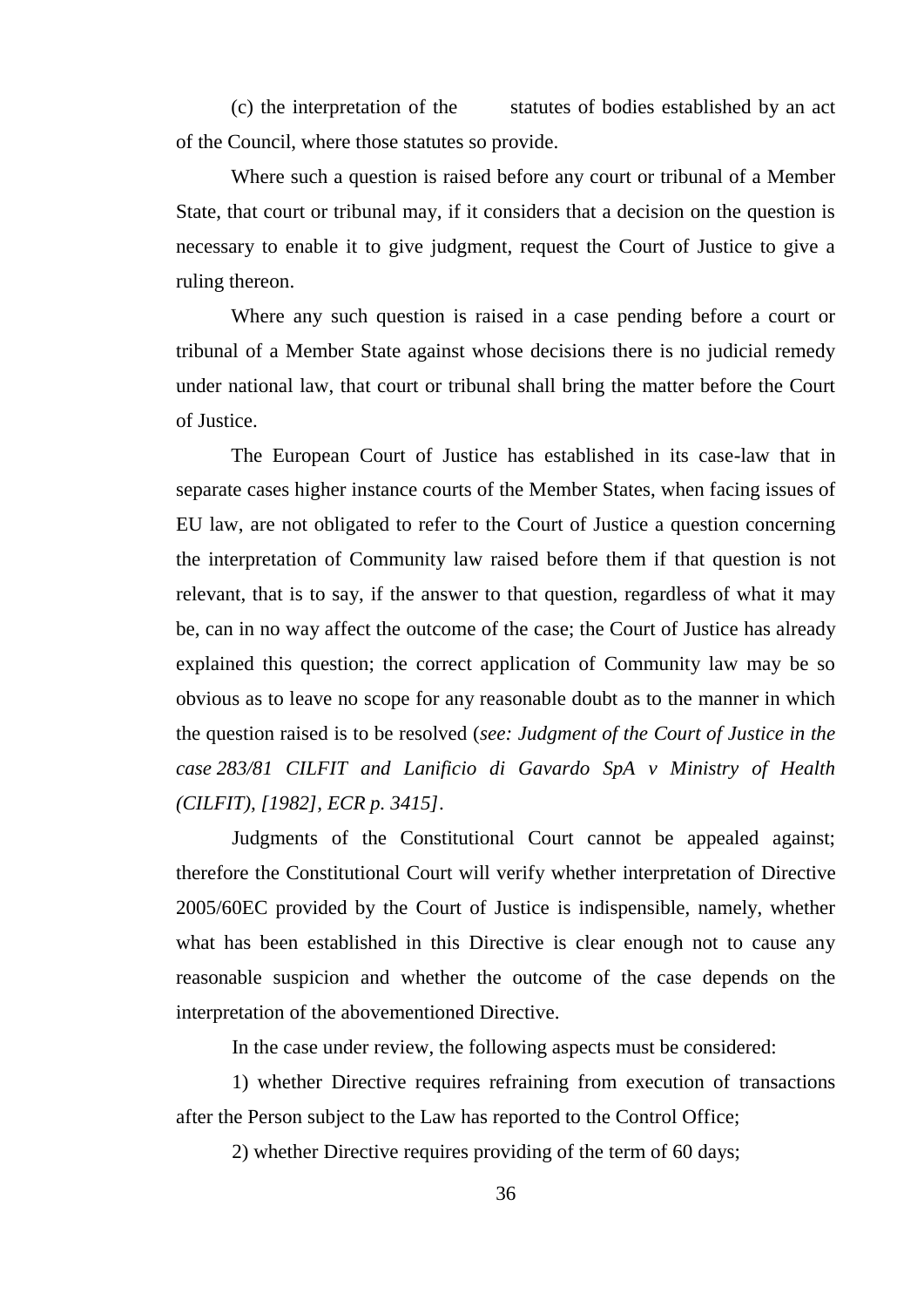3) whether Directive prohibits establishing of such term;

4) whether Directive requires or prohibits any particular procedure, including existence of legal remedies regarding the decision taken by the Person subject to the Law.

It is clear that Directive 2005/60/EC does not provide for any particular term for adoption of a decision by the Control Office; neither has it prohibited establishing of such term. It regulates the procedure and legal remedies to be selected to contest the decision taken by the Person subject t the Law. Interpretation of the abovementioned Directive would probably be necessary regarding the question whether this Directive requires refraining from executing transactions for a certain period of time after the Person subject to the Law has reported to the Control Office on its decision to refrain from executing transactions or debit operations on the customer's account.

It is also obvious that Directive 2005/60/EC neither prohibits the state to establish any stricter measures but those established by Directive. Article 5 thereof provides: "The Member States may adopt or retain in force stricter provisions in the field covered by this Directive to prevent money laundering and terrorist financing."

If the Court of Justice would establish in its preliminary ruling that Directive 2005/60/EC does not require refraining from executing of transactions after the Person subject to the Law has reported to the Control Office, this would not affect the outcome of this case because it would not prohibit the legislator of Latvia do adopt stricter provisions.

However, even if the Court of Justice would conclude that Directive 2005/60/EC requires refraining from execution of transactions for a certain period after the Persons subject to the Law has reported to the Control Office, this would neither affect the outcome of the case because the Constitutional Court should verify compliance of the established procedure with the Satversme.

Consequently, the Constitutional Court does not have to ask the Court of Justice to provide a preliminary ruling.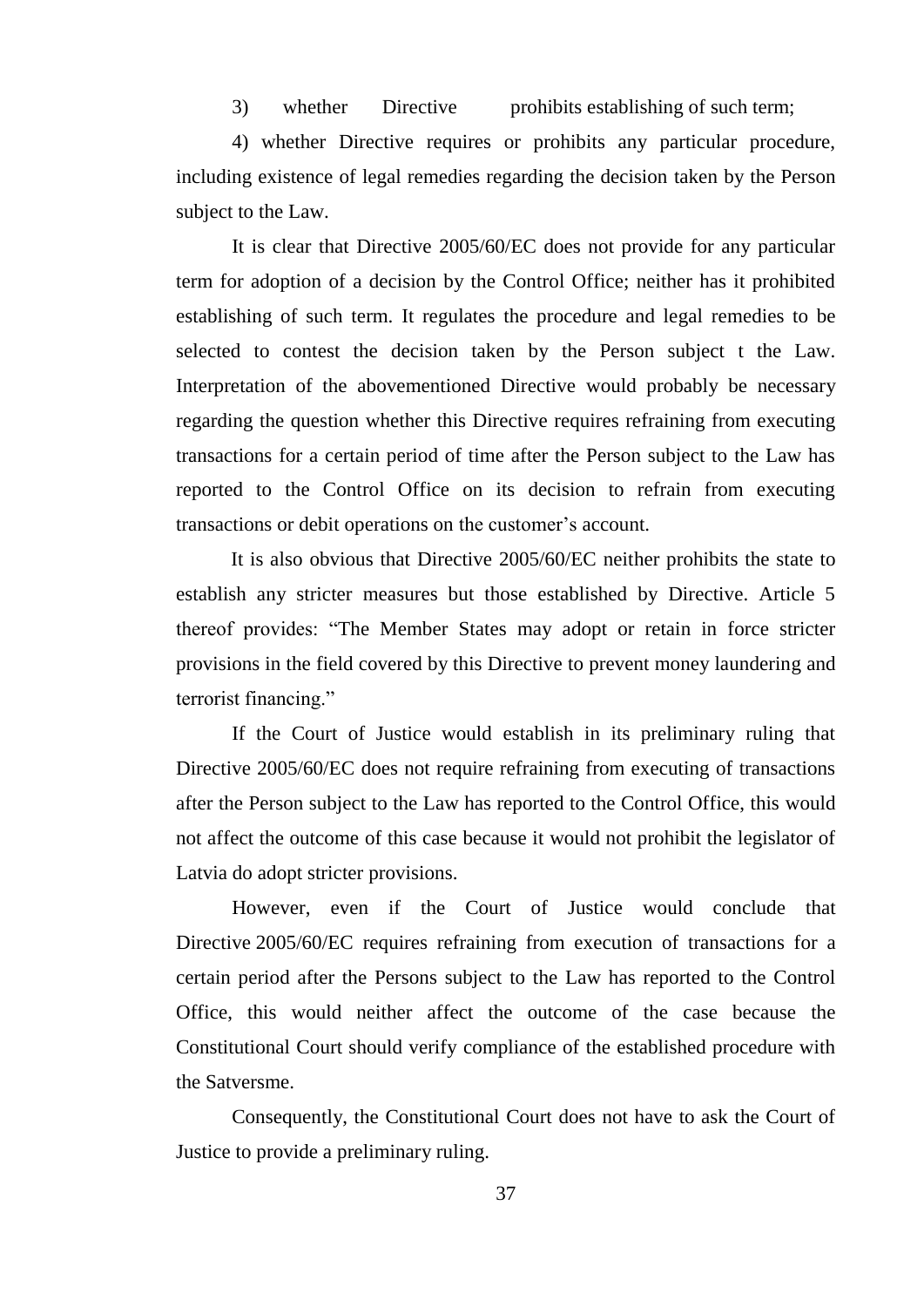**15.3.** The Saeima and the summoned parties emphasize that Section 32 of the Prevention Law establishes the maximum term, within which the Control Office should issue an order to suspend transaction or debit operations of a certain kind on the customer's account or to inform the Person subject to the Law that refraining from execution of transactions should be terminated. In practice, these activities are fulfilled in a shorter period, which generally depends on the time required by information verification and analysis.

The Control office and the Cabinet of Ministers inform (*see: case materials, Vol. 2, pp.*  $1 - 2$  *and Vol. 3, pp. 17*) that from 13 August 2009 to 18 December 2009, the Control Office has taken 55 decisions regarding the third part of Section 32 of the Prevention Law. In 37 cases (67 percent of the cases) it has issued an order to suspend execution of transactions or debit operations. 16 out of abovementioned 55 cases were reviewed within 14 working days.

In 37 cases when the Control Office has issued an order to suspend execution of transactions or debit operations, the average period for issuing of the order was 22 working easy, in eight cases – up to 10 days, in 14 cases – up to 30 days, in 11 cases – more than 30 days, whilst the longest period that was necessary for the Control Office to issue an order was 48 days, which was present only in one case.

In 18 cases when the Control Office has announced that there was no reason to issue the order established in the third part of Section 32 of the Prevention Law, the average period for taking the decision was 24 working days, whilst five decisions were taken within 14 working days.

Consequently, it can be concluded that only in some cases the Control Office needs a full period established in the Contested Norm to take a decision. However, less than one third of all decision was taken within 14 days, as it was initially provided in the draft law.

**15.4.** The statement of the Saeima that the Contested Norm provides for the maximum term for taking of a decision and thus protects a person from time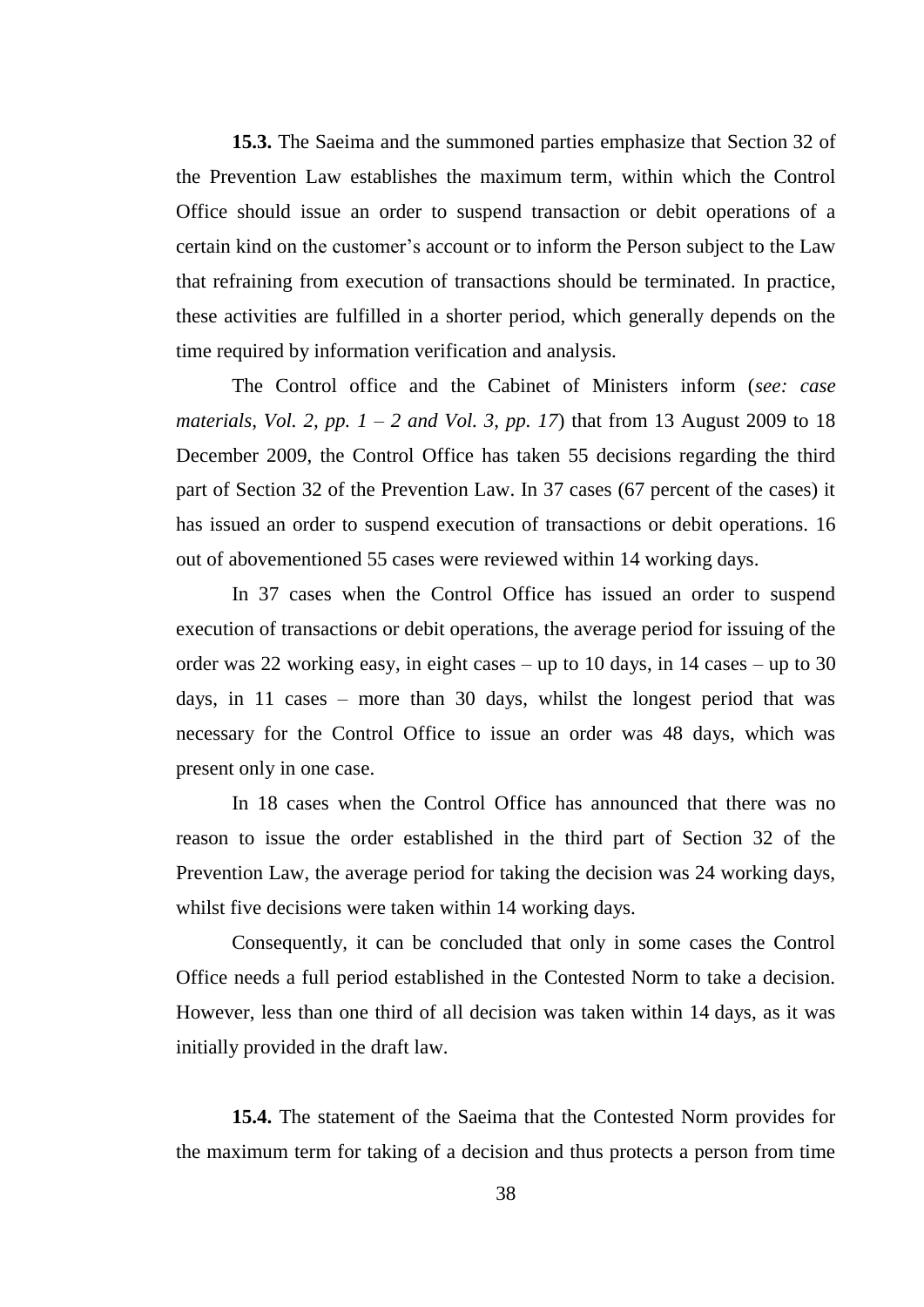consuming procedure is ungrounded. The Contested Norm does not provide for the maximum term, for which the respective resources of a person can be blocked in the case of suspicions.

Blocking of person's resources takes place at the very stage of the procedure when the Person subject to the Law refrains from executing transactions or debit operations, as well as at the stage when the Control office has suspended the respective transactions or debit operations. According to the point of view of the person, actual consequences remain the same – the person may not act with its property on his or her own discretion.

The opinion of the Applicant that blocking that takes place based on the order issued by the Control Office restrict the rights of a person at a lesser extent is grounded because the Control Office as a public authority has more possibilities to assess actual situations by objective considerations and not to permit blocking of such resources that are not suspected of being related with criminal activity. The activity of the Control Office, including delay of taking a decision or a non-proportional breach of the rights of a person, can be appealed against in the Genera Prosecutor's office. Consequently, it is more likely to avoid biased or ungrounded decisions.

Moreover, if it turns out by objective considerations that the order is ungrounded, namely, if there are no grounds for initiating criminal procedure has been established and provisional measures are cancelled, of if the criminal procedure is closed by adopting a decision of rehabilitating nature, the person can request compensation of the harm incurred like for any ungrounded or unlawful breach committed by the State, also in accordance with the Law "On Compensation for Losses Caused by Illegal or Ungrounded Actions by the Investigative Authority, Prosecutor's Office or Court" or, in the case if there is no special regulation, he or she can address the court of general jurisdiction by submitting an application regarding compensation of losses based on the third sentence of Article 92 of the Satversme (*see: Judgment of 4 March 2008 by the Department of Administrative Cases of the Senate of the Supreme Court of the*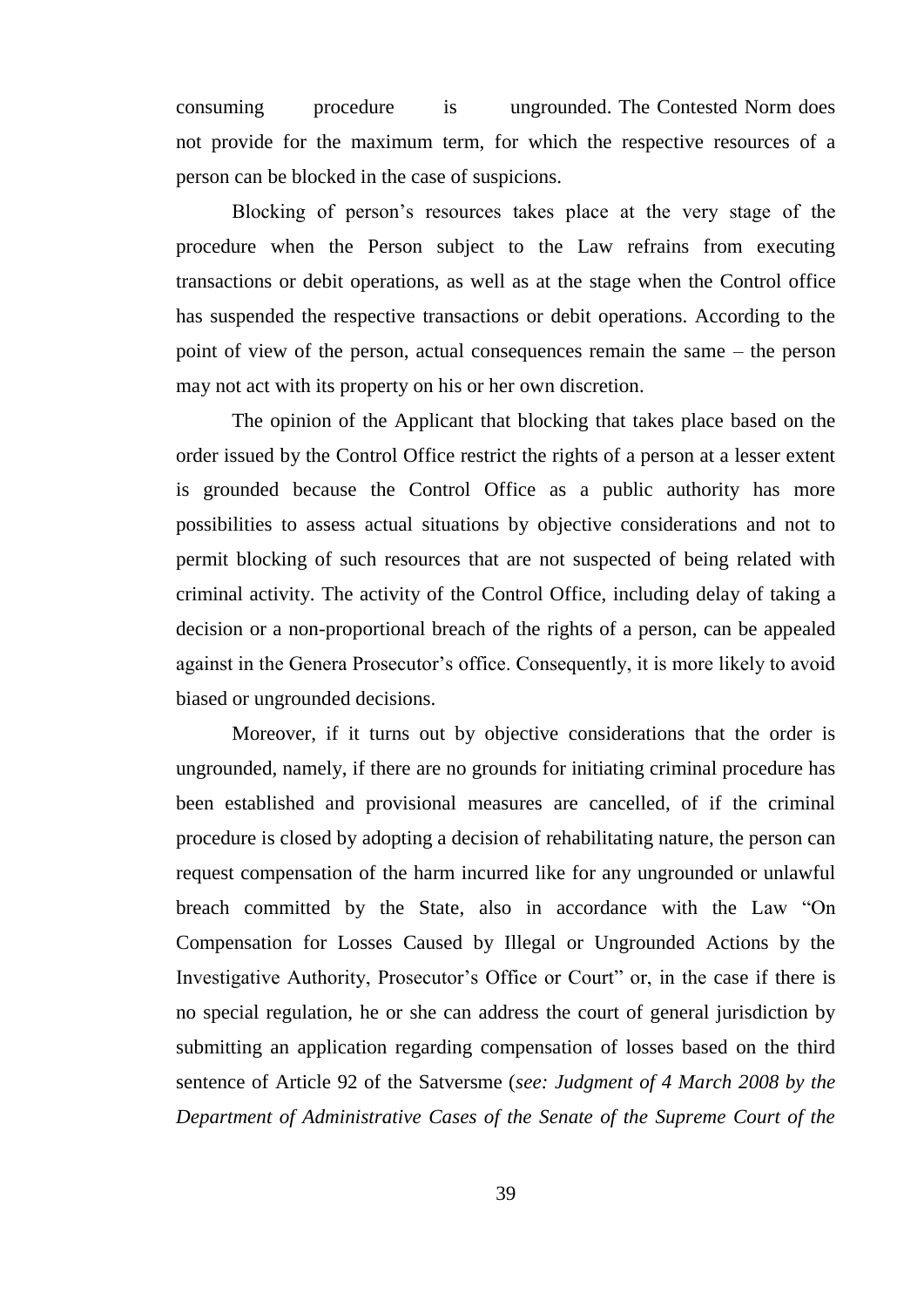*Vol. 1, pp. 129 – 130*).

*Republic of Latvia in the case No. SKA-140/2008, Para 7, case materials,* 

**15.5.** According to the third part of Section 32 of the Prevention Law, the Control Office shall take a decision within the term established in the Contested Norm, however this does not mean that this is a final term, within which blocking of resources is based on suspicions. Namely, in the term established in the Contested Norm, the Control Office can take decisions of two kinds, in accordance with which blocking of customer's resources is continued. Firstly, this is the decision mentioned in the third part of Section 32 Indent 1 of the Prevention Law regarding recognition of resources as proceeds from crime. In this case, the Control Office has the right to suspend execution of certain kind of transactions or debit operations on the customer's account for the term established in the order, but not longer than for six months. Secondly, in the case when, according to the information at the disposal of the Control Office, there are suspicions of a criminal offence, including money laundering or an attempt of money laundering, the Control Office takes a decision that execution of transactions or debit operations shall be suspended for a certain period of time but not longer than for 45 days.

The duration of the contested term shall not be assessed separately from the term established in the third part of Section 32 Indent 1 of the Prevention Law. These terms form a time period, within which person's resources are being blocked only based on suspicions or doubt for the public authorities to be able to carry out necessary verifications to prove or disprove doubts or suspicions.

Although in separate cases that are related with prevention of an especially serious crime, for instance, financing of terrorism, this term could be proportional, it is still necessary to take into consideration the fact that the Prevention Law comprises a wide spectre of different criminal offences, including the issues related with fraudulent activities in the area of taxes and evasion from taxation. The maximum term of 105 days, within which blocking of resources is possible based on doubts or suspicions (60 days, within which the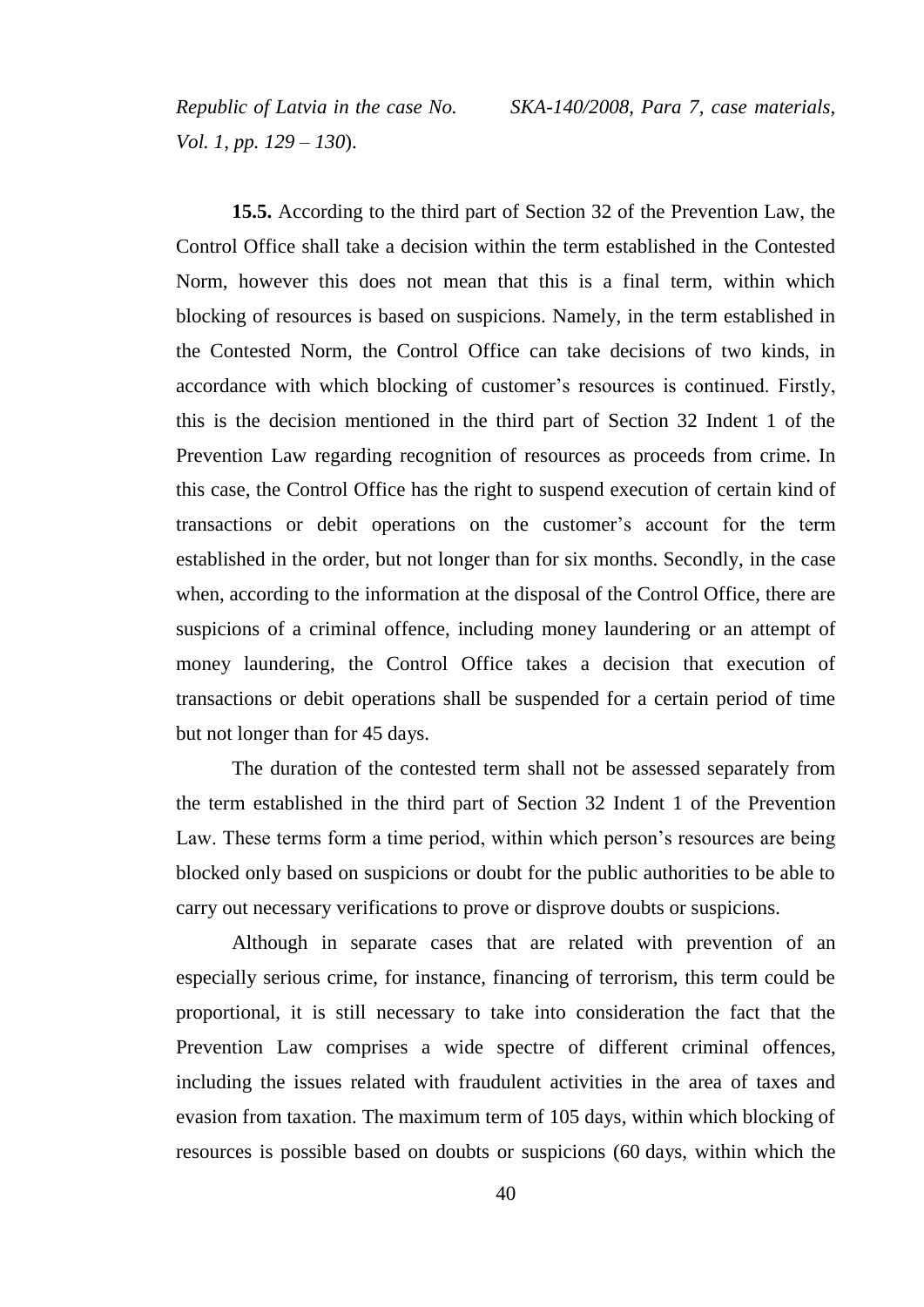Person subject to the Law refrains from executing transactions or debit operations and 45 days, within which the Control office suspends all transactions or debit operations) is not proportional in all cases.

**15.6.** Conclusions made by the Saeima, the Cabinet of Ministers and the Control Office, namely, that the requirements of the Contested Norm are related with requirements of other laws, especially normative acts regulating tax system, shall be applied only to one aspect of the Contested Norm, i.e. insofar as the Contested Norm established the term, within which the Control office must either issue a grounded order to suspend transactions or debit operations or to repeal the refraining, by the Person subject to the Law, from executing transactions or debit operations.

Neither the Saeima, nor the summoned parties have indicated that the legitimate objective could not be reached at the same level of efficiency if the Control Office or any other public authority would be obligated to verify, immediately after the Person subject to the Law has taken a decision regarding refraining from execution of transactions or debit operations, whether the particular restriction of rights for a particular person has been reasonably established (taking into consideration the information at the disposal of the Persons subject to the Law) and whether it is proportional in the case under review.

Moreover, the argument mentioned by the Control Office that it must carry out information exchange (including requesting of the information) with more than 100 analogous offices of states provided that international acts provide for no execution term for such co-operation is not grounded (*see: case materials, Vol. 2, pp. 8*). The Contested Norm does not provide for the maximum term, within which the Control Office should take a decision in the case if more time is needed for acquisition of information from abroad. In this exceptional case, the Prosecutor General or a specially authorised public prosecutor is entitled to establish an extra term.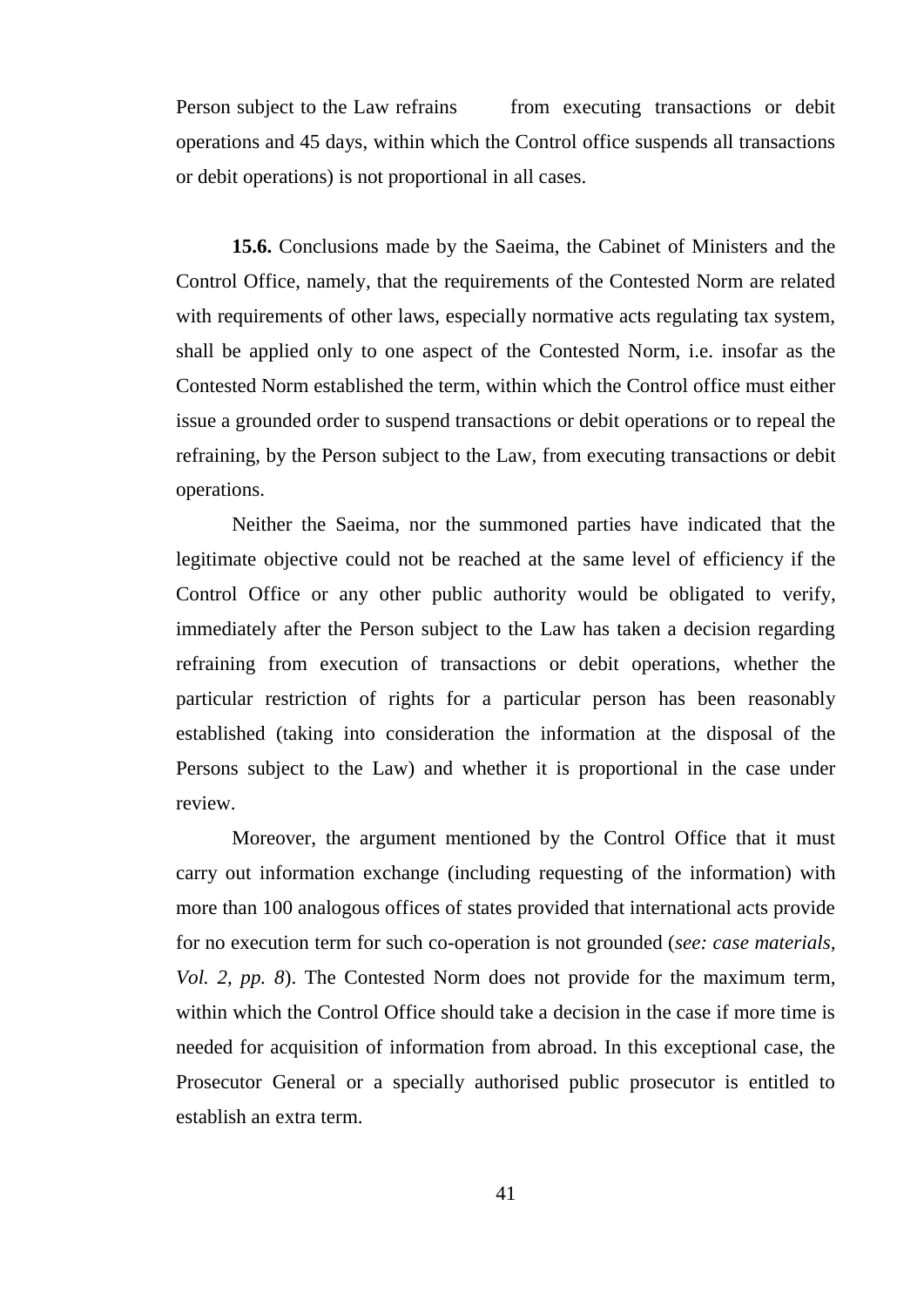**15.7.** The summoned parties offer an opinion that the term established in the Contested Norm is grounded in the way that it complies with the provisions of the Law "On the Value Added Tax". Taxation period is one calendar month and payments are made within 15 days after the end of transaction period. Transactions executed even on the last day of each month cannot be examined in a short period because the person who has fulfilled the transaction has no period necessary for declaration of the transactions at his or her disposal. Information analysis and decision taking may be difficult in the cases when schemes comprising a number of transactions and parties involved, which, in fact, is one of the main priorities of the Control Office (*see: case materials, Vol. 2, pp. 8 and Vol. 3, pp. 23 – 24*).

However, based on this clarification, it is not possible to find an answer to the question why shouldn't the Control Office verify, before requesting the respective information, whether the blocking of resources by the Person subject to the Law has been executed in accordance with the requirements of law. The Cabinet of Ministers reasonably indicates that doubts of the Persons subject to the Law may not serve as sufficient grounds for refraining from executing transactions or debit operations on the customer's account because these doubts must be grounded, namely, there must exist certain factual circumstances that indicate to possible involvement of the customer in money laundering of financing of terrorism.

**15.8.** The Saeima and several summoned persons hold that the particular legitimate objective cannot be reached by other measures that would restrict the property right of a person at a lesser extent. This also applies to a shorter period that could be established by law for the Control Office to take the decision.

The FCMC indicates that theoretically it is possible to shorten this term, however the FCMC does not think that it is possible not to establish any term at all.

The Cabinet of Ministers holds that the refraining to execute customer's transactions, as provided for in Section 32 of the Prevention Law, "as a measure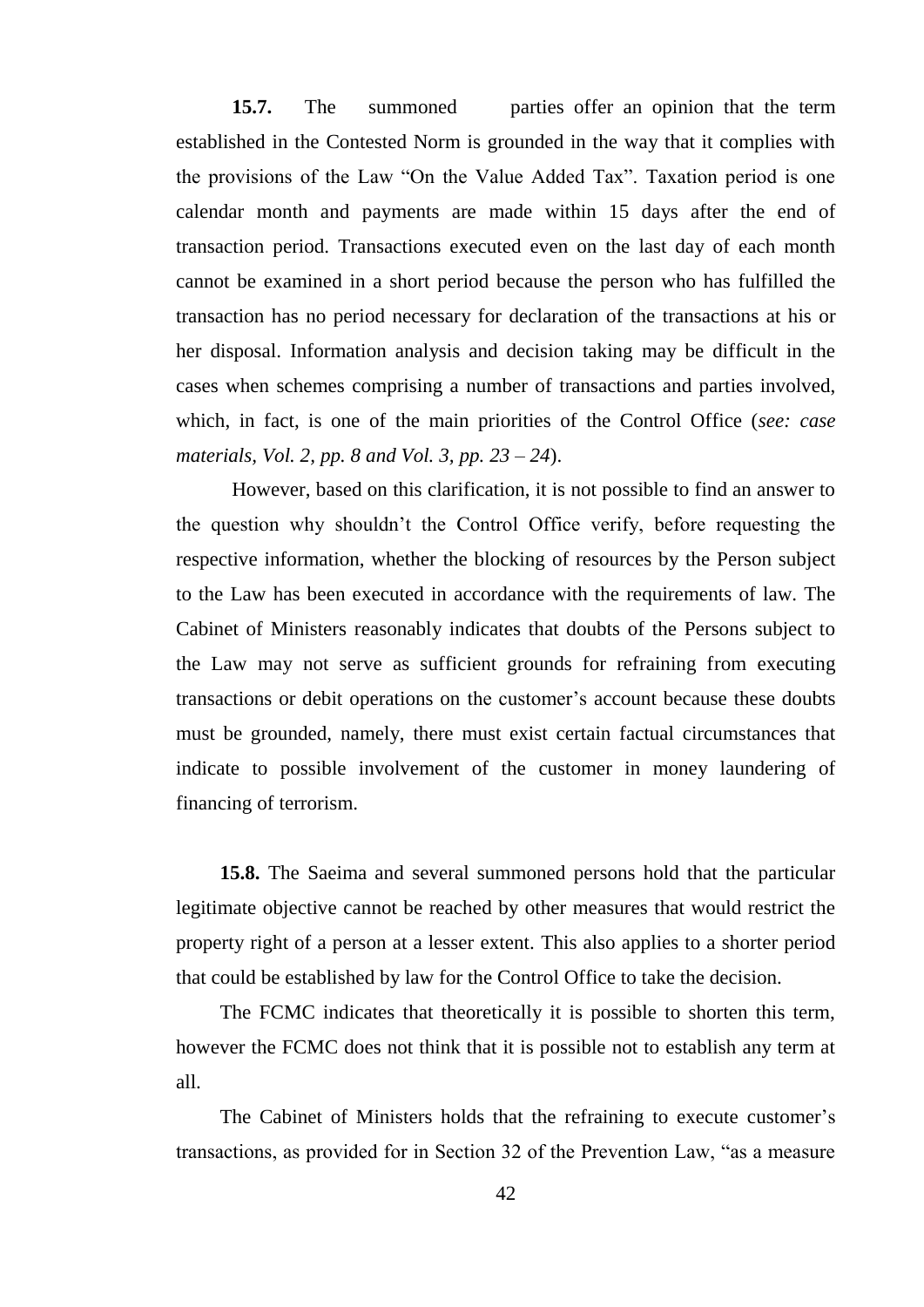to prevent laundering of the proceeds from crime complies with international documents and recommendations, and an analogous system exist in all European Member States" (*see: case materials, Vol. 3, pp. 14*).

The opinion of the Cabinet of Ministers is grounded insofar that the characteristic feature of the common system of the Member States of the European Union is the duty of the Persons subject to the Law to transfer the information at their disposal to the Control Office, whilst the Control Office takes the respective decision after having got acquainted with the information. However, no confirmation can be found for the fact that in all Member States of the European Union the fundamental rights of persons would be restricted in the long term only based on a decision of the Persons subject to the Law. The Association of Commercial Banks of Latvia indicates that shorter terms are established in many European States. For instance, the maximum period, within which the respective State financial control institution must take a decision, constitutes one day in France and Hungary (for domestic transactions), two working days in Bulgaria, Slovakia and Germany, and five working days in Lithuania and Switzerland.

In the Republic of Poland and the Republic of Slovenia, laws that regulate prevention of laundering for proceeds from crime and financing of terrorism provide for the duty of respective banks and financial institutions to report to competent public authorities, whilst the duty of the latter is to undertake responsibility for all further activities (*see: [http://www.mofnet.gov.pl,](http://www.mofnet.gov.pl/) http://www.uppd.gov.si).*

The Control Office draws attention of the Legal Bureau of the Saeima Legal Bureau to the fact that the states can be divided into several groups according to the term of resource blocking. The States (Belgium, Bulgaria, Check Republic, France, Italy, Poland, Romania, Slovakia) that have established the term of  $24 - 72$  hours are being criticized by international institutions, whilst the terms established in other states (Austria – 6 months, Luxembourg – 3 months, Estonia – 90 days in total, Latvia – 45 days) comply with the considerations of good practice applied in this respect (*see: case materials, Vol.*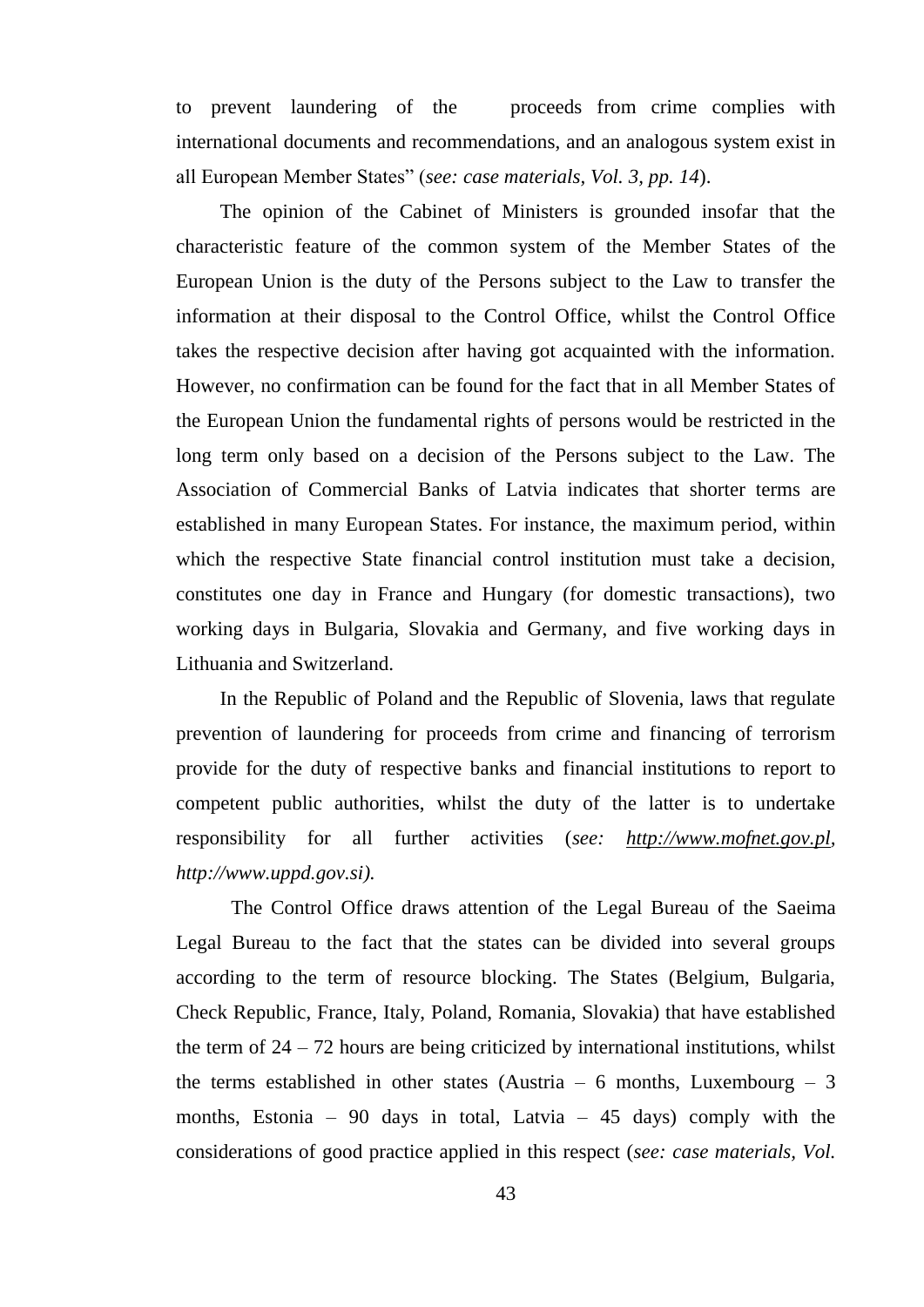2, pp. 11). These terms indicated by the Control Office, however, apply mainly to the period when blocking of resources is executed based on the order issued by the respective finance control institution rather than the period when it is based on the decision taken by the Person subject to the Law.

For instance, the term of six months mentioned by the Control office is provided by Section 42 of the Austrian Law on Banks (*Bankwesengestz*). The third part of the same section also provides that the customer and prosecutor's office shall immediately be informed on the order. It shall be indicated in the notice to the customer that he or she shall have the right to submit a complaint, to the administrative senate (*Verwaltungssenat*) regarding the breach of his or her rights. Moreover, according to the first part of the abovementioned Section 41 Indent 3, credit institutions and financial institutions that have suspended transactions and have reported on this to the financial control institutions have the right to ask the institution to provide its opinion before the end of the following working day (*see: http://www.ris.bka.gv.at)*.

**15.9.** The Contested Norm was included into the Prevention Law during its second revision. The Cabinet of Ministers, when submitting the respective draft law, had provided for a shorter term for the Control Office to take the initial decision, which was 14 days. As it has already been mentioned, control offices of other States also take their initial decision regarding blocking of resources in a shorter period.

The opinion of the Cabinet of Ministers that only "providing the Control Office with a sufficient time period to obtain exhaustive information and assess it, this ensures taking of a grounded and just decision and prevents all undue interference with entrepreneurship and activities of persons with their property" (*see: case materials, Vol. 3, pp. 22*) is ungrounded. In the term provided by law – 60 days – the fundamental rights of a person are being restricted based on the decision of a private person, for instance, a credit institution, rather than that of a public authority and in the frameworks of civil relations. If this authority has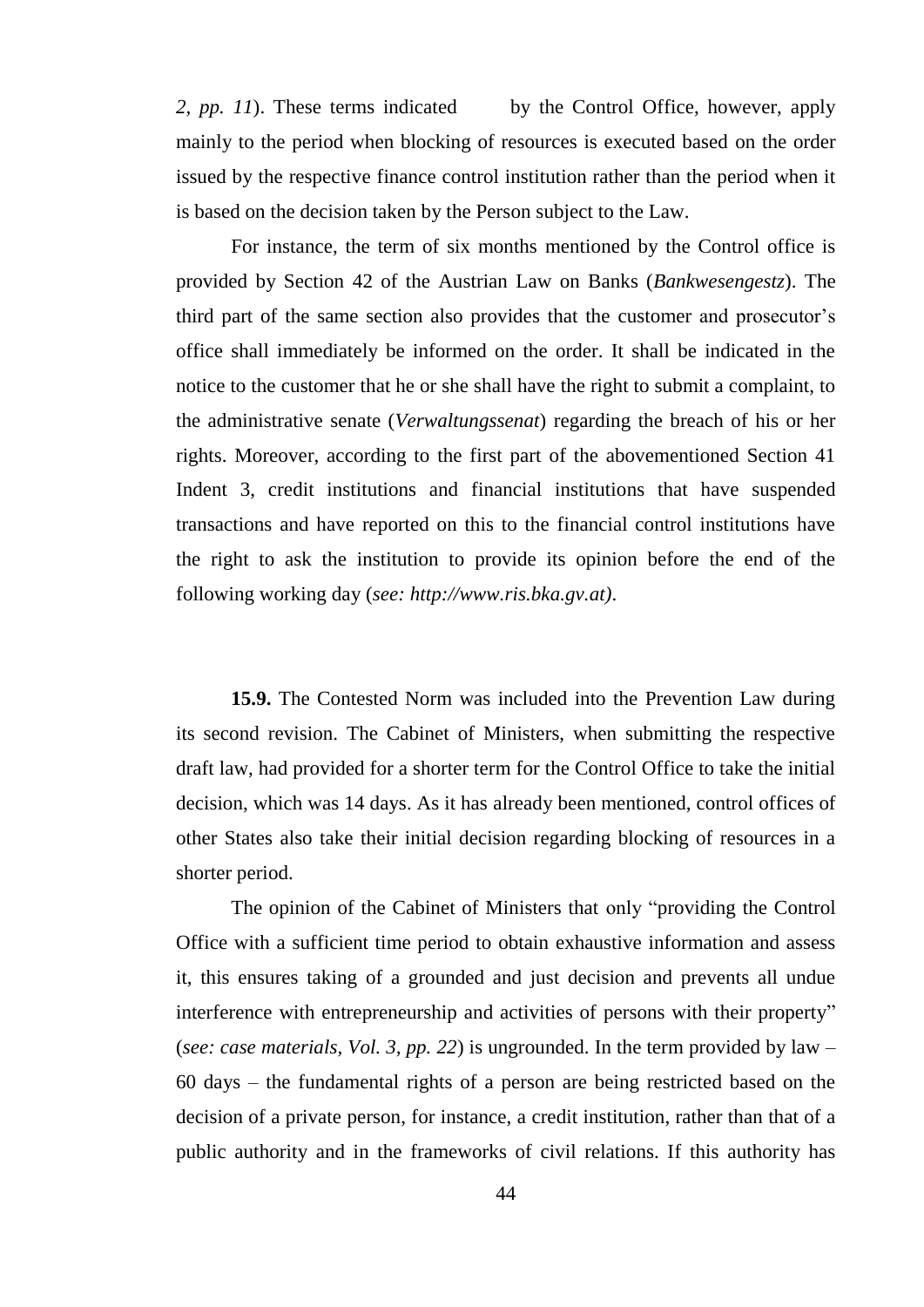made a mistake, the consequences caused by its decision affect more gravely, which means that a private person has less information at its disposal if compared to the Control Office, which is a public authority, even in the case if the Control Office would take a decision without requesting any additional information. Moreover, the Person subject to the Law has the duty to assess risks that are related with the possibility that resources are obtained from criminal activity, however it is not obligated to hear the affected person regarding the gravity of the restriction of the fundamental rights in the particular case. The Person subject to the Law is neither obligated to assess whether the benefit gained by the society if the suspicions of the Person subject to the Law turn out to be grounded in the case under review is proportional with the harm done to the interests of a person in the case if the suspicions of the Person subject to the Law turn out to be ungrounded.

The State President, when requesting second revision of the Prevention law, mentioned, as one of the deficiencies of the Law, the fact that the term provided, by Section 32 of the Law, for the Control Office to take a decision (14 days without any possibility to prolong the term) could hamper information exchange with foreign authorities; moreover, it has not been coordinated with the procedure of declaring transactions and the term of taxation period set out in laws on taxes of the Republic of Latvia. Still, the State President emphasized that, when considering the possibility to provide the Control Office with a longer term, within which it could assess received reports on refraining from execution of transactions, it would still be necessary to take into account the principle of proportionality by coordinating the restriction of the rights of a person with the objective of the Law (*see: case materials, Vol. 1, pp. 17*).

It is also emphasized in the Preamble of Directive  $2005/60/EC$  that  $,$ this Directive respects the fundamental rights and observes the principles recognised in particular by the Charter of Fundamental Rights of the European Union. Nothing in this Directive should be interpreted or implemented in a manner that is inconsistent with the European Convention on Human Rights"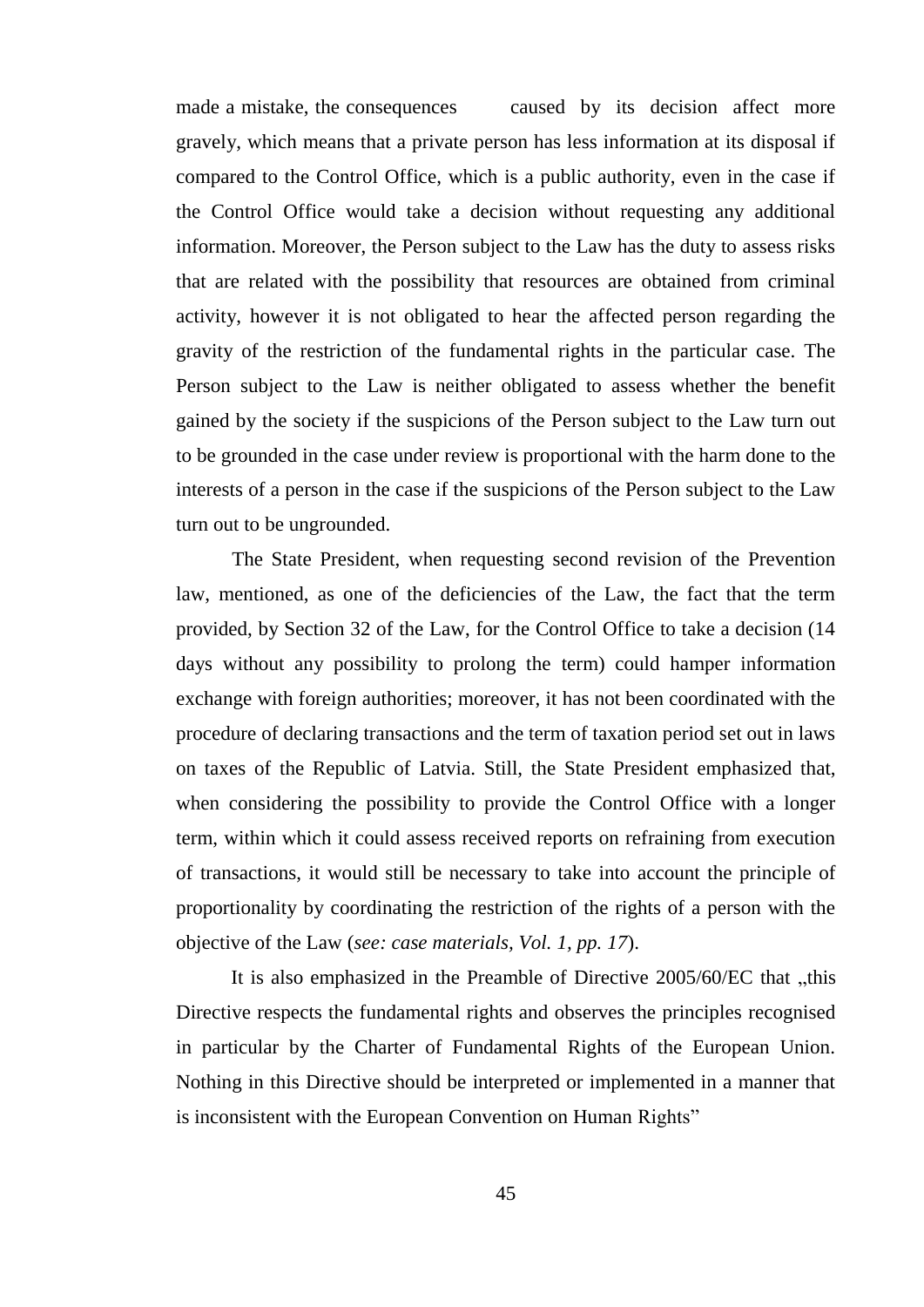Moreover, the FCMC indicates that the fact whether there are grounded suspicions regarding the transaction of being related with laundering of proceeds from crime shall initially assessed by the Person subject to the Law, which is a credit institution that does not have all that information at its disposal that the Control Office has (*see: case materials, Vol. 3, pp. 3*).

As it follows from the data provided by several summoned parties and the Saeima, the Control Office, too, has established grounds for suspension of respective transactions or debit operations only in 60-70 percent of cases (*see, e.g. case materials, Vol. 1, pp. 182, Vol. 3, pp. 6, Vol. 3, pp. 30*) when the Persons subject to the Law have refrained from executing transactions or debit operations in accordance with Section 32 of the Prevention Law. Consequently, this is about one third of cases when the Persons subject to the Law have refrained from executing transactions or debit operations regarding such property of customer that has not been recognized, according to proper procedures, as proceeds from crime and that the competent public authority has not suspected of being unlawful. In the case of the Applicant, too, the Control Office has not established any grounds to suspend, by means of its order, debit operations on its accounts.

Consequently, the legislator has provided for a procedure, according to which the private person, i.e. the Person subject to the Law, must undertake responsibility, in the frameworks of civil relations, for continuous breach of the fundamental rights, however it has not provided a person with effective measures that would allow him or her contesting unlawful decisions of the private person. Neither the legislator has established any mechanism for the State to be able to compensate losses, within a reasonable procedure, incurred by a person due to the fact that the Persons subject to the Law has refrained from executing of transactions or debit operations in good faith. However, the Control Office has concluded that there is no doubt whether the respective person is related with laundering of proceeds from crime or financing of terrorism.

The opinion of the Control Office is grounded. It holds that the State has the right to restrict the use of unlawful property by establishing statutory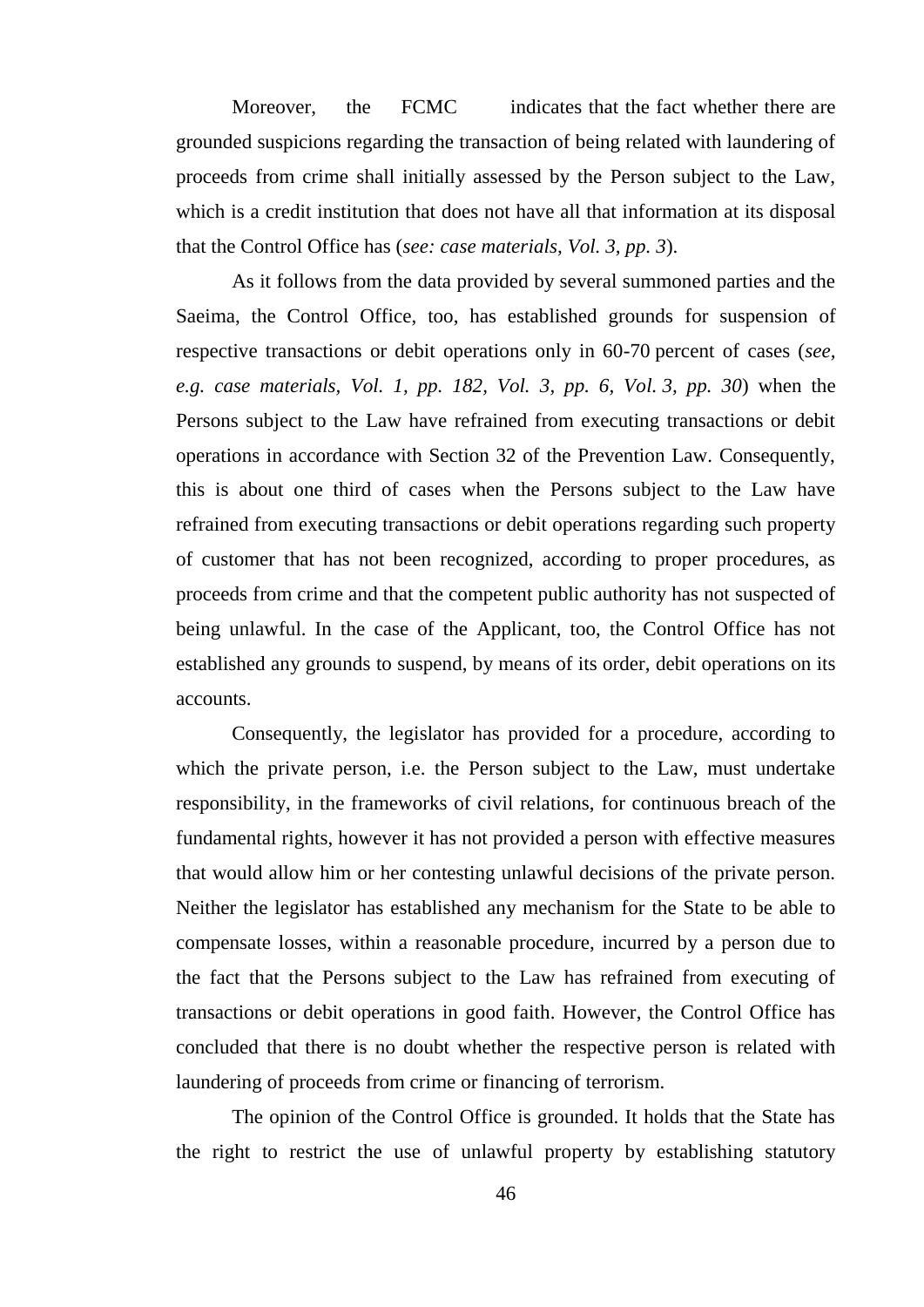procedure, criteria and term for the respective authorized subject could verify lawfulness of the origin and the way of use of the property. However, when establishing this procedure, criteria and terms, the State does not have the right to ignore the principles of a law-governed State and infringe the rights of persons.

The legislator had the possibility to select the procedure, according to which a public authority rather than a private person would undertake the responsibility for the restriction of the fundamental rights. For example, the legislator could set forth that the Control Office should verify whether the refraining by the Persons subject to the Law from executing transactions or debit operations in each particular case complies with the provisions of law and requirements of proportionality in a considerably shorter period of time as provided by the Law even if, when taking such initial decision, the Control Office cannot decide whether to issue the order provided in the third part of Section 32 Indent 1 of the Prevention Law.

### **Consequently, the Contested Norm does not comply with the principle of proportionality and thus with Article 105 of the Satversme.**

**16.** According to Article 32 Indent 3 of the Constitutional Court Law, Any legal norm (act) which the Constitutional Court has determined as incompatible with the legal norm of higher force shall be considered invalid as of the date of publishing the judgment of the Constitutional Court, unless the Constitutional Court has ruled otherwise.

The Constitutional Court has reiterated that in the cases when immediate recognition of the Contested Norms as invalid would constitute even greater restriction of the fundamental rights, the Constitutional Court shall establish the term of execution of this Judgment (*see, e.g. Judgment of 22 October 2002 of the Constitutional Court in the case No. 2002-04-03, Para 3 of the concluding part and Judgment of 21 October 2008 in the case No. 2008-02-01, Para 12*).

In the case under review, the legislator needs time to elaborate new solution that would be more appropriate.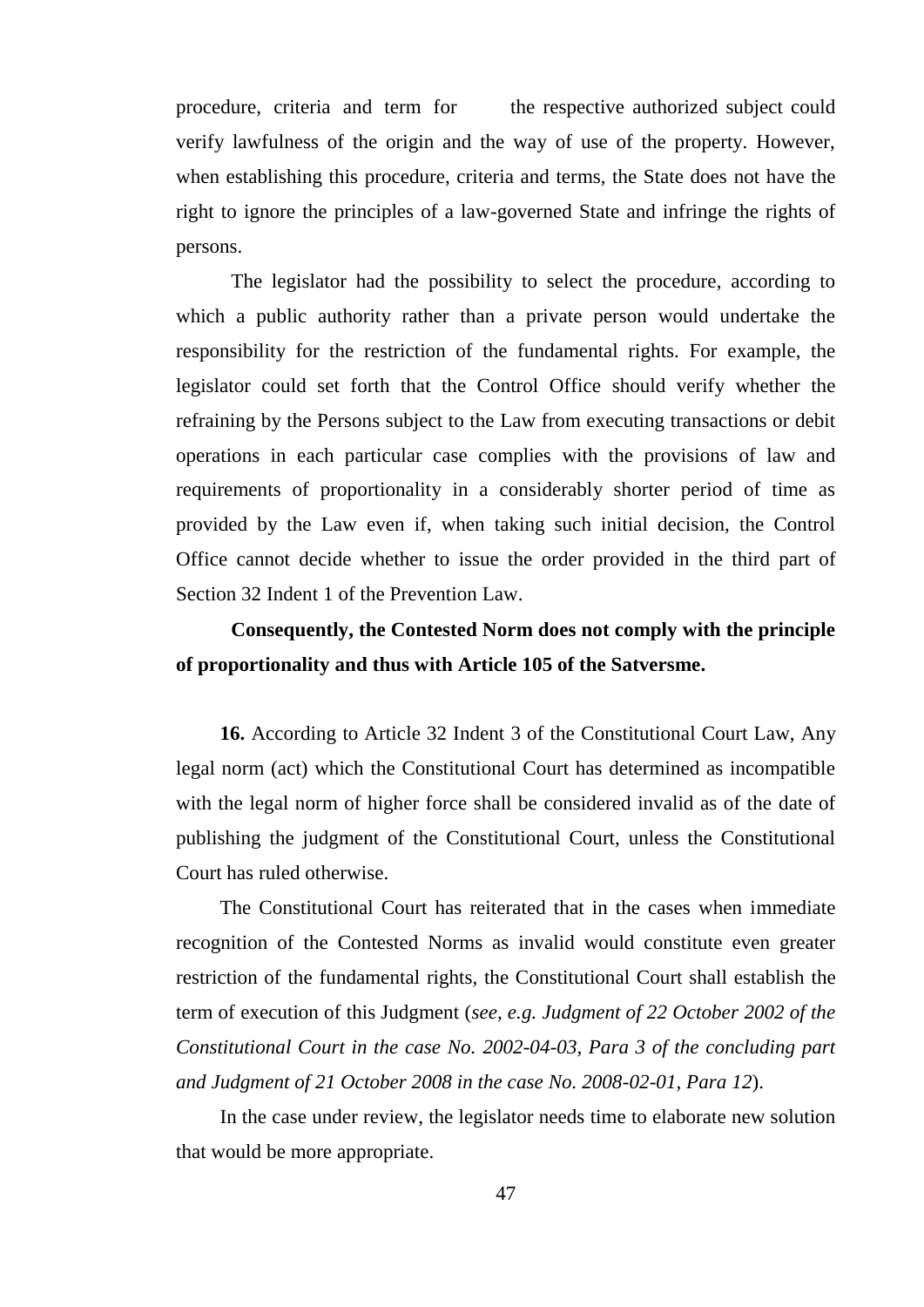The Constitutional Court draws the attention of the Control Office to the fact that all public authorities have the duty to observe the fundamental rights established in the Satversme. Therefore they must first of all verify, upon receiving information from the Person subject to the Law regarding its refraining from execution of transactions or debit operations, whether the activities of the Persons subject to the Law in the particular case comply with requirements of Law and whether the restriction of the fundamental rights of a person is proportional.

**17.** The infringement of the fundamental rights of the Applicant and the losses incurred in the result of such infringement cannot be prevented or compensated by recognizing the Contested Norm void in relation to the Applicant as of the day when the joint-stock company "Parex banka" took the decision regarding refraining from execution of debit operations on the Applicant's accounts. Even if the Constitutional Court would adopt such decision, the third part of Section 40 of the Prevention Law would still remain valid, whilst it has not been contested in the case under review.

The third sentence of Article 92 of the Satversme provides: "Everyone, where his or her rights are violated without basis, has a right to commensurate compensation." In the frameworks of the proceedings of the Constitutional Court, it is not possible to assess whether the joint-stock company "Parex banka" acts in good faith. Neither it is possible to assess whether the consequences that the Applicant attributes to such activity, which is annulling of leasing agreement, are related with the continuous blocking of the resources of the Applicant. Consequently, in the frameworks of the Proceedings of the Constitutional Court, it is not possible to assess the losses incurred by the Applicant in the result of the infringement of its fundamental rights.

The Constitutional Court takes into account the fact that the Senate has already examined the situation where the applicant contested a decision taken by a bank regarding blocking of resources. The Senate has concluded that in such a situation the applicant had the opportunity to protect his rights in accordance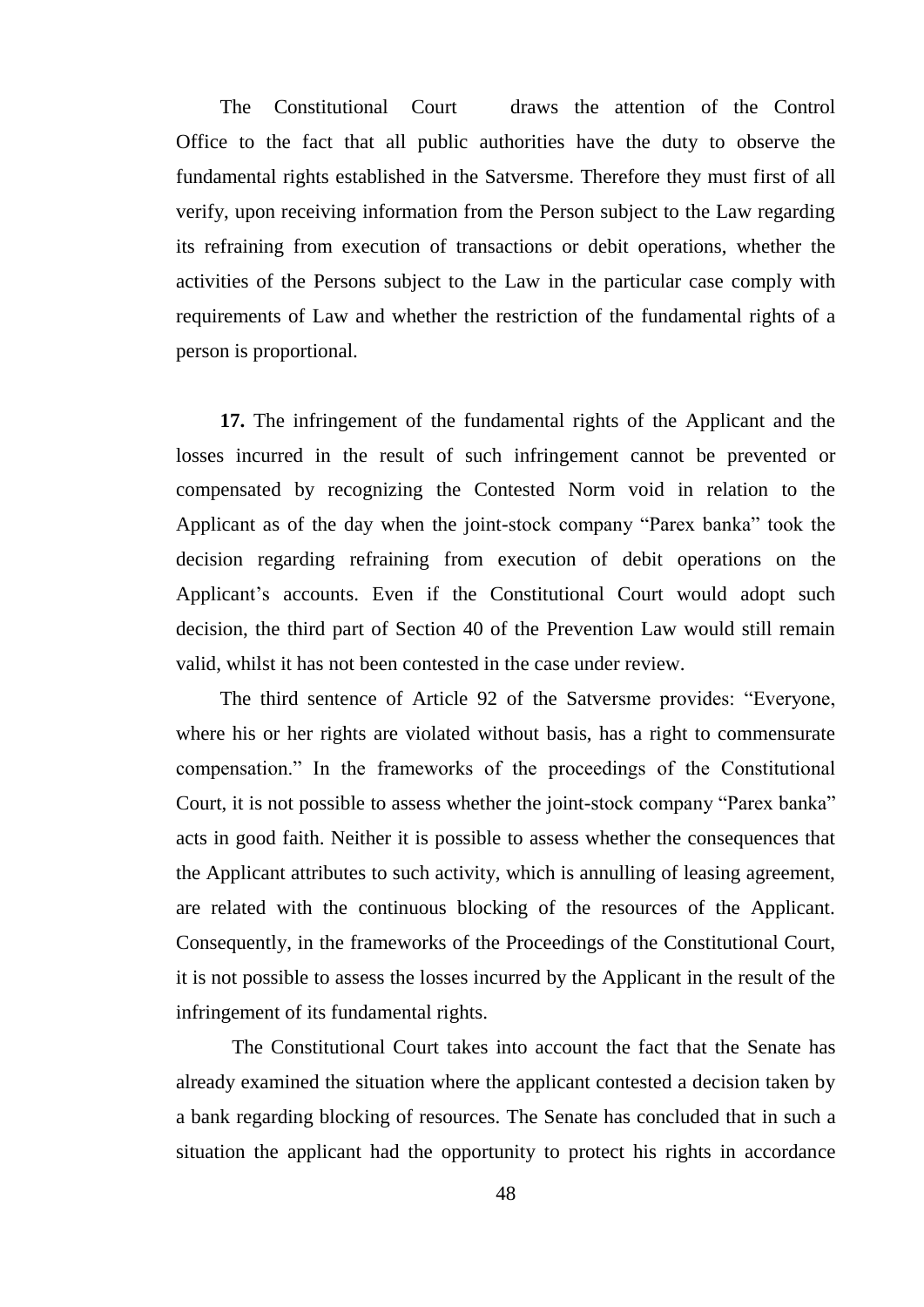with the kind of activities that he regarded as unlawful. In the case of the credit institution justifies its activities with the financial resources of the customer by referring to the Law "On Prevention of Laundering of Proceeds from Crime", the customer has the right to submit objections in this regard to the respective public authority, the orders of which are binding on credit institution, namely, Control Office or it supervising institution – a public prosecutor's office, due to prevention of laundering of proceeds from crime. However, in the case if the activity of the credit institution is not justified by law or exceeds what has been established by law or by an order issued by the Control Office, it is possible for the customer of the credit institution to bring an action, according to civil procedure, against the credit institution with a view to protect his or her property right (*see: Judgment of 4 March 2008 by the Department of Administrative Cases of the Senate of the Republic of Latvia in the case No. SKA-140/2008, Para 7, case materials, Vol. 1, pp. 129 – 130*).

Consequently, in the case if the Applicant holds that the joint-stock company "Parex banka" was not acting in good faith, the amount of the abovementioned losses and possible guilt of the bank in causing such losses shall be established in a court of general jurisdiction.

However, in the case if the Applicant holds that, taking into account particular circumstances, the Control Office had to immediately take the decision regarding the fact that refraining from executing debit operations or a part of them on the Applicant's account had to be terminated, the Applicant has the right to address the court referring to the third sentence of Article 92 of the Satversme.

The Constitutional Court has already concluded: "As any norm of human rights, the legal norm, incorporated into the third sentence of Article 92 of the Satversme shall be applied directly and immediately. Besides, the norm does not envisage that a special law is needed to specify it. The fact that such a law does not exist is linked with the possibility of direct application of Article 92 (the third sentence) of the Satversme. It cannot serve as a reason for the court of refusing to accept the claim of an individual to receive compensation." (*see: Judgment of 5*